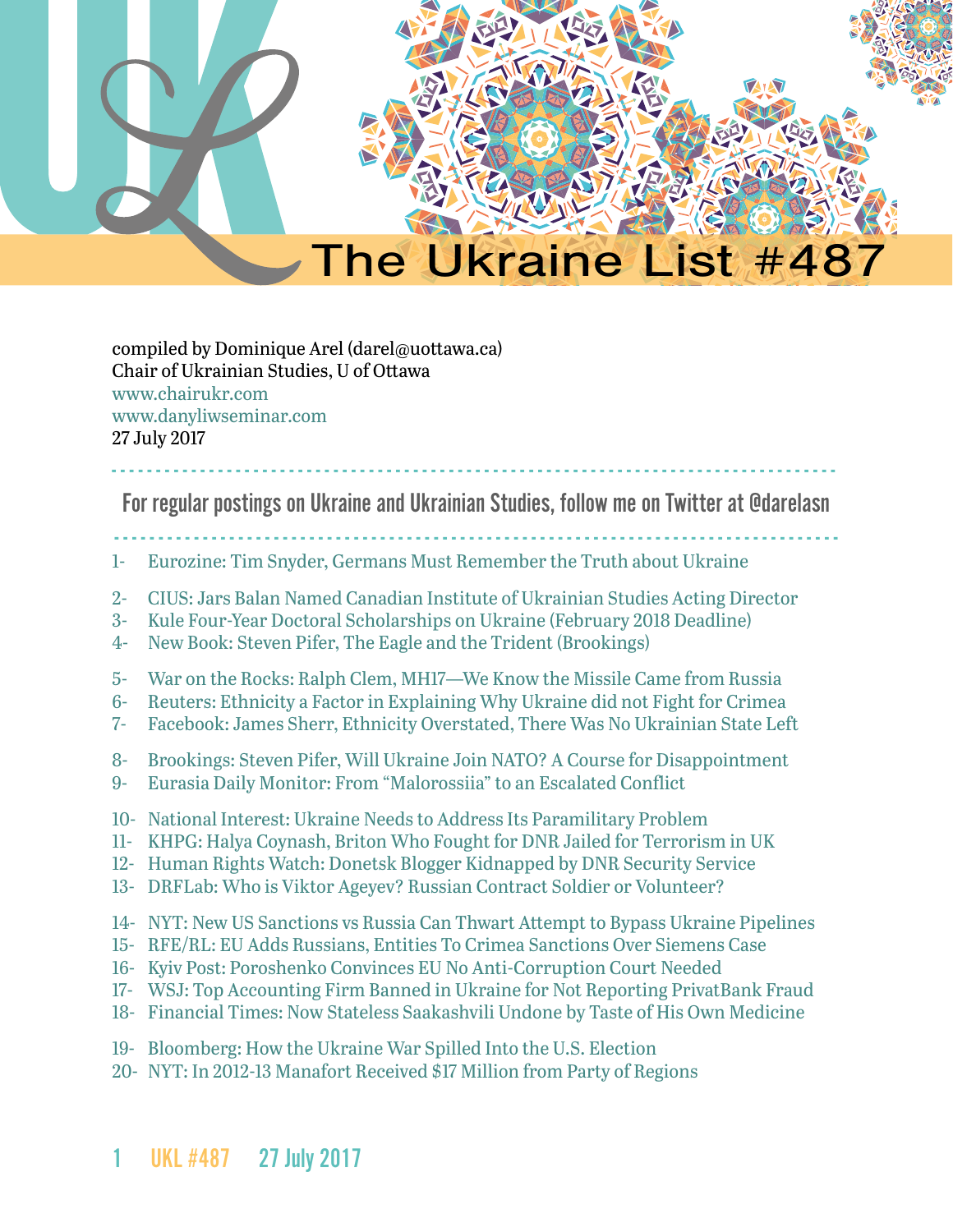# <span id="page-1-0"></span>#1 Germans Must Remember the Truth about Ukraine – For their Own Sake by Timothy Snyder

- - - - - - - - - - - - - - - - - - - - - - - - - - - - - - - - - - - - - - - - - - - - - - - - - - - - - - - - - - - - - - - - - - - - - - - - - - - - - - - - - -

by Timothy Snyder Eurozine, 7 July 2017 <http://bit.ly/2sAhshG>

Don't fall for the official Russian line on WWII, historian Timothy Snyder warns German MPs in a speech at the Bundestag. In the debate over Germany's historical responsibility for its wartime actions in Ukraine, "Germany cannot afford to get major issues of its history wrong."

*The following is a transcript of a speech delivered by historian Timothy Snyder of Yale University at a conference on Germany's Historical Responsibility towards Ukraine held in the German Bundestag, on 20 June 2017. The event was organized by the parliamentary faction of the German Green party.*

When we ask 'Why historical responsibility, why German historical responsibility?', I want to begin from the universal point of view.

I'm not coming to you as an American saying 'we've understood our past and therefore everything is going well in our country.' On the contrary, I think it's very important for all of us, whether things are going well or things are going badly, whether we're Americans or Germans or Russians, to be humble about our various weaknesses in dealing with our past, and above all to be realistic, to be sensitive, to be concerned about how our failures to deal with our own national past can have surprisingly great and immediate and painful consequences for the present and for the future.

So when we ask, as the ambassador did, quite rightly: why should we be discussing historical responsibility just now; why, when Russia has invaded and occupied a part of Ukraine; why, when Brexit negotiations have begun; why, when a whole series of elections between populists and others is being carried out across Europe; why, when the constitutional system of the USA is under threat from within; why, in this moment, should we talk about historical responsibility, my answer is that it is precisely for those reasons that one must talk about historical responsibility. There are many causes of the problems within the European Union and there are many causes of the crisis of democracy and the rule of law in the United States. But one of them is precisely the inability to deal with certain aspects of history.

So, as I say, I am not coming to you from the position that Americans have figured this out. On the contrary, let me begin talking about Germany by talking about the United States.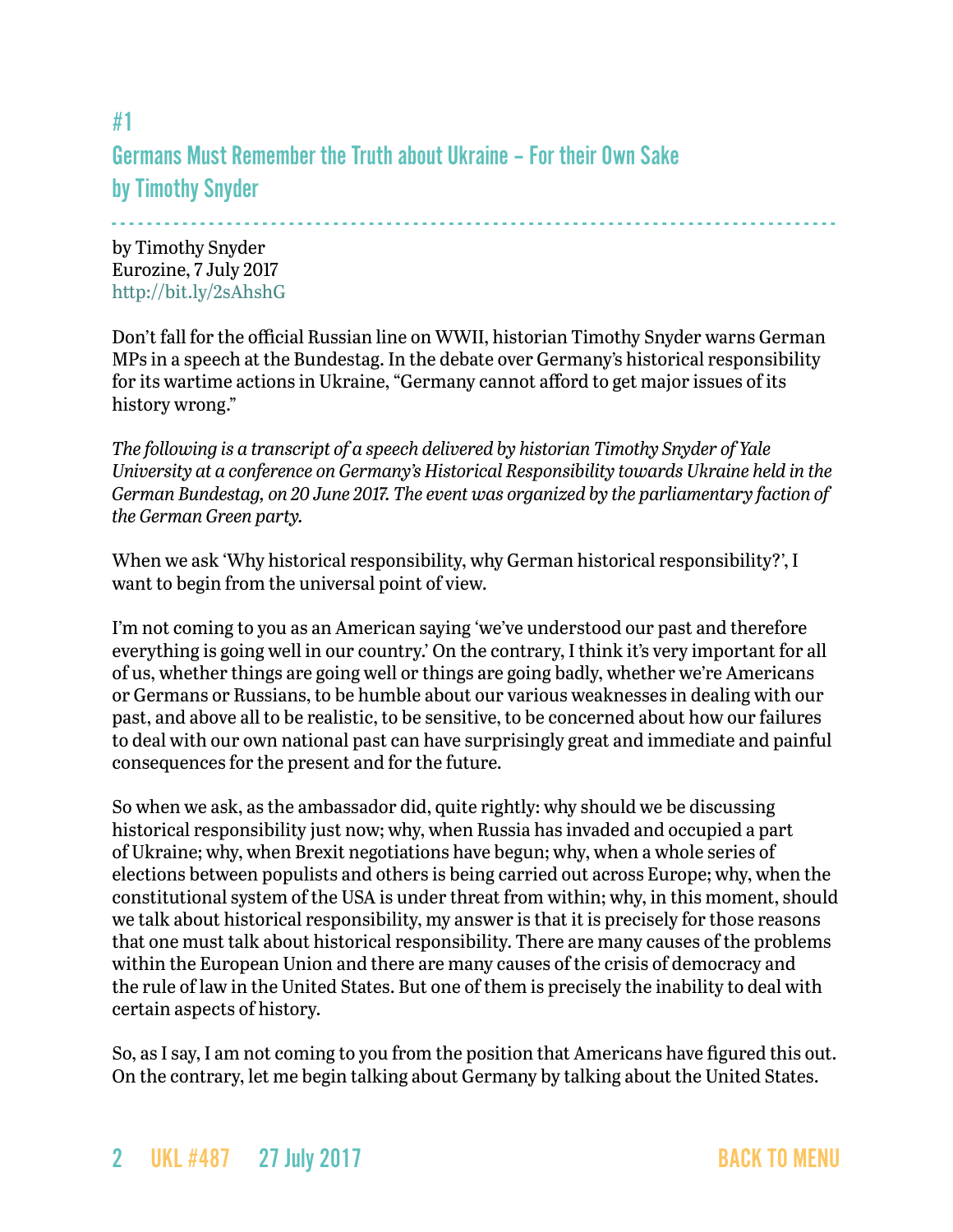Why do we have the government that we have now?

In some significant measure, it is because we Americans have failed to take historical responsibility for certain important parts of our own history.

How can we have a president of the United States in 2017 who is irresponsible on racial issues? How can we have an attorney general in 2017 who is a white supremacist?

Because we have failed to deal with important questions of our own past. Not just the history of the Second World War. It might not come clear from this distance how radically the current presidential administration is revising the American attitude towards the Second World War. But when our foreign policy is labelled "America first," we are referring to an isolationist and very often a white supremacist movement which was meant to keep America from entering the war against fascism.

When we commemorate the Holocaust without mentioning that the Holocaust involved Jews, when the presidential spokesman says that Hitler only killed his own people, we're in a very different mental and moral world than we were just a few months ago.

But it's not just that. We also have a presidential administration where the president wonders aloud why we fought the civil war, why it was after all that there had to be a conflict in America about slavery.

I'm not just mentioning this because I take every opportunity now to involve myself in the domestic politics of my own country, but rather because this question of slavery, precisely this question of what a colony is like, of what an empire is like, leads us directly to what I take to be the blind spot in German historical memory.

As you will all know, the American frontier empire was built largely by slave labour. As we don't always remember, it was precisely that model of frontier colonialism, of a frontier empire built by slave labour, that was admired by Adolf Hitler. When Adolf Hitler spoke about the United States, it was generally – before the war at least – with admiration. And it was a question for Hitler: who will the racial inferiors be? Who will the slaves be in the German Eastern empire? And the answer that he gave, both in Mein Kampf, and in the second book, and in practice in the invasion of 1941, the answer was: the Ukrainians.

The Ukrainians were to be at the centre of a project of colonization and enslavement. The Ukrainians were to be treated as Afrikaner, or as Neger – the word was very often used, as those of you who read German documents from the war will know – by analogy with the United States. The idea was to create a slavery-driven, exterminatory, colonial regime in Eastern Europe where the centre was going to be Ukraine.

Now, you have been told many times what results from this, so let me just briefly summarize.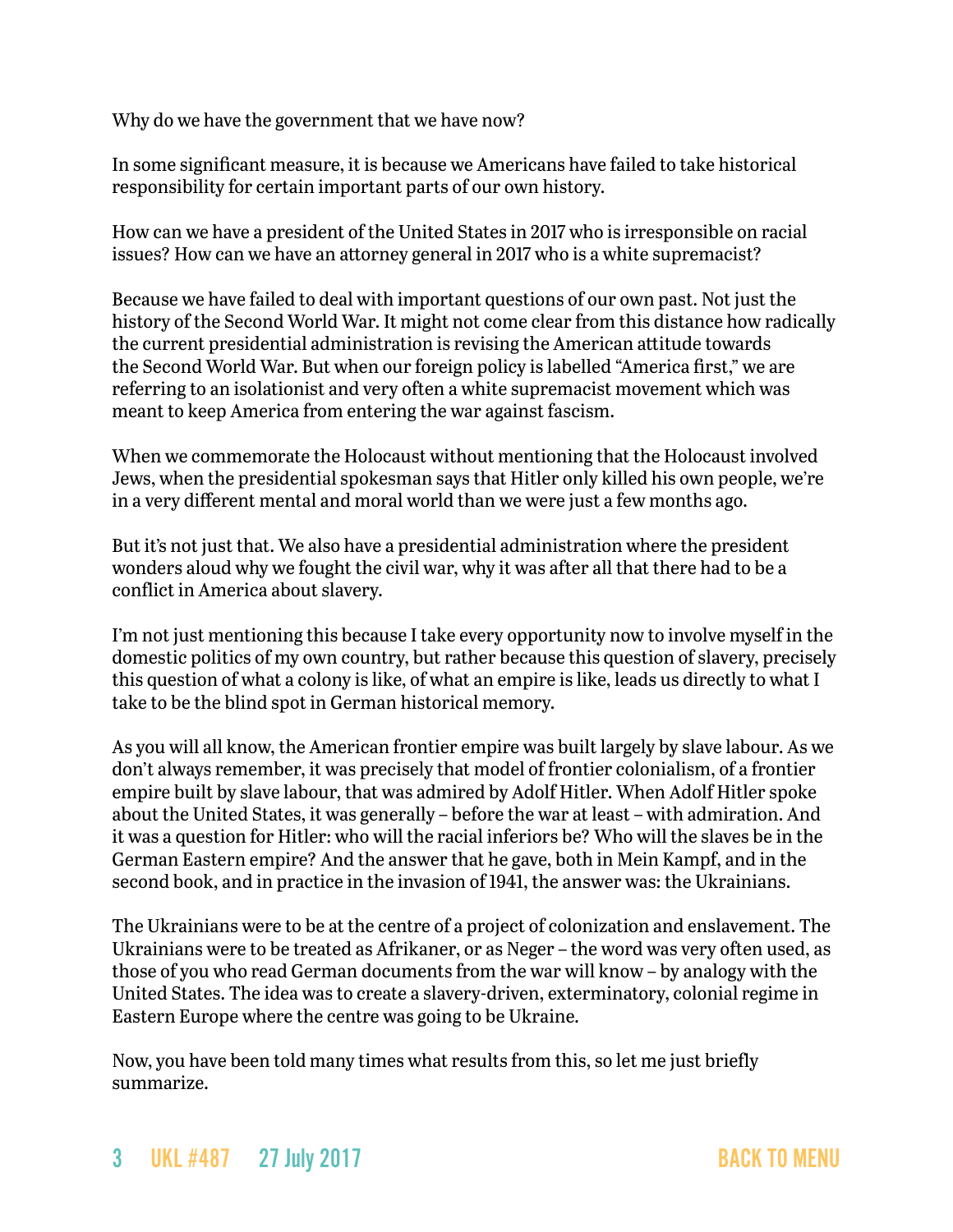The purpose of the Second World War, from Hitler's point of view, was the conquest of Ukraine. It is therefore senseless to commemorate any part of the Second World War without beginning from Ukraine. Any commemoration of the Second World War which involves the Nazi purposes – the ideological, economic, and political purposes of the Nazi regime – must begin precisely from Ukraine.

This is not only a matter of theory, this is a matter of practice. German policies, the policies that we remember, all of them focus precisely on Ukraine: The Hunger Plan, with its notion that tens of millions of people were going to starve in the winter of 1941; Generalplan Ost, with its idea that millions more people would be forcibly transported or killed in the 5, 10, or 15 years to follow, but also the final solution, Hitler's idea of the elimination of Jews; all of these policies hung together in theory and in practice, with the idea of an invasion of the Soviet Union, the major goal of which would be the conquest of Ukraine.

The result of the ideology of this war was that some 3.5 million inhabitants of Soviet Ukraine – civilians – were victims of German killing policies between 1941 and 1945. In addition to that 3.5 million, about 3 million Ukrainians, inhabitants of Soviet Ukraine, died as soldiers in the Red Army, or died indirectly as a consequence of the war.

These numbers are numbers for inhabitants of Soviet Ukraine alone. Of course, the numbers are greater when one includes the entire Soviet Union. But it's worth being specific here about the difference between Ukraine and the rest of the Soviet Union, for two reasons.

The first is that Ukraine was the major war aim. Ukraine was the centre of Hitler's ideological colonialism.

But beyond that, in practice, all of Soviet Ukraine was occupied for most of the war, which is why for Ukrainians today, war is something that happens here, as opposed to elsewhere.

Hitler never planned to conquer any more than 10% of Soviet Russia, and in practice German armies never occupied more than 5% of Soviet Russia, and that for a relatively brief period of time.

Russians suffered in the Second World War in a way that is unthinkable to West Europeans, in a way that is unthinkable even for Germans. But nevertheless, when we think about the Soviet Union, the place of Soviet Ukraine is very special, even by comparison to Soviet Russia.

In absolute numbers, more inhabitants of Soviet Ukraine die in the Second World War than the inhabitants of Soviet Russia. And these are the calculations of Russian historians. Which means in relative terms, Ukraine was far, far more at risk than Soviet Russia during the war. In other words, it is very important to think of the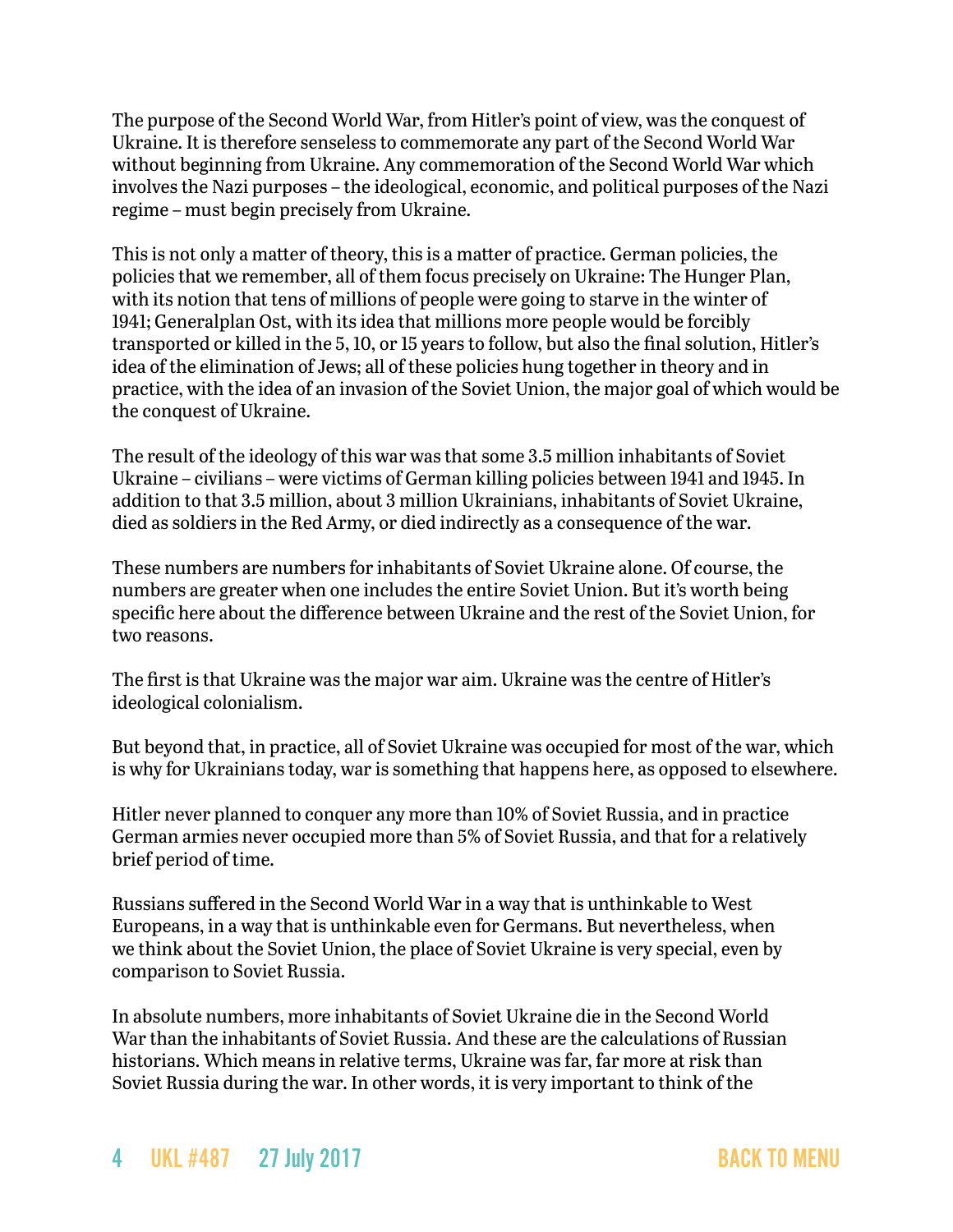German Vernichtungskrieg [war of extermination] against the Soviet Union, but at the centre of that is Soviet Ukraine.

So if we want to talk about German responsibility for Russia, very good – but that discussion must begin with Ukraine. Ukraine is on the way to Russia, and the greatest malicious intention and the greatest destructive practice of the German war was precisely in Ukraine.

If one is going to be serious about German historical responsibility for the East, the word 'Ukraine' must be in the first sentence.

This also goes for the longest and the most earnest, and I think the most important discussion having to do with German responsibility in the East, and that is German responsibility for the mass murder of the Jews of Europe. That is another discussion that makes no sense without mention of Ukraine.

As I was walking to this Parliament building, I passed on the street the famous picture of Willy Brandt kneeling, famously, before the monument to the Warsaw Ghetto Uprising.

This is an important turning point in the history of German self-recognition, of German responsibility. But I ask you to think back not to Willy Brandt in Warsaw in 1970, but think of Jürgen Stroop in Warsaw in 1943. Jürgen Stroop, the German police commander who put down the Warsaw ghetto uprising, who issued the orders for his men to go with flamethrowers from basement to basement to murder the Jews of Warsaw who were still alive.

When Jürgen Stroop was asked: why did you do this? why did you kill the Jews who were still alive in the Warsaw ghetto?, his answer was Die ukrainische Kornkammer. Milch und Honig von der Ukraine [the Ukrainian breadbasket; milk and honey from Ukraine]. Even in 1943, Jürgen Stroop, as he is killing Jews in Warsaw, of Ukraine. He is thinking of the German colonial war in Ukraine.

The Holocaust is integrally and organically connected to the Vernichtungskrieg, to the war in 1941, and is organically and integrally connected to the attempt to conquer Ukraine. This is true in three ways:

Ukraine is the cause of the war. Had Hitler not had the colonial idea to fight a war in Eastern Europe to control Ukraine, had there not been that plan, there could not have been a Holocaust. Because it is that plan that brings German power into Eastern Europe where the Jews lived.

Secondly, the actual war in Ukraine brings the Wehrmacht, brings the SS and the German police to the places where Jews could be killed.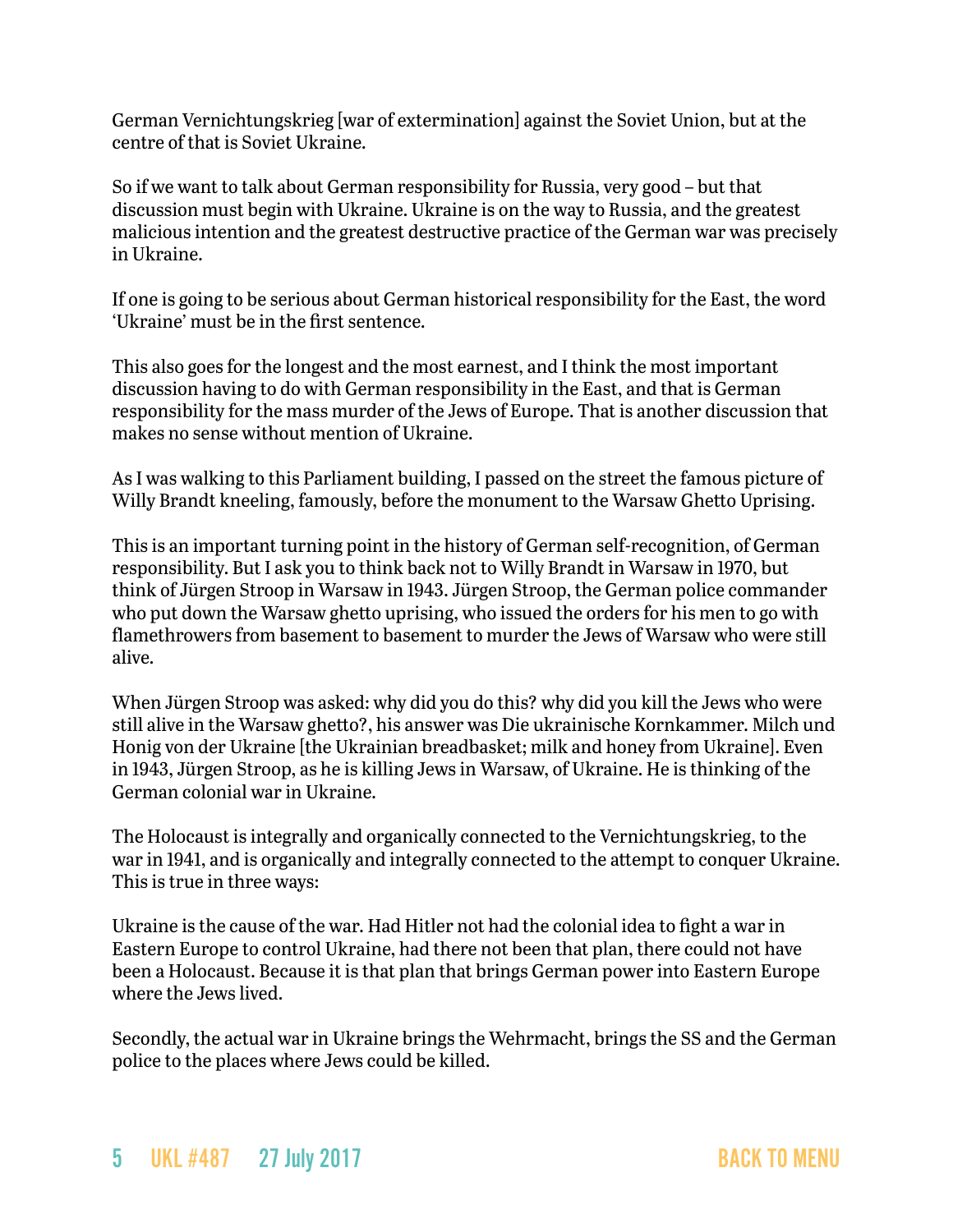Which brings us to the third point: the methods. It became clear to Germans in 1941 that something like a Holocaust could be perpetrated because of massacres in places like Kamianets-Podilsky, or, more notoriously, Babyn Yar on the edge of Kyiv. It was there that for the first time – not only in the history of the war, but for the first time in the history of humanity – tens of thousands of people were killed by bullets in a continuous large-scale massacre. It was events like this, on the territory of Ukraine precisely, that made it clear that something like a Holocaust could happen.

What does this mean? It means that every German who takes seriously the idea of responsibility for the Holocaust must also take seriously the history of the German occupation of Ukraine.

Or to put it a different way, taking seriously the history of the German occupation of Ukraine is one way to take seriously the history of the Holocaust.

How do we evaluate the question of German responsibility? What about the Ukrainians themselves? Shouldn't Ukrainians themselves be carrying out discussions about what happened in occupied Ukraine during World War II? Isn't Ukrainian nationalism also a theme that should be discussed?

Of course it is. I made my entire career writing about Ukrainian nationalism. That's why I can be introduced as a professor at Yale University – because I wrote about Ukrainian nationalism, about Ukrainian nationalists and the ethnic cleansing of Poles in 1943. Because I published the first article in a Western language about the role of the Ukrainian police in the Holocaust and how that led to the ethnic cleansing of Poles in 1943.

Ukrainian nationalism is a real historical tendency and it ought to be studied judiciously, as some members of the audience here have done better and more recently than I. But if we are speaking not in Kyiv, but in Berlin, if we are speaking of German historical responsibility, we have to recognize that Ukrainian nationalism is one consequence of the German war in Eastern Europe.

Ukrainian nationalism was relatively a minor force in interwar Poland. It was paid by the German Abwehr. Ukrainian nationalists in Polish prison were released precisely because Germany invaded Poland in 1939. When Germany and the Soviet Union jointly invaded Poland in 1939, destroying the Polish state, this also destroyed all the legal political parties, including the legal Ukrainian parties, which up until that point were much more important than Ukrainian nationalists.

So, as I say, if we are in Kyiv, then we must discuss the role of Ukrainian nationalists in the Holocaust and in collaboration. When I was in Kyiv in September to commemorate the 75th anniversary of Babyn Yar, that is precisely the point that I made.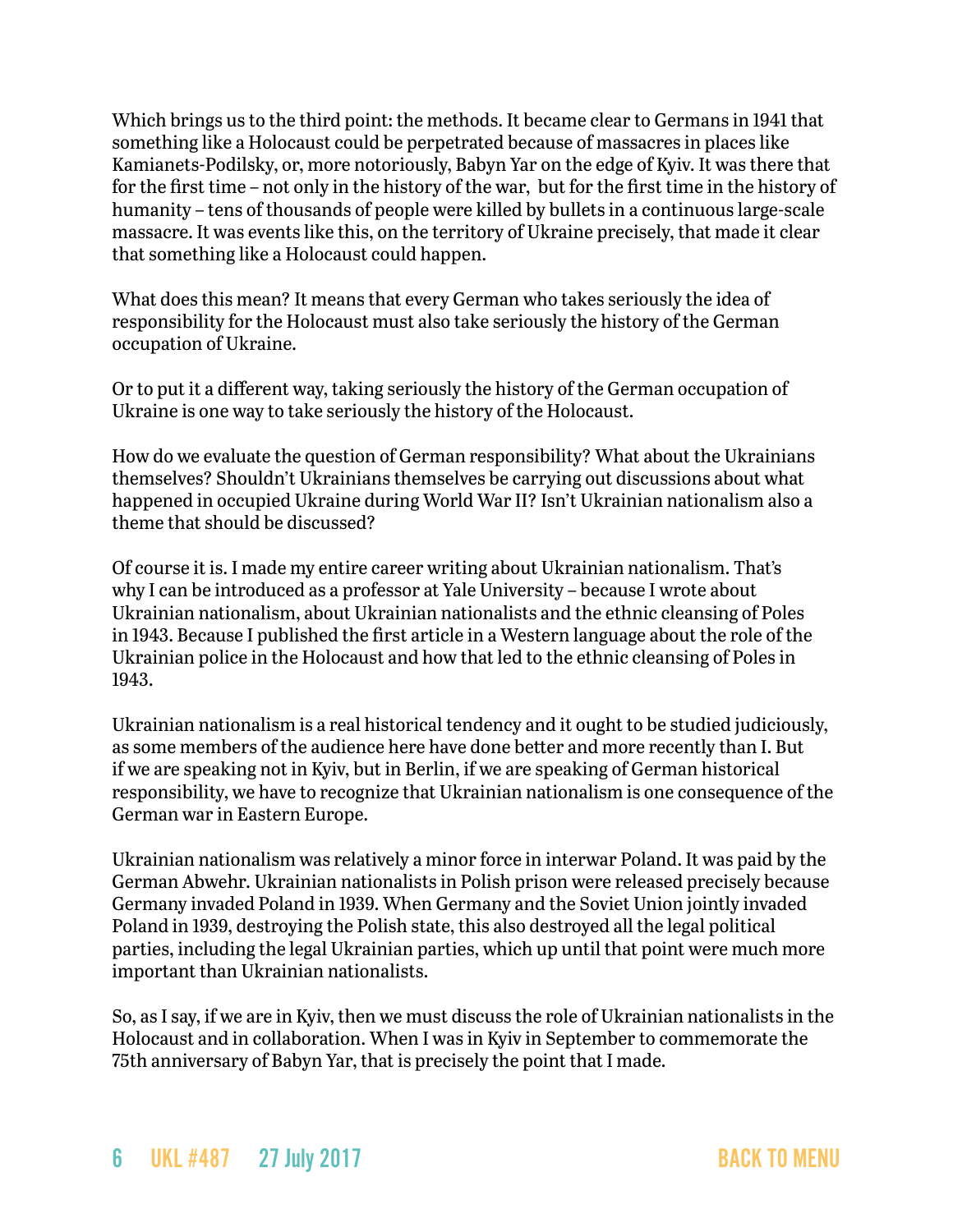But if we are in Germany, it is very important that Ukrainian nationalism be seen as part of German responsibility. It's not something that can block German responsibility; it's not an excuse to avoid German responsibility. Ukrainian nationalism was part of German occupation policy, and when you occupy a country, you have to take responsibility for the tactics and policies of occupation that you choose. And so Ukrainian nationalism must not be a reason for Germans to not think of their responsibility. It is in fact one more reason to think of German responsibility.

However, I've probably spoken long enough on that theme. It's very important that when we speak about Ukraine, we're not only speaking about nationalists. Nationalists are relatively a small part of Ukrainian history, they're a relatively small part of the Ukrainian present.

When we think about the German occupation of Ukraine, we have to remember some very simple banal points that often escape our attention. Like for example, there was no particular correlation between nationality and collaboration. Russians collaborated, Crimean Tatars collaborated, Belarusians collaborated. Everyone collaborated; there is no, as far as we can tell, correlation between ethnicity and collaboration, with the partial exception of the Volkesdeutsche, of course. But in general, there is no correlation between ethnicity and collaboration.

Something else to remember: the majority, probably the vast majority, of people who collaborated with the German occupation were not politically motivated. They were collaborating with an occupation that was there, and an occupation which is a German historical responsibility. Something that is never said, because it's inconvenient for precisely everyone, is that more Ukrainian communists collaborated with the Germans than did Ukrainian nationalists. This doesn't seem to make sense to us, and so no one ever says it, but it is precisely the case. Vastly more members of the Communist Party collaborated with the German occupation than did Ukrainian nationalists.

And for that matter, very many of the people who collaborated with the German occupation had collaborated with the Soviet policies in the 1930s. These points, although they're very basic, and they're completely obvious, if you think about them, are typical of Ukrainian history. They're typical of the fact that Ukraine was ruled first as part of the Soviet Union and then under an incredibly bloody and devastating German occupation. When we think about the way that occupation ended, we often overlook certain basic points, like this:

Incomparably more Ukrainians died fighting against the Wehrmacht than fighting on the side of the Wehrmacht, which is not something that one can say about every country that's considered an ally.

It's not something that someone can say about, for example, France, which is why there's no official French history of the Second World War and why there won't be one even under Macron. There are some things that Macron cannot do, and one of them will be this: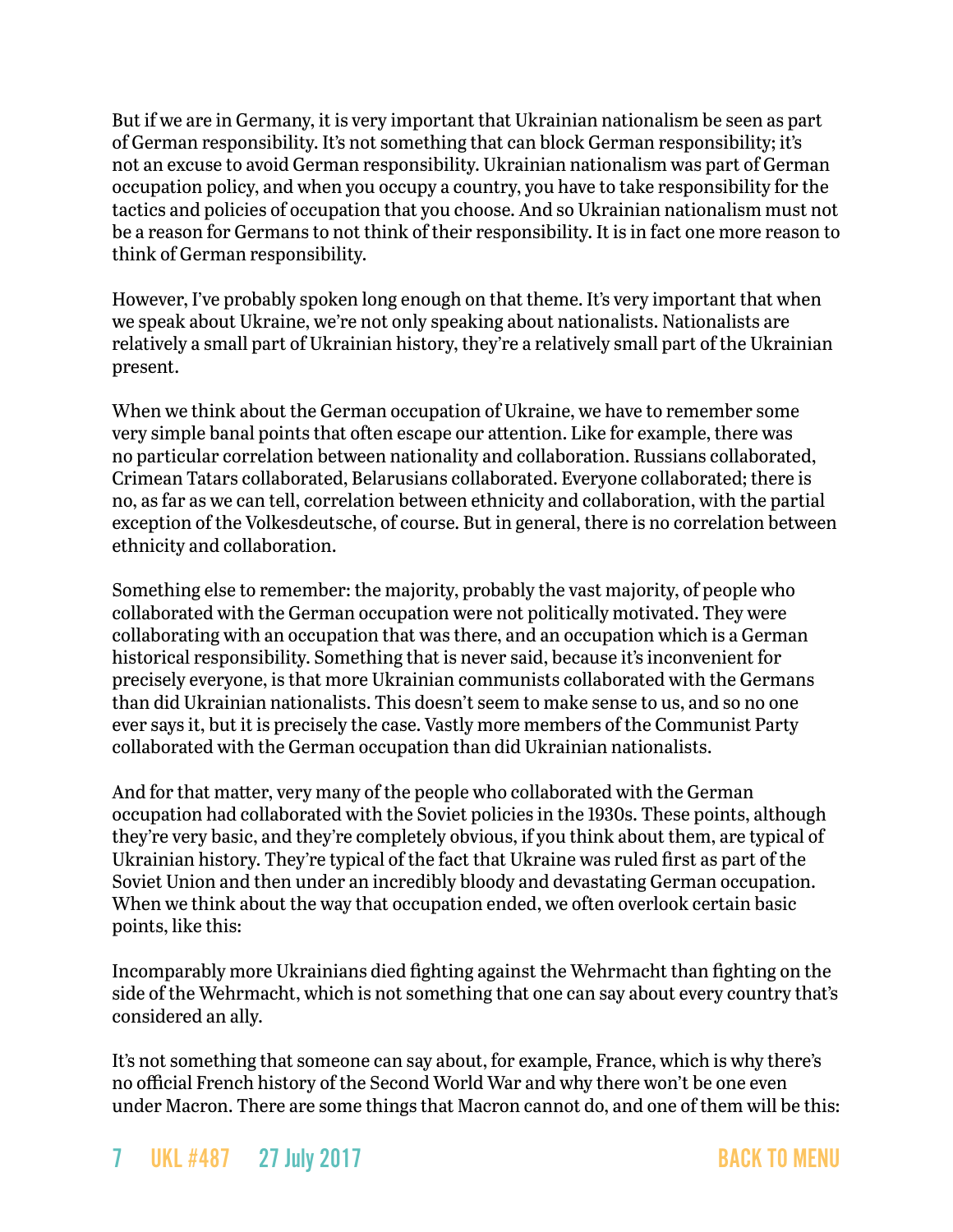he will not write the official history of the Second World War in France, because more French soldiers fought on the Axis side than the Allied side.

Now, more Ukrainians fought and died on the Allied side than French, British or Americans. More Ukrainians fought and died on the Allied side than French, British and Americans put together. Why do we not see this? Because we forget that Ukrainians were fighting in the Red Army. We confuse the Red Army with the Russian Army, which it most definitely was not.

The Red Army was the army of the Soviet Union, in which Ukrainians, because of the geography of the war were substantially over-represented.

So when we think about how the occupation ended, we also have to remember where Ukrainians were most of the time – that Ukrainians suffered in the German occupation, where roughly 3.5 million Ukrainian civilians, mostly women and children, were killed, and again, roughly 3 million Ukrainians died in the Red Army fighting against the Wehrmacht.

Where does this leave Germany, and why is this more complicated than it otherwise may seem to be? As a historian, I know the history of Ukraine is unfamiliar, and it can seem complicated, but this is not the only problem.

Part of the problem, as I suggested when I mentioned my own country in the beginning, has to do to habits of mind: related to colonization; to wars of aggression; to the attempt to enslave another people.

The attempt to enslave another people cannot be innocent, even for the generations to come. The attempt to enslave another people, a neighbouring people, will leave its mark, if not directly confronted. And to make matters worse, we are not in the environment in Europe today where these discussions can always take place dispassionately. We're at a very precise moment where German attempts to discuss German responsibility are always simultaneously parts of a discussion carried out from elsewhere about responsibility.

So when we ask: why are all these basic points not remembered? Why is it not always remembered that Ukraine was the centre of Hitler's ideology, of German war planning, that Ukrainians were the intended slaves of Germany? Why is it not always remembered that Ukrainians were understood racially, by Nazi ideology? That if we want to understand the Holocaust, we have to start with Ukraine? Why is it not always remembered that about 6.5 million inhabitants of Soviet Ukraine die as a result of German occupation? – there are lots of reasons, but among them are the mental temptations left over by colonization, the tendency to overlook a people which was not regarded as a people.

All of the language about Ukraine as a failed state, or Ukrainians not as a real nation, or Ukrainians divided by culture – in the German language – that is not innocent. That is an inheritance of an attempt to colonize a people not regarded as a people.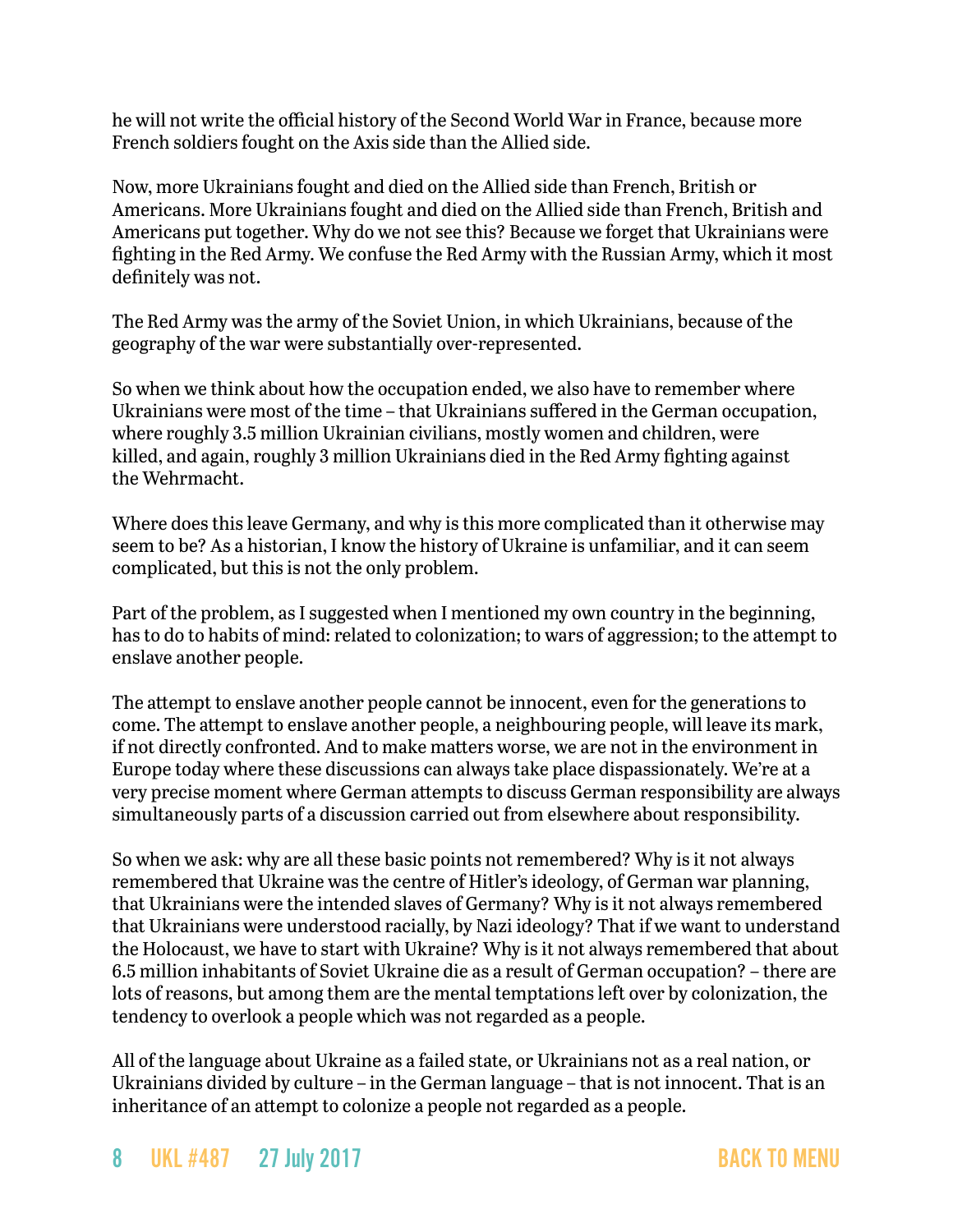Judgements about Ukraine where Ukraine is held to other standards – not that it's a beautiful, wonderful place in every respect: it's not – but the application of terms like there not being a Ukrainian nation, or there not being a Ukrainian state, if those things are said in German without a direct confrontation with the German attempt to enslave Ukrainians, those words are not innocent, those words have to be reflected historically in Germany.

And there's a particular problem with all of this, which I'm going to mention last. The temptation for Germans to avoid responsibility, which is always a great temptation, is encouraged by precisely Russianforeign policy. It is Russian foreign policy to divide the history of the Soviet Union into two parts. There's the good part, which is the Russian part, and there is the bad part, which is the Ukrainian part.

I can sum this up for you faster than the official memo of the Russian foreign policy does it: liberation – Russian; collaboration – Ukrainian.

That is the line that they follow very consistently – and, in this country, to great effect. Because Russian foreign policy regards the German sense of responsibility as a resource to be manipulated, and the great temptation here is that Germany, which has done so much and which in many ways is so exemplary in its treatment of the past, will fail in this centrally important area of Ukraine in part because of the temptation that Russia offers.

It is so easy to confuse Soviet Union with *Russland*. It happens all the time. But it is not innocent. Russian diplomats do it, but no German should do it. No German should confuse Soviet Union with *Russland*, that simply should not ever happen.

But the way that Russia handles its memory policy is to export irresponsibility. It's to tempt other countries into the same attitude towards Ukraine that it has itself. And this is particularly evident in its concept of Ukrainian nationalists – which again is a real historical phenomenon, but is vastly, vastly inflated in the discourse between Russians and Germans.

Ukrainian nationalism was one of the reasons given [by Stalin] or the great famine of 1932 and 1933. Ukrainian nationalism was one of the reasons given for the Terror in 1937 and 1938. Ukrainian nationalism was one of the reasons given by Stalin for the mass deportations of inhabitants of Soviet Ukraine after the Second World War, and Ukrainian nationalism was the reason given for the Russian invasion of Ukraine in 2014.

There is a common genealogy here, and a temptation precisely for Germans, because if the war was all about nationalism, then why would Germans oppose it?

If the Ukrainian government was nationalist, then why should Germany do anything to stop Russia?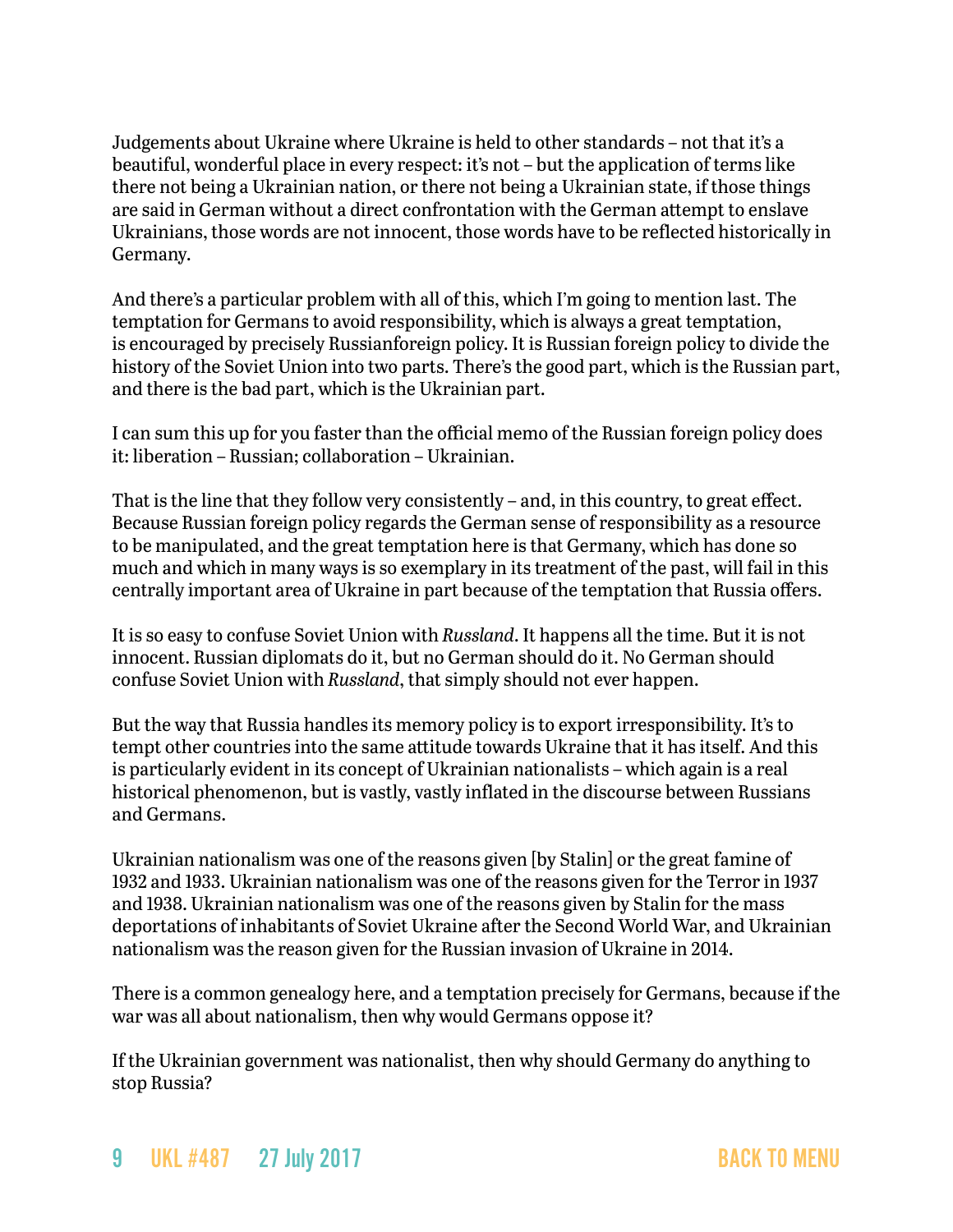The danger here is that you enter into a kind of Molotov-Ribbentrop pact of the mind, where Germans agree with Russians that the evils that came from Berlin and from Moscow to Ukraine are going to be blamed on Ukrainians. It's so easy, it's so comfortable, it's so tempting to say: 'Haven't we Germans apologized enough? Aren't we the model for everyone else?'

It's such a tempting trap to fall into, but I can say this from experience as an American: if you get the history of colonization and slavery wrong, it can come back. And your history with Ukraine is precisely the history of colonization and slavery. If the remnants of German nationalism, which are still with you, on the left and on the right, meet up with the dominance of official Russian nationalism, if you find common ground there – the common ground being 'it's all the fault of Ukraine; why should we apologize, why should you remember?' – this is a danger for Germany as a democracy precisely.

Now, it's up to Ukrainians to try to take responsibility for Ukrainian collaboration, or Ukrainian participation in German occupation. It's also up to Ukrainians to figure out the Ukrainian role in Stalin's policies of terror, rather than claiming that those were simply Russian policies, because they weren't: they were Soviet policies in which Ukrainians also played a role. That is historical work for Ukrainians to do.

When I was in Ukraine in September, talking about Babyn Yar, when I was standing in front of millions of Ukrainian television viewers trying to talk about these things in Ukrainian, the point that I tried to make was: you don't remember Babyn Yar for the Jews. You remember Babyn Yar for yourselves. You remember the Holocaust in Ukraine because of its part of building up a responsible civil society and, hopefully, in the future, of a functioning democracy in Ukraine. That holds for them, but it also holds for me, and for you, for all of us.

The point of remembering German responsibility for the 6.5 million deaths caused by the German war against the Soviet Union in Ukraine is not to help Ukraine. Ukrainians are aware of these crimes. Ukrainians live, the children and grandchildren and greatgrandchildren of that generation, they live with the legacy of these crimes already. The point is not to help Ukraine, the point is to help Germany.

Germany as a democracy, particularly in this historical moment, as we face Brexit, as we face election after election with populists, as we face a declining and decreasingly democratic USA, precisely at this moment, Germany cannot afford to get major issues of its history wrong.

Precisely at this moment, the German sense of responsibility has to be completed. Perhaps up until now, Germany getting its history right was just a matter for Germans. Perhaps at the time of the Historikerstreit ['historian's quarrel', the intellectual and political debate in West Germany] in the 1980s, the history of the Holocaust was a only matter for Germans.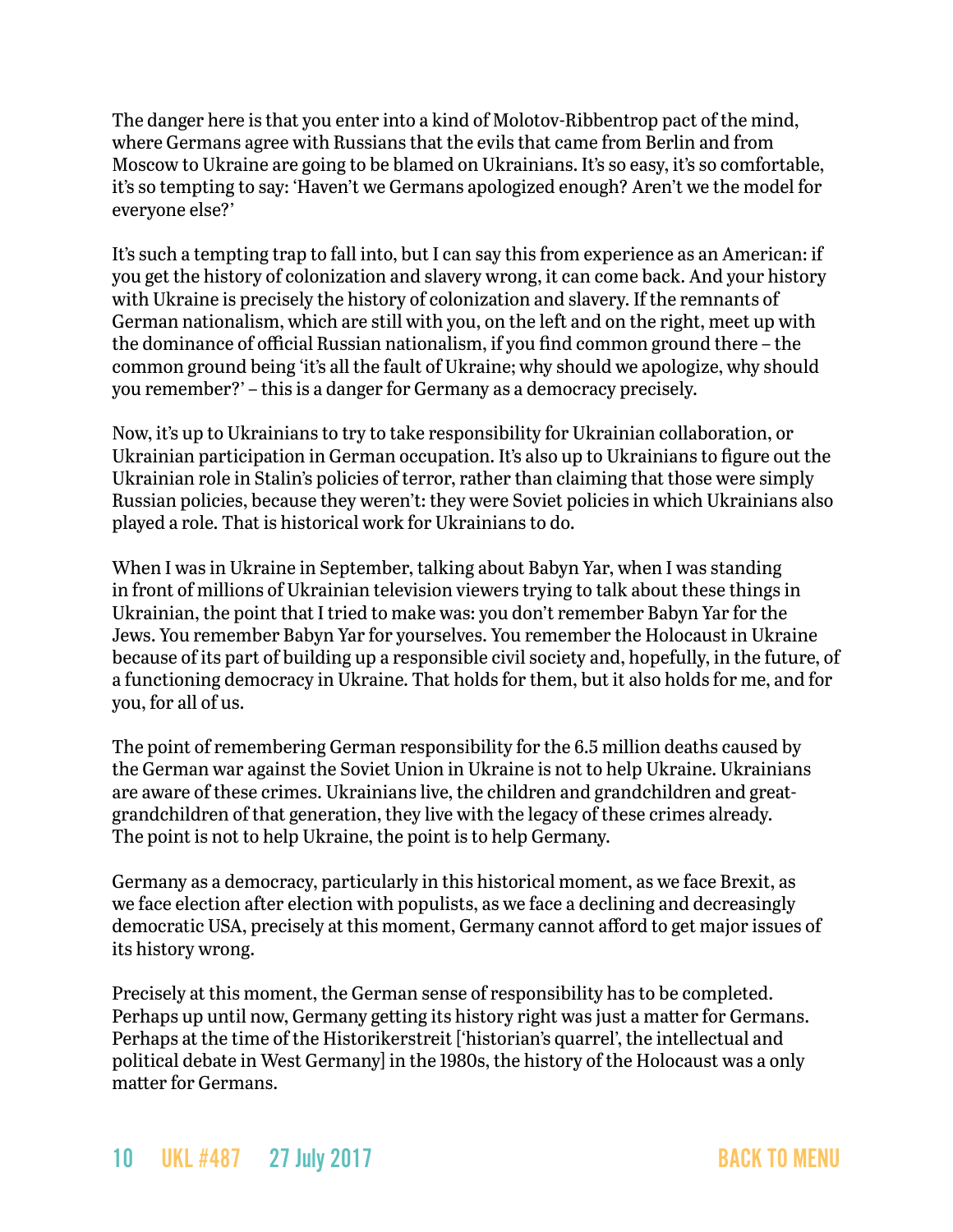It has to be done for Germans, but the consequences are international.

Getting the history of Ukraine wrong in 2013 and 2014 had European consequences. Getting the history of Ukraine wrong now, when Germany is the leading democracy in the West, will have international consequences.

# <span id="page-10-0"></span>#2 Staffing Changes at the Canadian Institute of Ukrainian Studies

- - - - - - - - - - - - - - - - - - - - - - - - - - - - - - - - - - - - - - - - - - - - - - - - - - - - - - - - - - - - - - - - - - - - - - - - - - - - - - - - - - CIUS Website, 17 July 2017 <http://bit.ly/2uwM5IW>

The Canadian Institute of Ukrainian Studies has recently undergone staff changes that are expected to only minimally affect operations in the coming months. Dr. Volodymyr Kravchenko, having completed a five-year term as the Director of the Institute, has stepped down as of 1 July 2017 to devote his energies to teaching and research at the University of Alberta's Department of History and Classics. He will, nevertheless, continue to head CIUS's Kowalsky Program for the Study of Eastern Ukraine and the Contemporary Ukraine Studies Program. We are grateful to Dr. Kravchenko for his leadership of the Institute during a very challenging time of fiscal restraint resulting in staff cuts and considerable uncertainty stemming from a lengthy review process. Of course, his term as the Director also spanned dramatic developments in Ukraine, starting with the Revolution of Dignity and then extending through Russia's illegal annexation of Crimea, its ongoing hybrid war in Eastern Ukraine, and the Kremlin's continuing efforts to undermine Ukraine's economy and independence.

In the meantime, long-time CIUS associate, Jars Balan, who since 2000 has been overseeing the administration of the Ukrainian Canadian Studies Program with Andrij Makuch, will be serving as the interim Director until a permanent replacement for Dr. Kravchenko is found. Jars, from 2007 the Coordinator of the Kule Ukrainian Canadian Studies Centre at CIUS, has been involved with the Institute almost from its inception four decades ago, working over the years on various editing contracts, helping to organize conferences on Ukrainian-Canadian themes, conducting research and spearheading the Kalyna Country Ecomuseum project in rural east central Alberta. He has an extensive list of scholarly publications, the most recent being an essay titled "The 'Father' of Ukrainianlanguage Fiction and Non-Fiction in Alberta: Rev. Nestor Dmytrow, 1863-1925," included in Writing Alberta: Building on a Literary Identity, issued in June by University of Calgary Press.

A search for a new CIUS director will be conducted in the fall, after which the new appointee will take over from Jars sometime in the first half of 2018.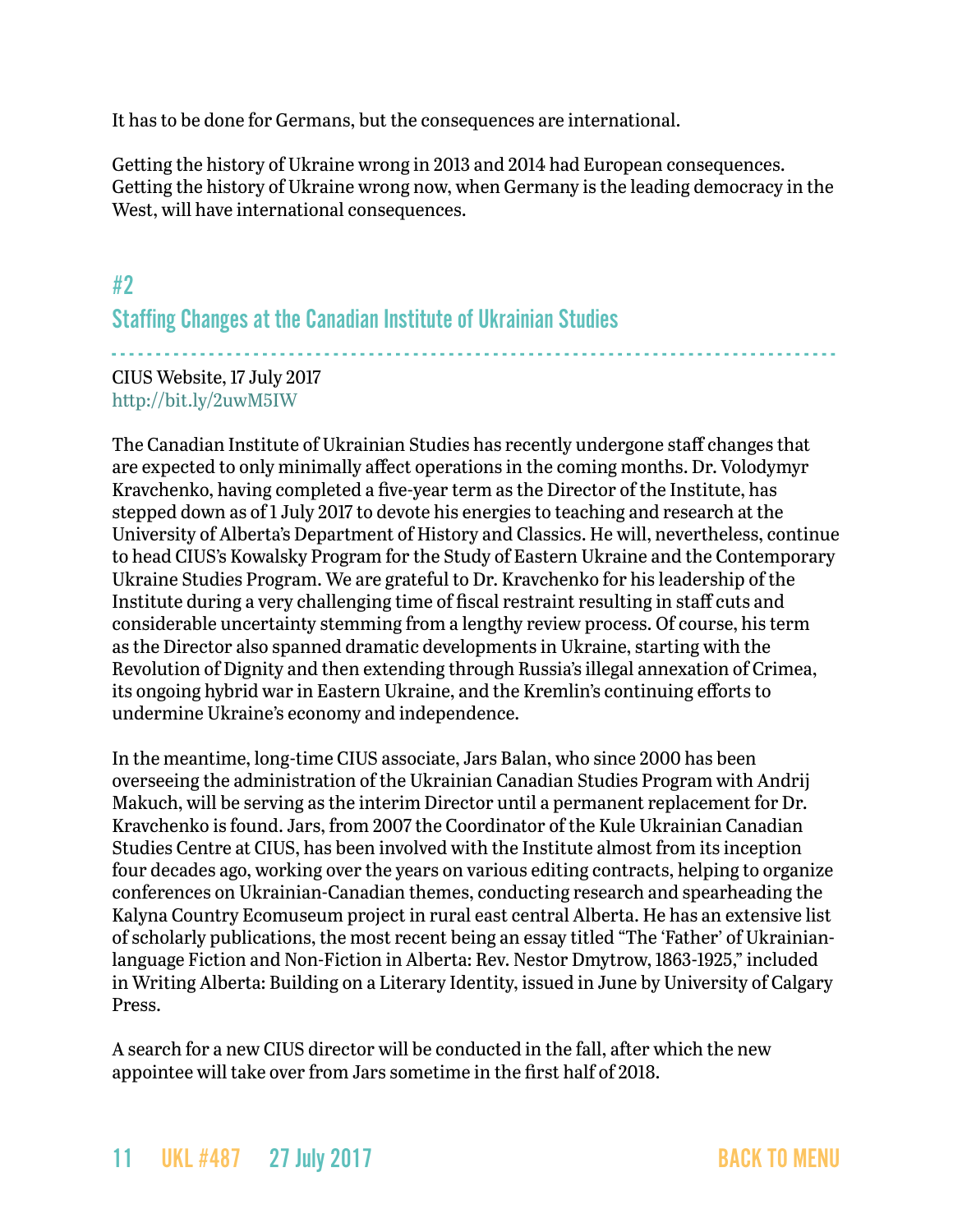# <span id="page-11-0"></span>#3 Kule Doctoral Scholarships on Ukraine

- - - - - - - - - - - - - - - - - - - - - - - - - - - - - - - - - - - - - - - - - - - - - - - - - - - - - - - - - - - - - - - - - - - - - - - - - - - - - - - - - - Chair of Ukrainian Studies, University of Ottawa Application Deadline: 1 February 2018 (International & Canadian Students) <https://www.chairukr.com/kule-doctoral-scholarships>

The Chair of Ukrainian Studies at the University of Ottawa, the only research unit outside of Ukraine predominantly devoted to the study of contemporary Ukraine, is announcing a new competition of the Drs. Peter and Doris Kule Doctoral Scholarships on Contemporary Ukraine. The Scholarships will consist of an annual award of \$22,000, with all tuition waived, for four years (with the possibility of adding a fifth year).

The Scholarships were made possible by a generous donation of \$500,000 by the Kule family, matched by the University of Ottawa. Drs. Peter and Doris Kule, from Edmonton, have endowed several chairs and research centres in Canada, and their exceptional contributions to education, predominantly in Ukrainian Studies, has recently been celebrated in the book Champions of Philanthrophy: Peter and Doris Kule and their Endowments.

Students with a primary interest in contemporary Ukraine applying to, or enrolled in, a doctoral program at the University of Ottawa in political science, sociology and anthropology, or in fields related with the research interests of the Chair of Ukrainian Studies, can apply for a Scholarship. The competition is open to international and Canadian students.

The application for the Kule Scholarship must include a 1000 word research proposal, two letters of recommendation (sent separately by the referees), and a CV and be mailed to Dominique Arel, School of Political Studies, Faculty of Social Sciences Building, Room, 7067, University of Ottawa, 120 University St., Ottawa ON K1N 6N5, Canada. Applications will be considered only after the applicant has completed an application to the relevant doctoral program at the University of Ottawa. Consideration of applications will begin on **1 February 2018** and will continue until the award is announced. The University of Ottawa is a bilingual university and applicants must have a certain oral and reading command of French. Specific requirements vary across departments.

Students interested in applying for the Scholarships beginning in the academic year 2017- 2018 are invited to contact Dominique Arel [\(darel@uottawa.ca](mailto:darel@uottawa.ca)), Chairholder, Chair of Ukrainian Studies, and visit our web site [www.chairukr.com](http://www.chairukr.com).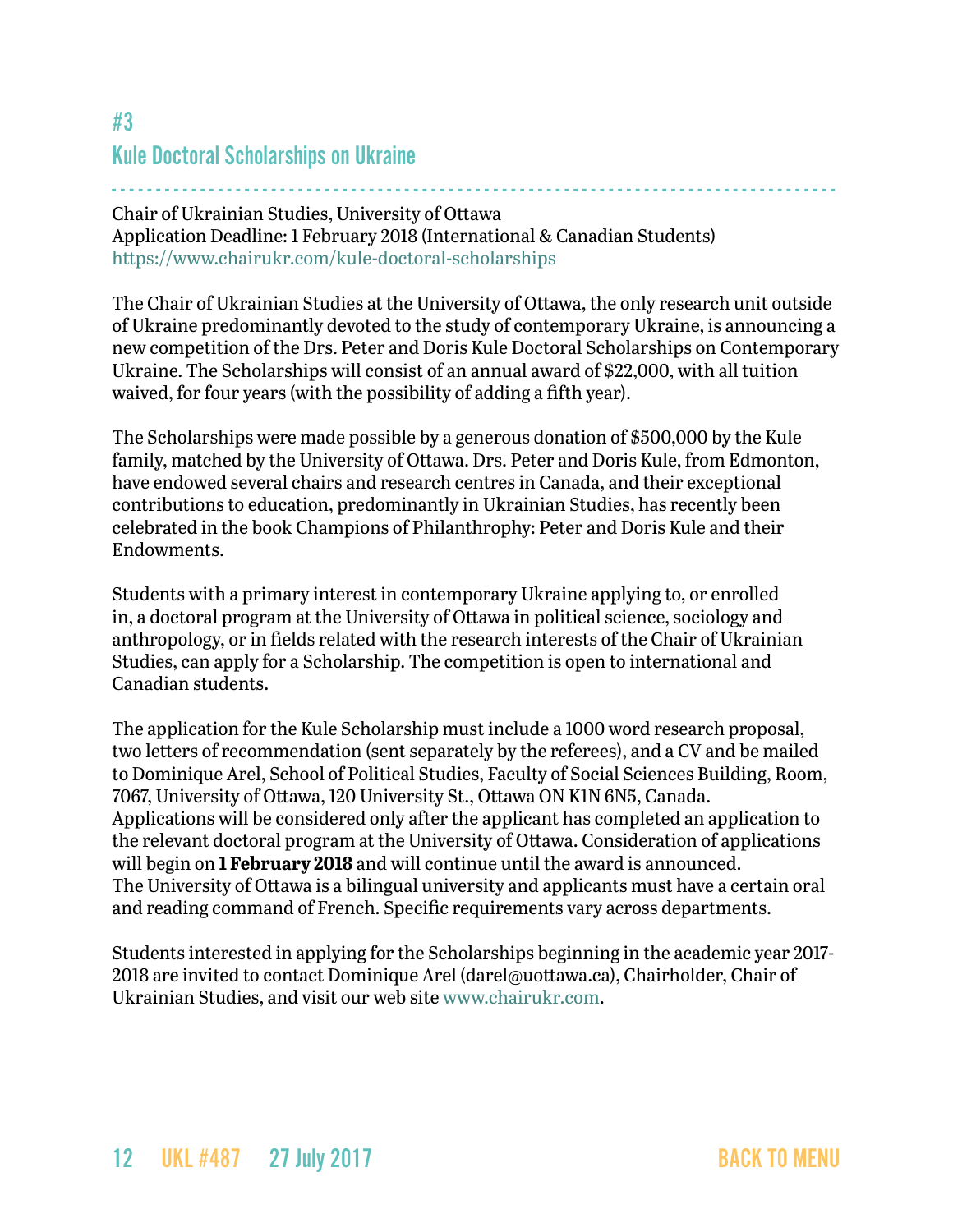New Book

<span id="page-12-0"></span>#4

- - - - - - - - - - - - - - - - - - - - - - - - - - - - - - - - - - - - - - - - - - - - - - - - - - - - - - - - - - - - - - - - - - - - - - - - - - - - - - - - - -

The Eagle and the Trident U.S.—Ukraine Relations in Turbulent Times Brookings Institution Press July 2017 ISBN 9780815730408 <http://brook.gs/2tHjwF2>

An insider's account of the complex relations between the United States and post-Soviet Ukraine

The Eagle and the Trident provides the first comprehensive account of the development of U.S. diplomatic relations with an independent Ukraine, covering the years 1992 through 2004 following the collapse of the Soviet Union. The United States devoted greater attention to Ukraine than any other post-Soviet state (except Russia) after the breakup of the Soviet Union. Steven Pifer, a career Foreign Service officer, worked on U.S.-Ukraine relations at the State Department and the White House during that period and also served as ambassador to Ukraine. With this volume he has written the definitive narrative of the ups and downs in the relationship between Washington and newly independent Ukraine.

The relationship between the two countries moved from heady days in the mid- 1990s, when they declared a strategic partnership, to troubled times after 2002. During the period covered by the book, the United States generally succeeded in its major goals in Ukraine, notably the safe transfer of nearly 2,000 strategic nuclear weapons left there after the Soviet collapse. Washington also provided robust support for Ukraine's effort to develop into a modern, democratic, market-oriented state. But these efforts aimed at reforming the state proved only modestly successful, leaving a nation that was not resilient enough to stand up to Russian aggression in Crimea in 2014.

The author reflects on what worked and what did not work in the various U.S. approaches toward Ukraine. He also offers a practitioner's recommendations for current U.S. policies in the context of ongoing uncertainty about the political stability of Ukraine and Russia's long-term intentions toward its smaller but important neighbor.

Steven Pifer is director of the Arms Control and Non-Proliferation Initiativeand a senior fellow with the Center for 21st Century Security and Intelligence and the Center on the United States and Europe at the Brookings Institution. He focuses on nuclear arms control, Ukraine, and Russia. He has offered commentary on these issues on National Public Radio, PBS NewsHour, CNN, Fox News, BBC, and VOA, and his articles have run in The New York Times, The Washington Post, Financial Times, National Interest, Moscow Times, and Kyiv Post, among others. He is the author of "The Eagle and the Trident: U.S.- Ukraine Relations in Turbulent Times" (Brookings Institution Press, Spring 2017), and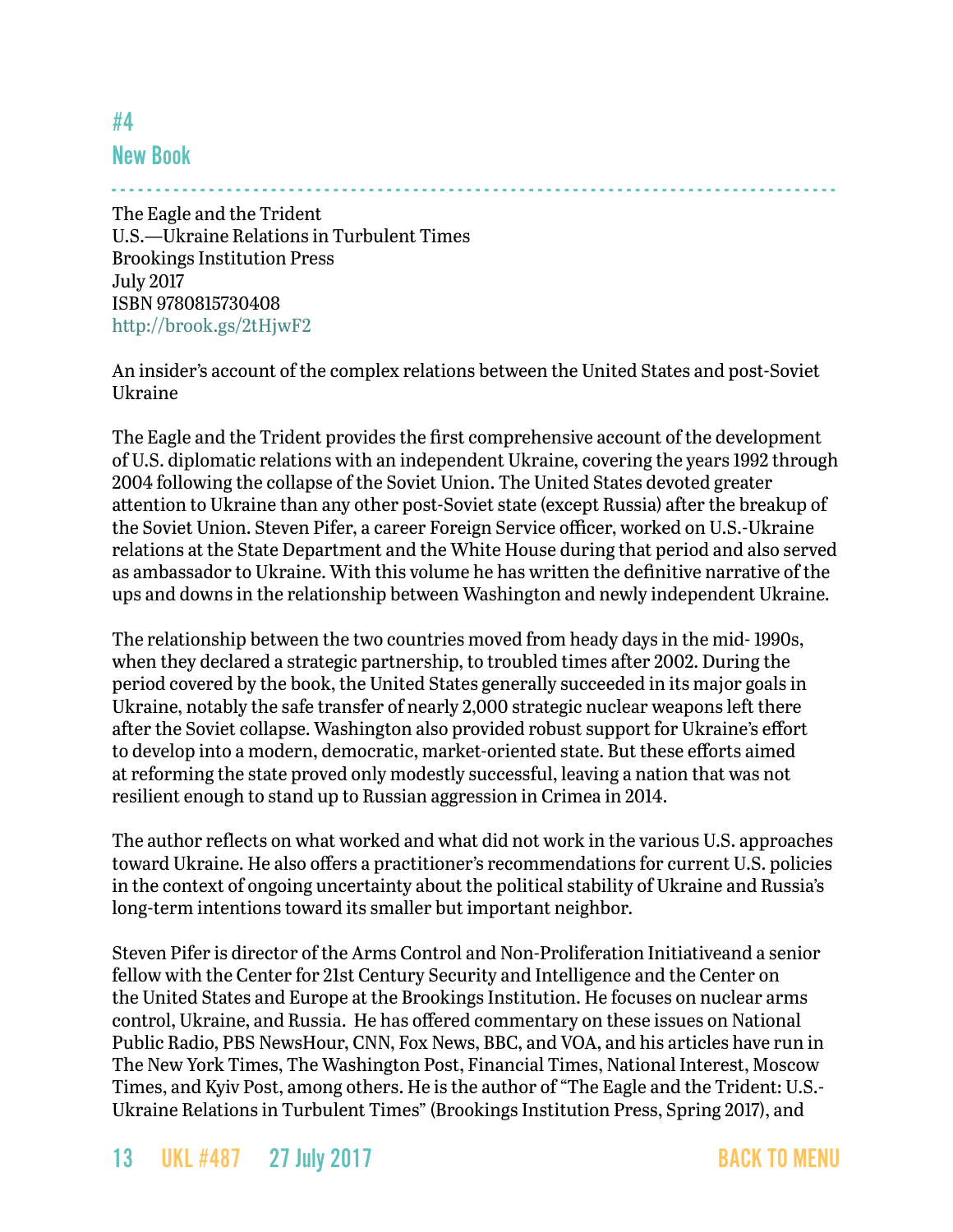co-author with Michael O'Hanlon of "The Opportunity: Next Steps in Reducing Nuclear Arms" (Brookings Institution Press, 2012).

<span id="page-13-0"></span>#5 MH17 Three Years Later: What Have We Learned?

- - - - - - - - - - - - - - - - - - - - - - - - - - - - - - - - - - - - - - - - - - - - - - - - - - - - - - - - - - - - - - - - - - - - - - - - - - - - - - - - - -

by Ralph S. Clem War on the Rocks, 18 July 2017 <http://bit.ly/2uSNN7N>

*Ralph S. Clem is Emeritus Professor of Geography at Florida International University, and is a retired Air Force Reserve intelligence officer.*

Three years and a day ago, about noon local time, Malaysia Airlines Flight 17 (MH17) pushed back from Gate G3 at Amsterdam's Schiphol Airport en route to Kuala Lumpur. Just over three hours later, the aircraft — a Boeing 777-200 — crashed in a rural area of eastern Ukraine, killing all 283 passengers and 15 crew on board. Three years later, the public — not to mention the families of the dead — ought to have definitive answers to two key questions: What physically caused MH17 to crash? And, who was responsible?

However, what followed the immediate tragedy is one of the most convoluted attempts in recent memory to attribute causation and responsibility in a major international incident. The complexity of the forensic examinations and criminal investigations into the crash has been daunting. As a result, official results have come out in drips and drabs over the course of months and years. Indeed, the final report from the authorities regarding criminal charges against the perpetrators is still pending as the investigators seek to interview all possible witnesses and analyze thousands of evidentiary items.

Further, Russia, an interested state actor, mounted a massive disinformation media campaign to discredit official reports and to impede investigations. From the beginning, the Russian government has sought to deny and obfuscate its own complicity in the deaths of nearly 300 innocent people. Had Moscow not undertaken such an obstructionist strategy, the investigations would no doubt have progressed more quickly, and the results would have been more universally accepted.

Thankfully, citizen journalists and civil society analysts, such as Bellingcat, helped mitigate these problems. They assiduously compiled detailed evidence from a variety of social media and other unofficial sources, making major contributions to the effort to determine what actually happened to MH17. This experience is the latest and most significant example of how publicly-sourced information enables greater transparency in such matters, especially when governments refuse to release relevant data out of concerns for protecting sources and methods.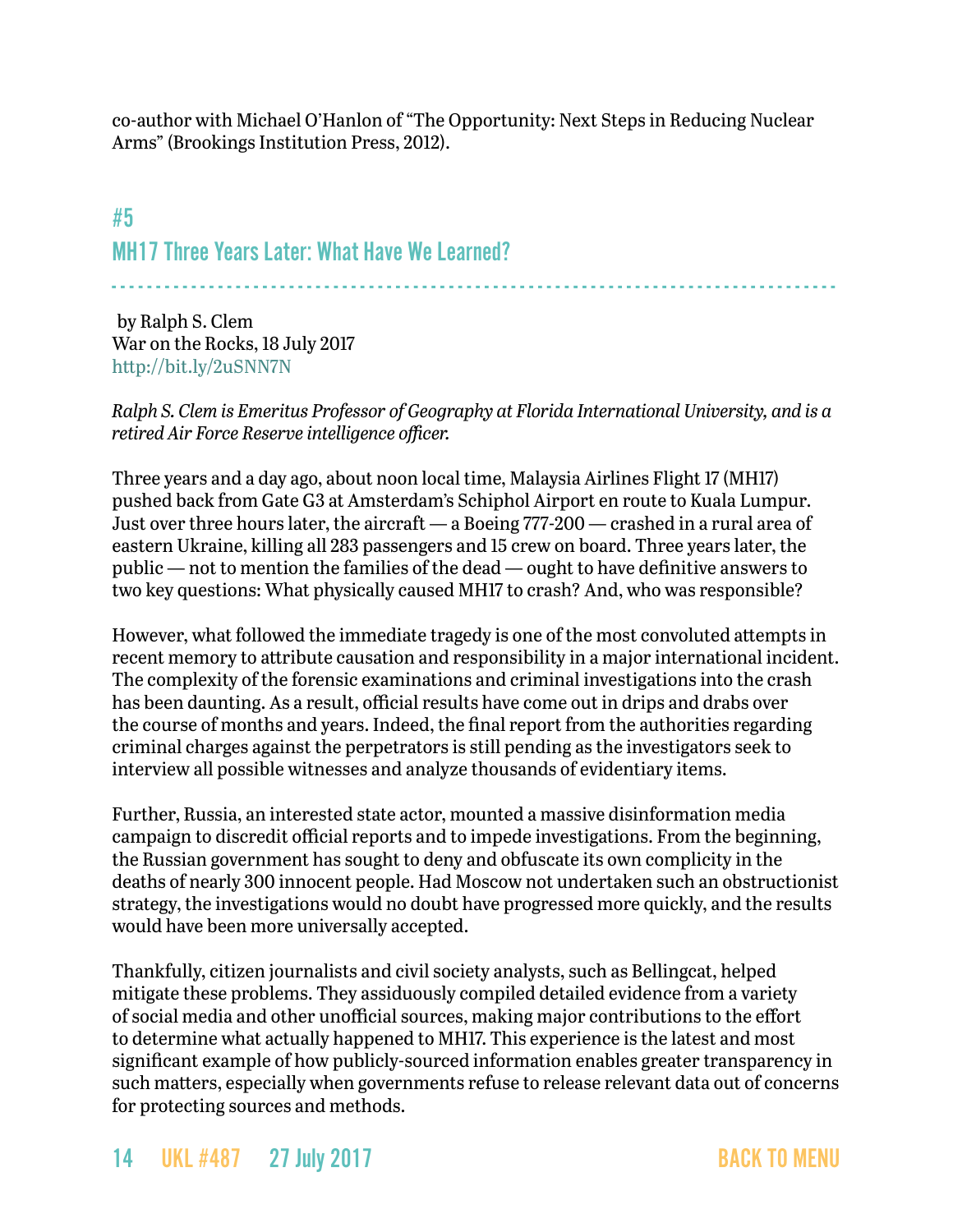By reviewing the official and publicly-sourced evidence now available — and despite the Russians' best efforts at obfuscation — we do now know with certainty the answers to our two questions.

### **MH17 on July 17: The Basics**

Departing Schiphol, MH17 climbed to an altitude of 33,000 ft on a route that took it over Germany, Poland, and then into Ukrainian airspace. The aircraft followed standard civil aviation flight routes and was under continuous air traffic control throughout, being acquired in sequence by successive radar tracking stations until it reached the tracking station in Dnipropetrovsk (known as Dnipro Radar), which exercises radar control over southeastern Ukraine, and which established radio contact with MH17.

After that initial contact, and following a series of routine exchanges of information over 27 minutes, controllers lost radio and then radar contact with the aircraft. A series of increasingly urgent attempts to regain radio contact with the aircraft were unanswered. Dnipro Radar contacted the adjacent Rostov tracking station, which handles air traffic in southwestern Russian airspace — through which MH17 was programmed to fly next for assistance, but Rostov was also unable to locate or contact the aircraft. Dnipro Radar requested a nearby Singapore Airlines flight to visually acquire MH17, and check their onboard collision avoidance system for any sign of the missing aircraft, also to no avail.

The worst possible explanation for MH17's disappearance from air traffic control radar became clear soon enough, as dozens of images of aircraft debris, body parts, and personal belongings of passengers began appearing on social media almost immediately after MH17 hit the ground. These 298 victims had found themselves among the casualties of ongoing armed hostilities between Ukraine and Russia.

The MH17 crash site was in an area of eastern Ukraine known as the Donbas, where active fighting was (and still is) underway in a conflict that had rapidly escalated from civil unrest in March 2014, to full-scale combat by July. The Russian government, which backs local separatist militias and provides them with arms, advisors, and paramilitary fighters, had already intervened directly in the conflict (although Moscow steadfastly denies this) and was steadily upping the ante in terms of its support both in men and more sophisticated weaponry.

### **The Official Investigations**

As the full scope of the tragedy became clear through international mainstream media, calls for an urgent investigation followed from European and other leaders. On July 21, the U.N. Security Council unanimously passed Resolution 2166, which, among other things, "[s]upport[ed] efforts to establish a full, thorough, and independent international investigation into the incident in accordance with international civil aviation guidelines."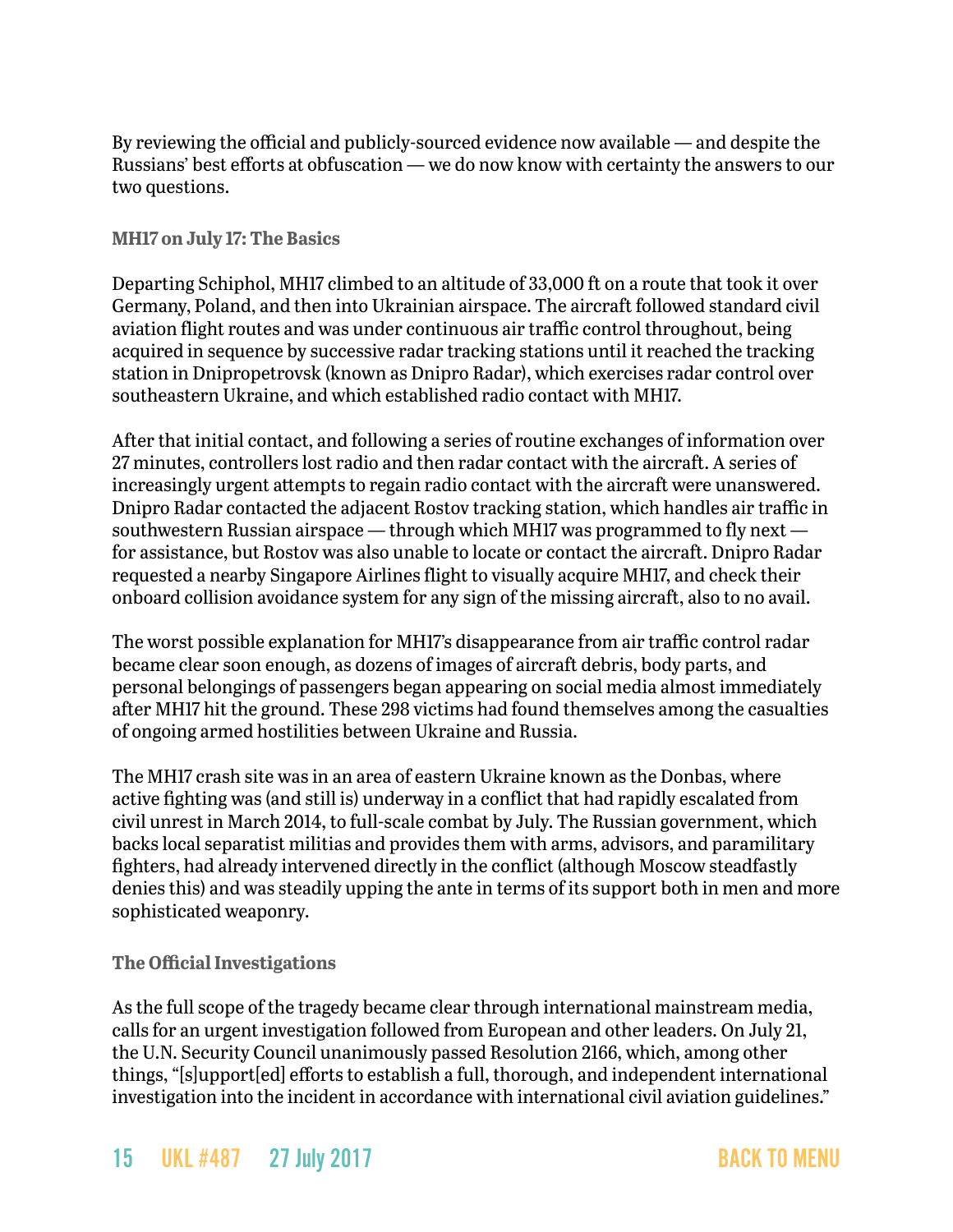Nowhere was the grief and anger more intense than in the Netherlands, which had 193 of its nationals on the flight. Under international civil aviation regulations, Ukraine had primary jurisdiction for the MH17 crash, which it delegated to the Dutch Safety Board the Dutch civil authority for safety investigations — on July 23. The board's mandate was to determine the cause of the accident, but not to attribute blame to any party. The essential documents that were published by the Dutch Safety Board are its preliminary report (September 2014) and final report (October 2015). In August 2014, the Netherlands took the lead in forming the Joint Investigation Team tasked with conducting a criminal inquiry into the shooting down of MH17 in order to "arrive at conclusive and convincing evidence that will stand firm in court."

The Joint Investigation Team issued its interim report in September 2016, but its final report is still pending until all witnesses can be interviewed, all possible evidence examined, and individual suspects identified. All of these reporting agencies, by design, operated independently. Their investigations overlap, allowing crosschecking and confirmation of most findings.

## **Well Inside the Frag Envelope**

Although the Dutch Safety Board team faced serious challenges in getting to the crash site (which was in contested territory and largely unsecured), investigators were able to obtain the aircraft's cockpit voice recorder and flight data recorder, as well as photographs of sections of the fuselage (the aircraft had broken up in midair, and the wreckage was scattered over some 50 square kilometers). In its preliminary report, the Dutch Safety Board stated that analysis of the cockpit voice recorder and the flight data recorder confirmed the radio transcript from the Dnipro Radar station, which indicated that no distress calls were made. Further, there were no discussions among the flight crew or audible warnings in the cockpit, nor did systems data indicate problems with the aircraft.

However, the vital point is what the Dutch Safety Board found from scrutinizing the wreckage photos:

[T]he pattern of damage observed in the forward fuselage and cockpit section of the aircraft was consistent with the damage that would be expected from a large number of high-energy objects that penetrated the aircraft from outside.

In other words, pending more detailed analysis, the Dutch Safety Board began to focus on MH17 having been shot down, ruling out an onboard bomb explosion or other causes originating inside the aircraft. The question became: shot down by what?

Initial reporting from official sources, including the U.S. government, indicated that a surface-to-air missile was responsible for bringing down MH17, but it would take another 13 months for the forensic evidence to establish that as fact. During that period, the Dutch Safety Board painstakingly collected parts of the aircraft and transported them to the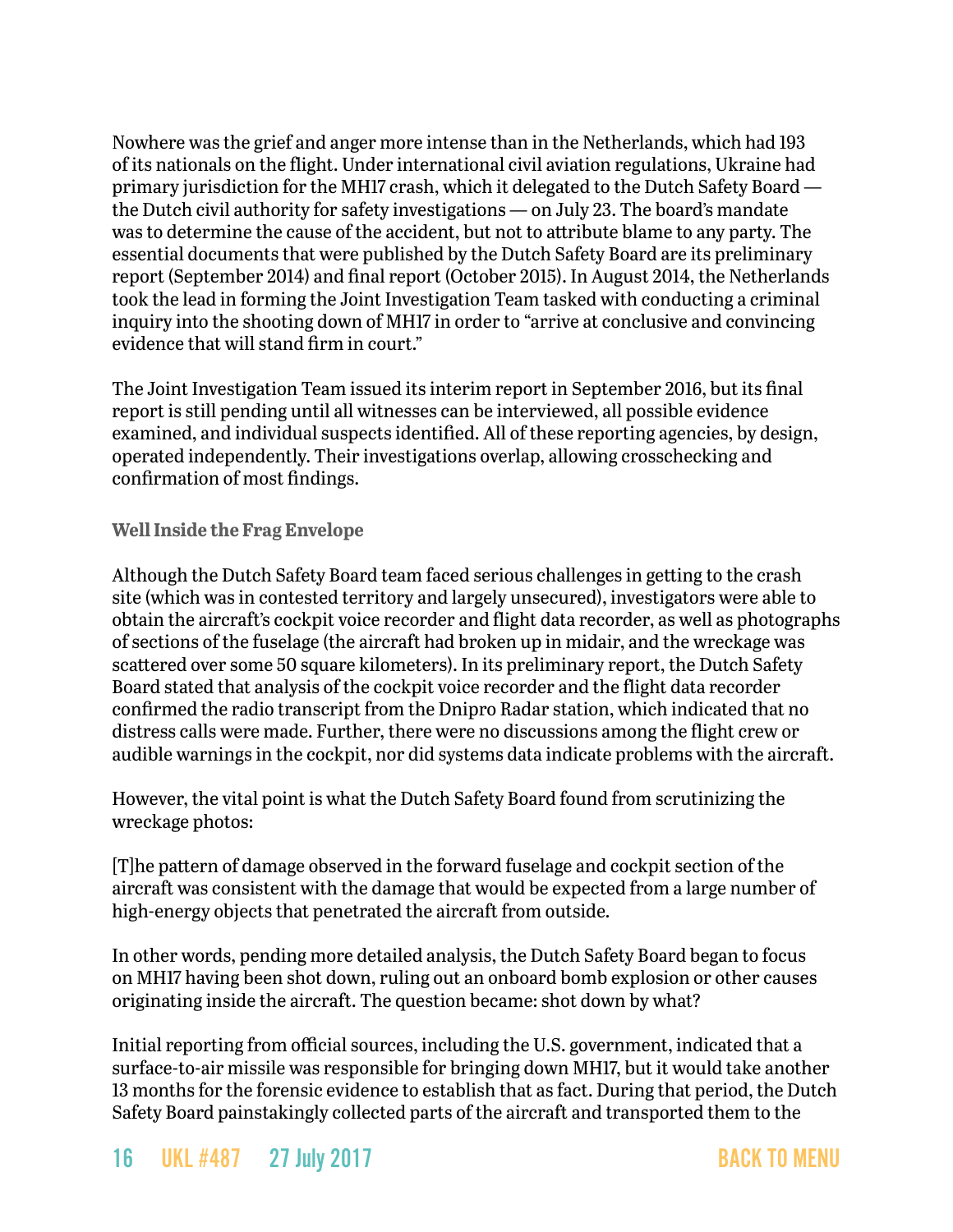Netherlands for reconstruction and forensic analysis. They also conducted numerous ballistics simulations and ran computer models of possible missile trajectories to evaluate likely launch points.

Given MH17's flight parameters and the extent of destruction done to the aircraft, investigators were able to rule out two of the three possible missile types (air-to-air or short range surface-to-air) that could have brought the aircraft down, or air-to-air cannon fire. This left only the third option, a powerful surface-to-air missile that incorporated both a large warhead and a high-altitude capability.

By analyzing hundreds of fragments recovered from the aircraft and bodies of the flight crew (120 fragments were found in the first officer's body alone), the Dutch Safety Board identified the warhead as a 9N314M — a type compatible with only one model of SAM: the Russian-manufactured 9M38/9M38M1 "Buk" (NATO designation SA-11 Gadfly). Small pieces of metal identifiable as parts of a Buk missile were found in the vicinity of the crash and paint samples from those matched small foreign metal objects found in the aircraft wreckage.

**Location, Location, Location: It Really Does Matter** 

With the cause of the aircraft's destruction established as a surface-to-air missile, the next task was to determine the launch site. Given that the front lines between Ukrainian government and separatist forces at that time were fluid, the launch site would likely reveal the perpetrator. The Dutch Safety Board proposed a geographic area for further investigation, but — because it was not responsible for assigning blame — it did not pursue the point further.

However, the Joint Investigation Team was tasked to assign blame, and they did so in their interim report in September 2016. After confirming the Dutch Safety Board findings indicting a Buk 9M38 series SAM, the Joint Investigation Team produced evidence showing that the missile in question was launched from a field just outside the settlement of Pervomaiskiy — an area controlled by the pro-Russian separatists on the date in question.

In a series of animations, the Joint Investigation Team explained how it geolocated and recorded telephone conversations among separatist commanders who had requested that type of missile to counter air attacks by the Ukrainian Air Force. They also explained how telephone intercepts and geolocated photos and videos revealed the route taken by the transporter carrying the missile to the launch site on July 17.

By comparing time-sequenced satellite images, testimony of eyewitnesses, and photos of the missile's smoke plume, the team determined precisely where the launch site was (including a patch of scorched farmland caused by the missile launch blast). Finally, they tracked the same missile transporter-launcher vehicle crossing back into Russia on July 18 — and this is important — with one fewer missile than it had onboard when it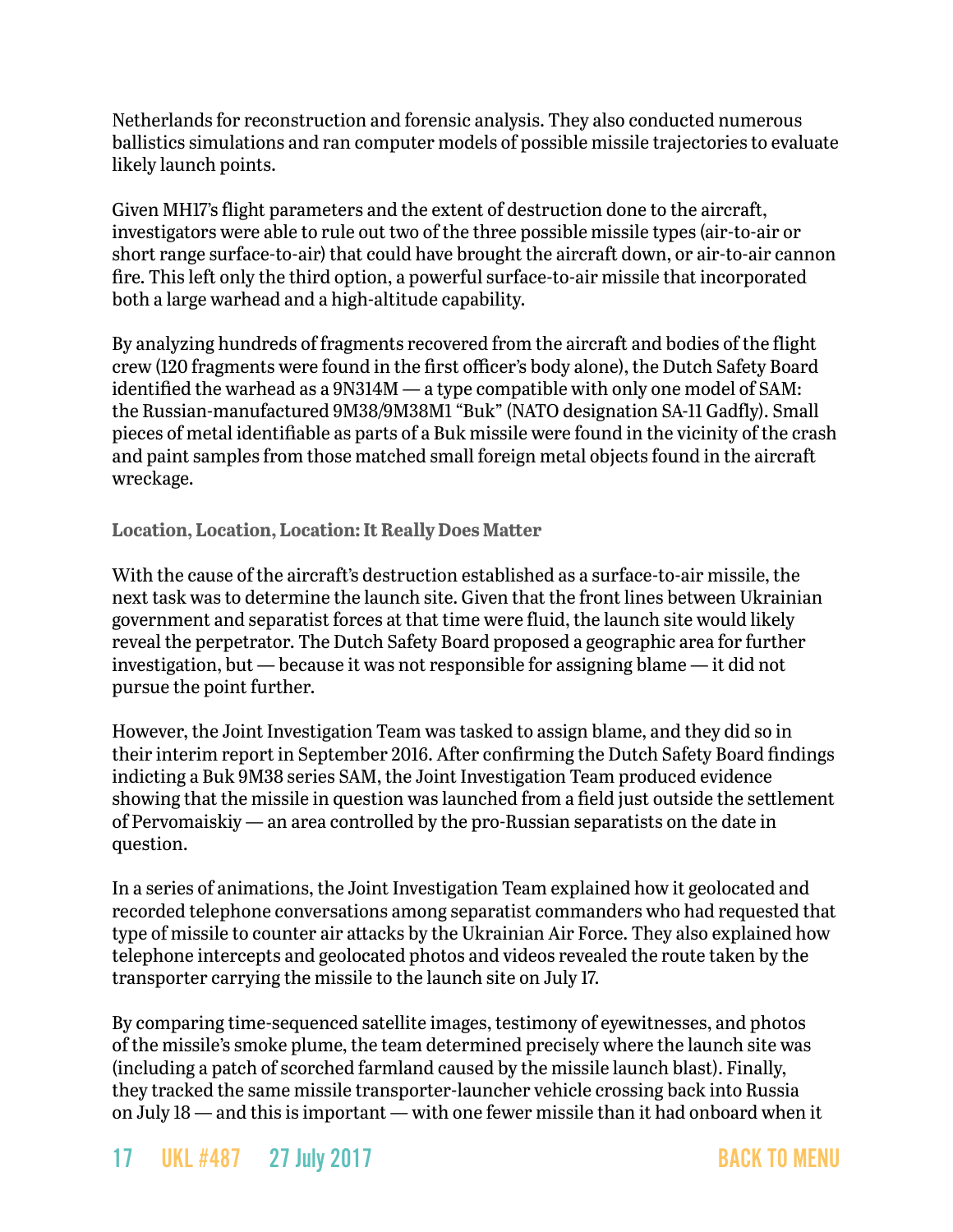entered Ukraine. As convincing as the Joint Investigation Team report was, the Russian government objected strongly to the findings and launched a major effort to counter them.

## **The Russian Disinformation Campaign**

One must admire the agility and creativity with which Russia's state-owned media and official information outlets are able to generate story-lines supportive of government positions. On no occasion has Russia's ability to spin information been on better display than during the MH17 crisis. Within hours of the crash, a variety of Russian sources both government controlled and oligarch-sponsored freelancers — circulated various theories of the MH17 crash that deflected attention from Russian complicity. Online, trolls and bots piled on to narratives that served Kremlin interests.

In an impressive display of disinformation — just 4 days after MH17 was shot down — Russia's Ministry of Defense held a briefing replete with convincing graphics and satellite imagery. Here, senior military officers presented two different scenarios that assigned blame to the Ukrainian military. One of these scenarios involved a Ukrainian missile, and the other a Ukrainian aircraft. Notwithstanding the fact that only one of these could have been true — and that both were later definitively debunked — the "evidence" quickly circulated through social media.

Then, in October 2015, the Russian defense firm Almaz-Antey — which produced the type of missile used to bring down MH17 — organized a press conference to demonstrate that investigators had misidentified the warhead, claiming that the "actual" warhead was no longer in Russia's arsenal, but was in Ukraine's.

Despite the fact that Russia was an official party to the investigation, Moscow denounced the Dutch Safety Board's final report. Finally, on September 26, 2016, the Russian Ministry of Defense held another press conference at which Russian officials dismissed their own July 2014 findings blaming Ukraine. Instead, they alluded to newlydiscovered radar data that ruled out any missile launch from separatist-controlled territory. These data, after a long delay, were eventually turned over to the Joint Investigation Team, but not in an internationally recognized format. As such, their evidentiary value was nil. This gambit is consistent with the obstructionist approach adopted by the Russians from the outset.

### **The Citizen Techies**

I wrote previously in War on the Rocks about the extraordinary growth and technical sophistication of public-sourced information on matters of national security. In my article, I pointed out that this new type of data might, with appropriate caution, better illuminate events in crisis situations. This rapidly expanding capability owes especially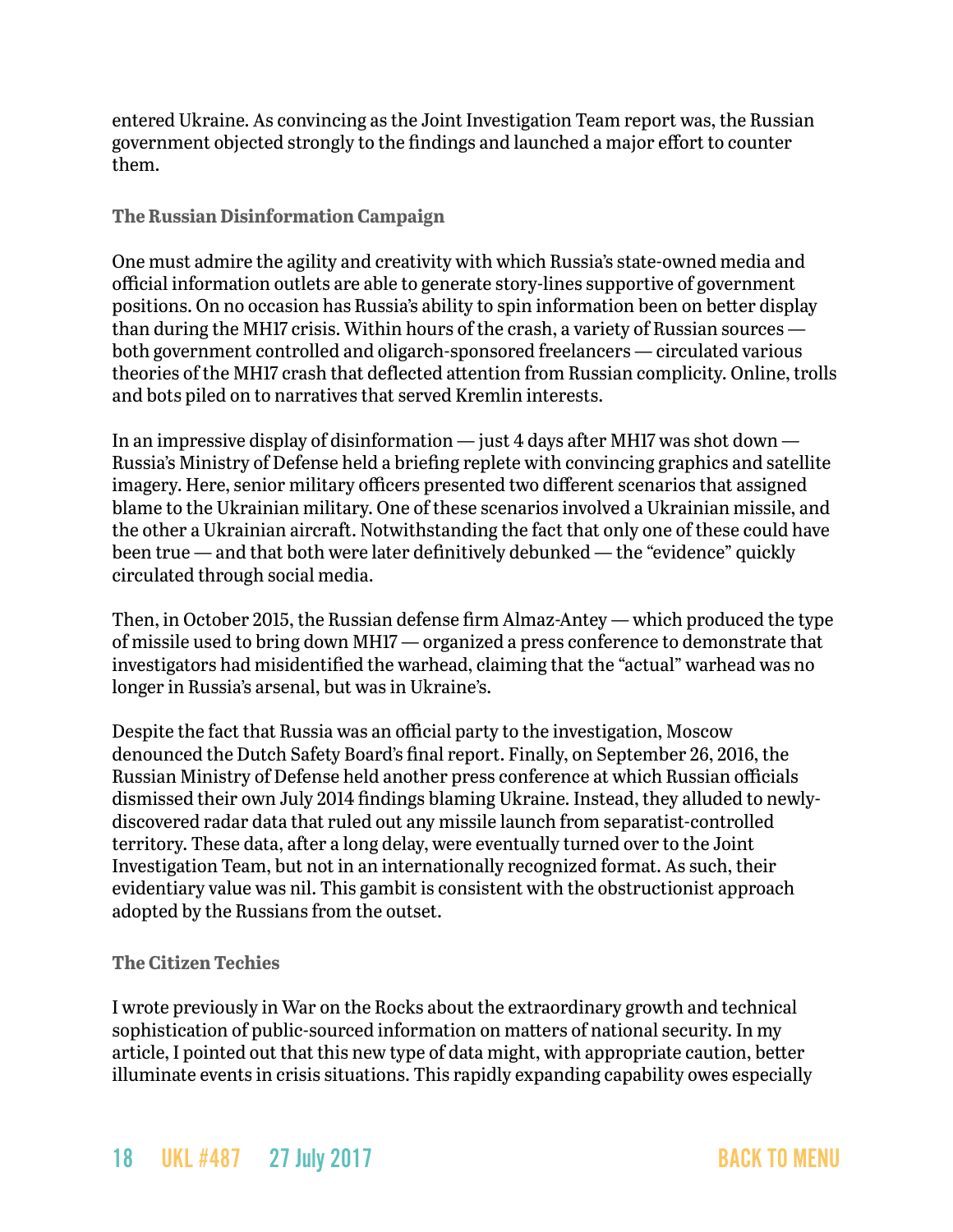to burgeoning internet and social media connectivity — both in terms of collection and dissemination — and the growing ability to geo-locate events or things via GPS. The much greater resolution and coverage of commercial satellite imagery and the ubiquity of smartphones capable of shooting video have also added vast amounts of publicly accessible information. In the case of MH17, this information was synthesized almost immediately, providing a fairly informed view of the basic outlines of what happened within a day of the event.

By employing digital forensic tools, and by putting in thousands of hours of painstaking work to verify the authenticity of collected photos and arcane but important details, crucial evidence was brought to bear on key aspects of the search for answers to the MH17 puzzle.

The focus of publicly-sourced research on MH17 has been primarily on the provenance of the suspect missile (now known to be the Russian Army's 53rd Anti-Aircraft Missile Brigade). Using publicly-sourced intelligence from social media, analysts were able to document the journey of the specific missile transporter-launcher vehicle from its base near Kursk, Russia, to eastern Ukraine, and then back to Russia. Likewise, investigating possible missile launch sites — including the attempt by Almaz-Antey to alter its own original proposed launch area to another that conformed to the Russian government's changing storyline — complemented the official findings.

The work of the amateur analysts, especially those at Bellingcat, has been crucial in exposing the misdeeds that resulted in the deaths of 298 people aboard MH17. Indeed, over the last three years, publicly-sourced intelligence has matured to the point that the Dutch used it in the investigations. Further, the fact that the Russian government made such an overt effort to disparage their analysis — unsuccessfully, I might add — further underscores the effectiveness of publicly-sourced information.

### **Three Years Later**

On July 29, 2015, just over a year after the MH17 was shot down, the government of Malaysia brought a resolution to the U.N. Security Council seeking to establish an international tribunal that would prosecute those responsible for the act. Not surprisingly, Russia, a permanent member of the Council, vetoed the resolution. Two years after that veto, on July 5, 2017, the Dutch Foreign Ministry announced that it would try in Dutch courts any suspects identified by the Joint Investigation Team. This is a tall order, given that Russia will not extradite its citizens. Additionally, any suspects in the separatist regions of Ukraine remain outside the remit of the Ukrainian government, at present.

However, we do not need to wait for the trials of particular suspects to answer the two big questions at the heart of the matter. First, it was the detonation of the warhead on a Russian-made missile that caused MH17 to crash. Second, that particular missile was supplied by the Russian military to its separatist clients in eastern Ukraine, making the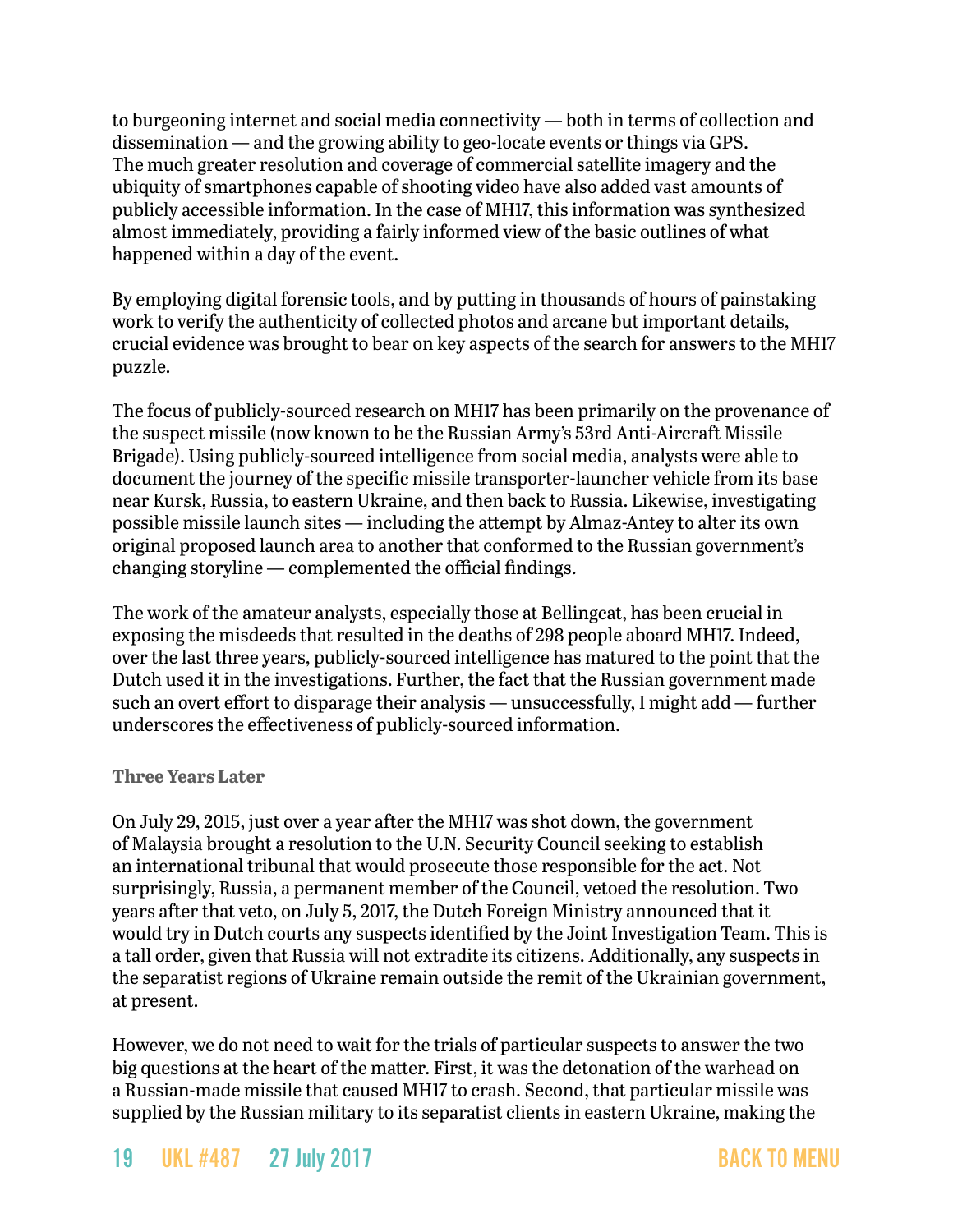Russian state partially responsible for the deaths of those 298 people. That missile was launched from territory controlled by the separatists, making them also responsible. Other contributing factors, such as the failure of the Ukrainian government to close its airspace over the contested eastern regions and the lack of specific threat information to civilian airlines require corrective action, but are not the proximate causes of this disaster.

Notwithstanding the many and varied attempts by Moscow to cloud the MH17 matter through dissimulating tactics, it defies common sense that the Russian leadership was not culpable. Their failure to acknowledge complicity is fully in keeping with their recent behavior.

To deal with such situations, the United States and other democratic governments must be prepared to employ their full range of investigative powers (as the Dutch certainly did), engaging more fully with open-source citizen analysts to achieve the level of transparency that the public deserves.

# <span id="page-19-0"></span>#6 Why Ukrainian Forces Gave Up Crimea Without a Fight - and NATO is Alert

- - - - - - - - - - - - - - - - - - - - - - - - - - - - - - - - - - - - - - - - - - - - - - - - - - - - - - - - - - - - - - - - - - - - - - - - - - - - - - - - - by Pavel Polityuk and Anton Zverev Reuters, 24 July 2017 <http://reut.rs/2v43VDj>

KIEV/SEVASTOPOL, Crimea - The career of Sergei Yeliseyev helps to explain why Ukraine's armed forces gave up Crimea almost without a fight - and why NATO now says it is alert to Russian attempts to undermine military loyalty in its eastern European members.

His rise to become number two in the Ukrainian navy long before Russia seized Crimea illustrates the divided loyalties that some personnel in countries that once belonged to the Soviet Union might still face.

Yeliseyev's roots were in Russia but he ended up serving Ukraine, a different ex-Soviet republic, only to defect when put to the test. NATO military planners now believe Moscow regards people with similarly ambiguous personal links as potentially valuable, should a new confrontation break out with the West.

In 2014, Yeliseyev was first deputy commander of the Ukrainian fleet, then largely based in Crimea, when Russian soldiers in unmarked uniforms took control of Kiev's ships and military bases on the peninsula.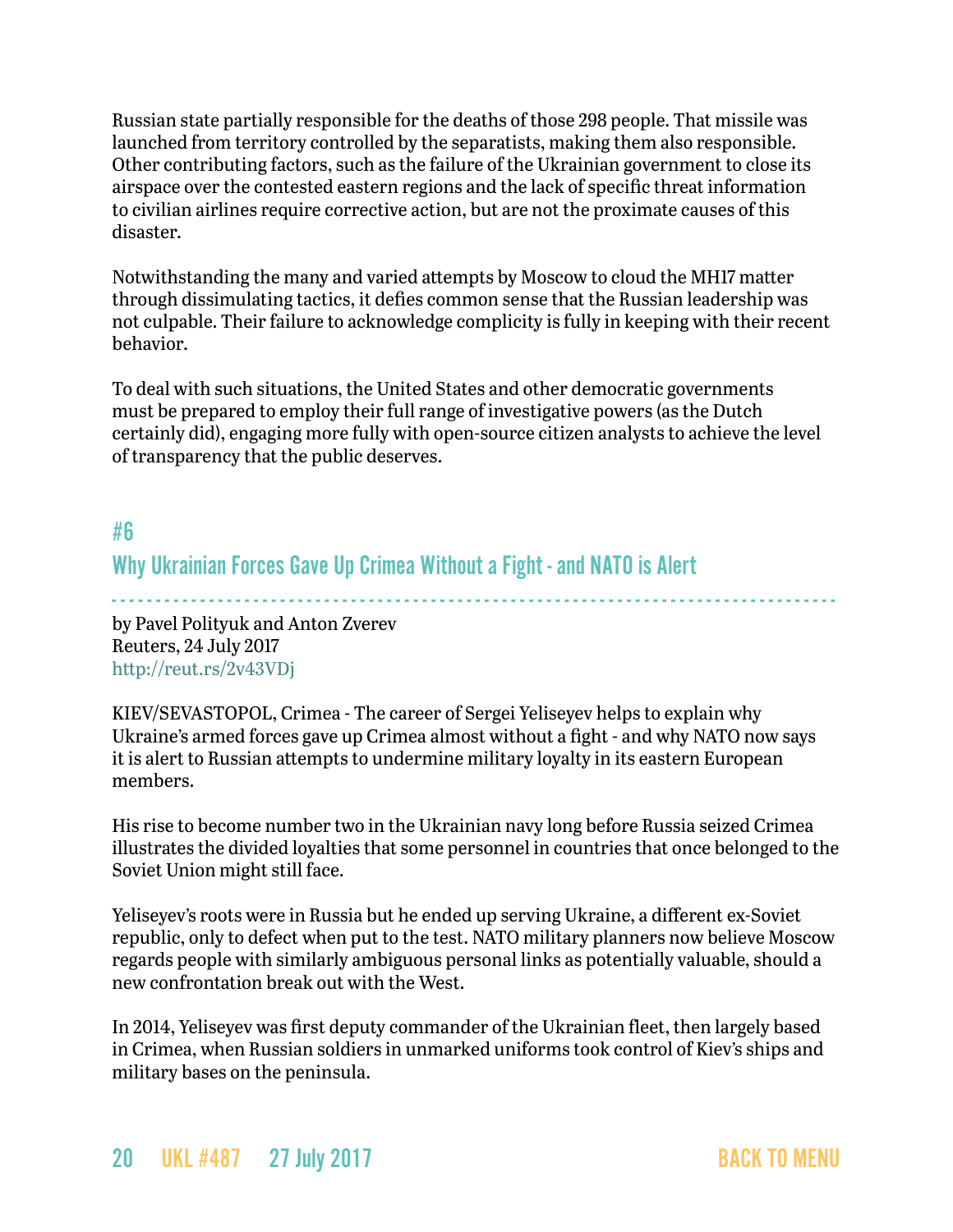Instead of resisting, Yeliseyev quit and subsequently got a new job: deputy chief of Russia's Baltic Fleet.

Yeliseyev, now aged 55, did not respond to Reuters questions sent to him via the Russian defense ministry.

In Kiev, however, there is no doubt where his loyalties lay. "When he took an oath to Ukraine, these were empty words for him. He has always been pro-Russian," said Ihor Voronchenko, now commander of the Ukrainian navy, who once served with Yeliseyev. In fact, the Russian soldiers were pushing at an open door in late February 2014 - Yeliseyev was just one of many to defect and almost all Ukrainian forces in Crimea failed to resist.

Russia annexed Crimea the following month, prompting a major row with the West which deepened over Moscow's role in a rebellion in eastern Ukraine that lasts to this day.

At the time, Moscow and its allies in Crimea exploited weaknesses within Kiev's military to undermine its ability to put up a fight, according to interviews conducted by Reuters with about a dozen people on both sides of the conflict.

The Russian defense ministry did not respond to questions on their accounts of the events in 2014 submitted by Reuters.

One NATO commander told Reuters that, in a re-run of the tactics it deployed in Crimea, Russian intelligence was trying to recruit ethnic Russians serving in the militaries of countries on its borders.

Speaking on condition of anonymity, the commander said the alliance was particularly sensitive to the risk in countries with high concentrations of ethnic Russians, notably the Baltic states.

NATO had to guard against this, said the commander, though the risk should not be overstated because having Russian roots did not necessarily mean that a person's loyalty is to Moscow.

Officials in the Baltic states, former Soviet republics which unlike Ukraine are NATO members, play down the danger.

NATO Secretary-General Jens Stoltenberg likewise said he trusted the armies of the Estonia, Latvia and Lithuania. Still, he told Reuters: "We always have to be vigilant. We always have to develop our intelligence tools and to be able to see any attempts to try to undermine the loyalty of our forces."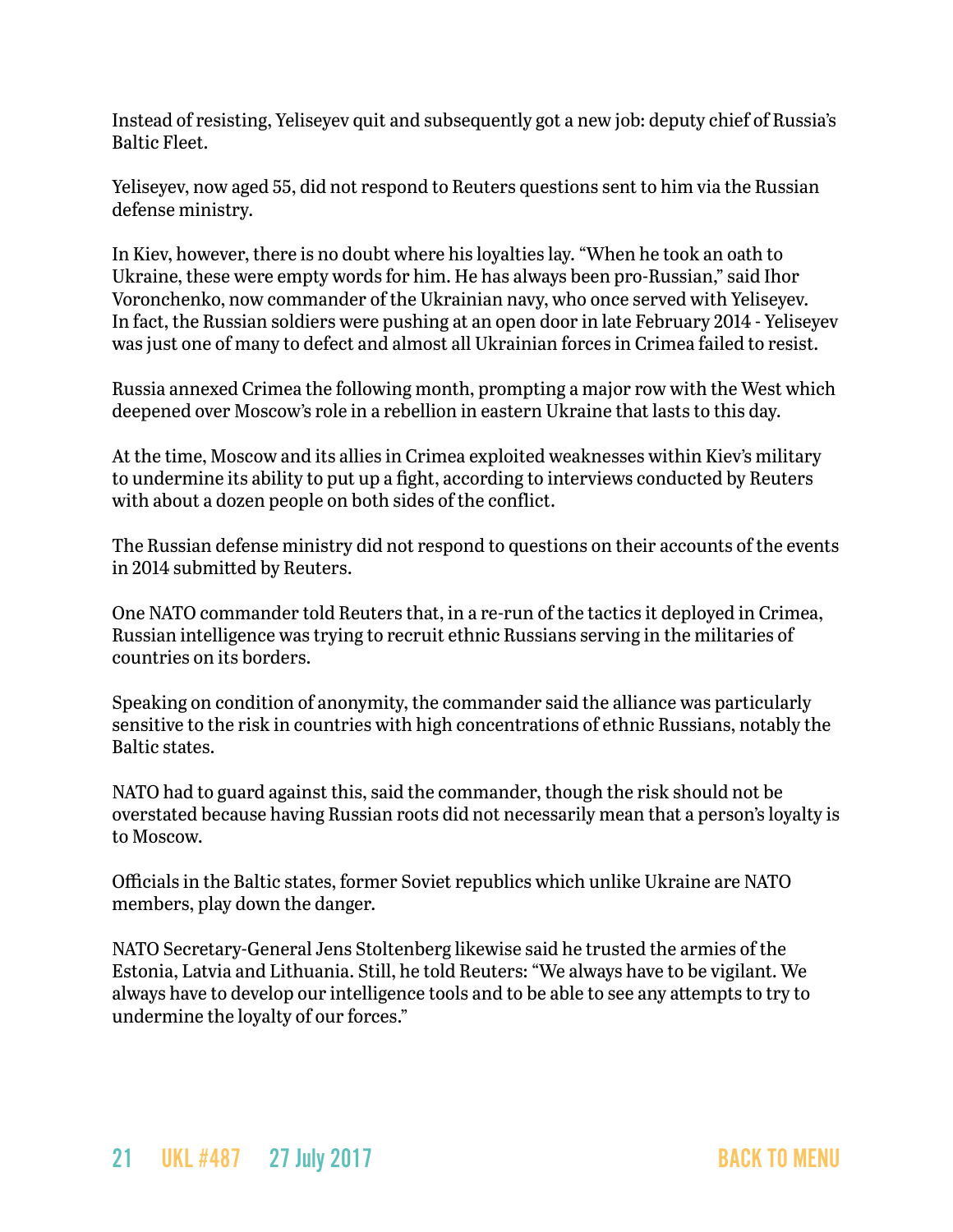### **Dropping the Guard**

Years before the Crimean annexation, a Ukrainian appointment panel appeared to drop its guard when it interviewed Yeliseyev for the deputy naval commander's post.

Yeliseyev was born near Moscow, graduated from a Soviet naval school in the Russian city of Kaliningrad in 1983 and served with the Russian Pacific fleet.

So the panel asked Yeliseyev what he would do if Russia and Ukraine went to war. He replied that he would file for early retirement, according to Myroslav Mamchak, a former Ukrainian naval captain who served with Yeliseyev. Despite this response, Yeliseyev got the job in 2006.

Mamchak did not disclose to Reuters how he knew what was said in the interview room but subsequent events bear out his account.

Relations between Russia and Ukraine dived as Kiev moved closer to NATO and eight years after his appointment, with the countries on the brink of conflict over Crimea, Yeliseyev stayed true to his word by quitting.

Russia's actions were not the only factor in the Crimean events. Ukraine's military had suffered years of neglect, there was a power vacuum in Kiev after the government was overthrown, and many Crimean residents felt more affinity with Moscow.

Still, Ukrainian service personnel with Russian ties switched sides when the annexation began and some officers pretended to put up resistance only to avoid court-martial. Moscow also intercepted orders from Kiev so they never reached the Crimean garrison.

"There was nothing spontaneous. Everything was organized and each fiddler played his role," said Mykhailo Koval, who at the time was deputy head of the Ukrainian border guard and is now deputy head of the Security Council in Kiev.

**Invitation to Defect** 

Voronchenko, who was another deputy commander of the navy at the time of the annexation, said he had received invitations to defect to Moscow's side soon after the Russian operation began.

These, he told Reuters, came from Sergei Aksyonov, who was then head of Crimea's selfproclaimed pro-Russian government, as well as from the commander of Russia's southern military district and a deputy Russian defense minister.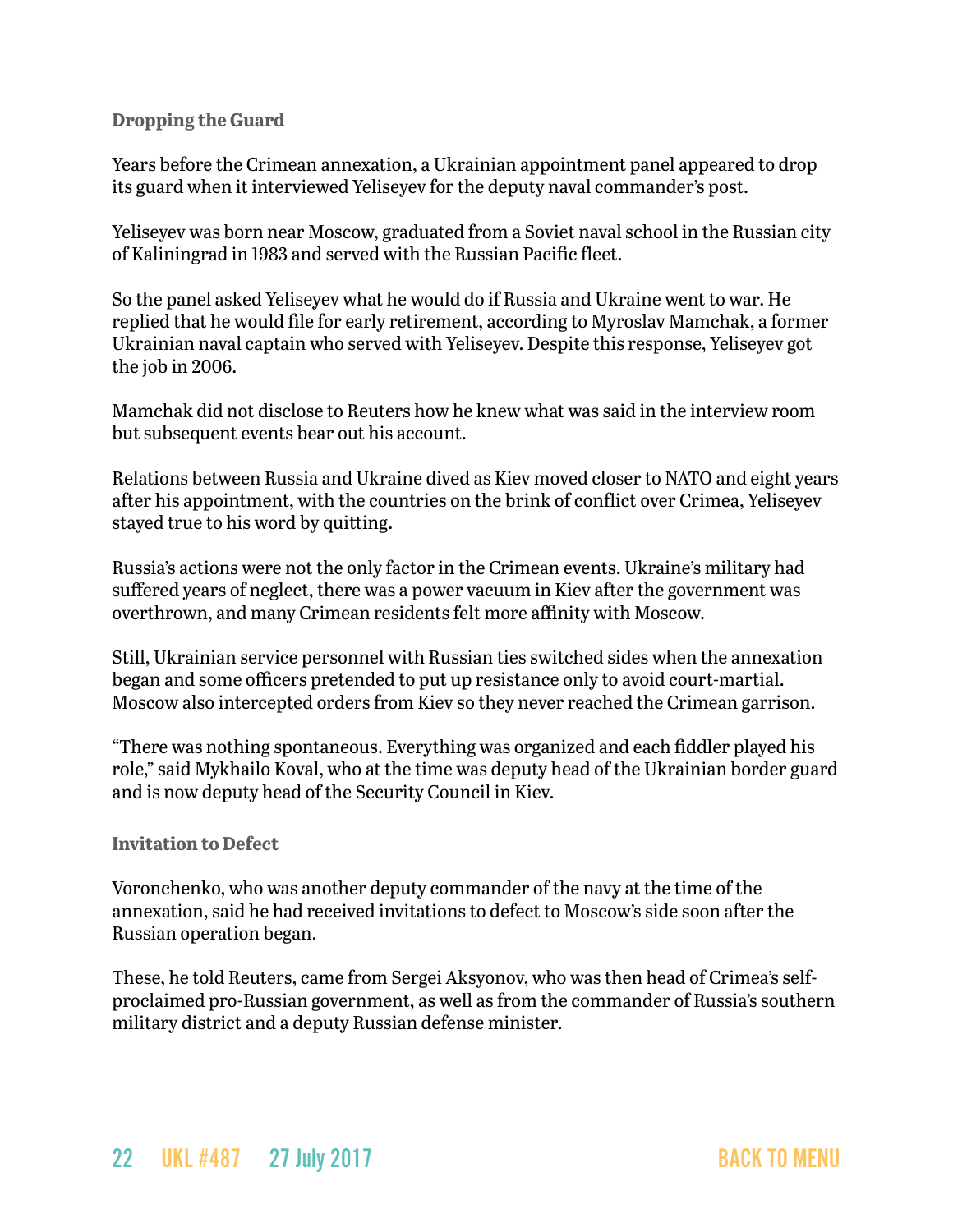Asked what they offered in exchange, Voronchenko said: "Posts, an apartment ... Aksyonov offered to make me defense minister of Crimea." Neither Aksyonov nor the Russian defense ministry responded to Reuters questions about the contacts. Voronchenko, in common with many other senior Ukrainian officers, had been in the Soviet military alongside people now serving in the Russian armed forces. He had spent years in Crimea, where Russia leased bases from Ukraine for its Black Sea fleet after the 1991 break up of the Soviet Union.

"Those generals who came to persuade me ... said that we belong to the same circle, we came from the Soviet army," he said. "But I told them I am different ... I am not yours." Naval chief Denis Berezovsky did defect, along with several of his commanders, and was later made deputy chief of the Russian Black Sea fleet.

Many in the ranks followed suit. At one Ukrainian signals unit, service personnel were watching Russian television when President Vladimir Putin appeared on the screen. "To my surprise, they all stood up," said Svyatoslav Veltynsky, an engineer at the unit. "They had been waiting for this." The majority of the unit defected to the Russian side.

#### **Just a Show**

Even those willing to resist found themselves in a hopeless position. One member of the Ukrainian border guards told Reuters how his commander had despatched their unit's ships to stop them falling into Russian hands, and ordered his men to train their rifles on anyone trying to enter their base.

However, the base's military communications were not working, having been either jammed or cut by the Russians. Isolated from his own side, and outnumbered and outgunned by Russian troops outside, the commander struck a deal with the head of a Russian special forces unit.

Pro-Russian civilians were allowed to force the base's gate without reprisals. The Ukrainians "supposedly could not do anything; you cannot shoot civilians", the member of the unit said on condition of anonymity because he is still living in Crimea and feared repercussions.

Russian troops then followed the civilians in, taking over the base and offering the unit a chance to switch allegiance to Russia. About half agreed, although the base's chief refused and was allowed to leave Crimea.

"The commander did not resist," said the unit member. "On the other hand, he did what he could under the circumstances."

Two other people involved in the annexation - a former Ukrainian serviceman now on a Russian base in Crimea, and a source close to the Russian military who was there at the time - also described witnessing similar faked confrontations.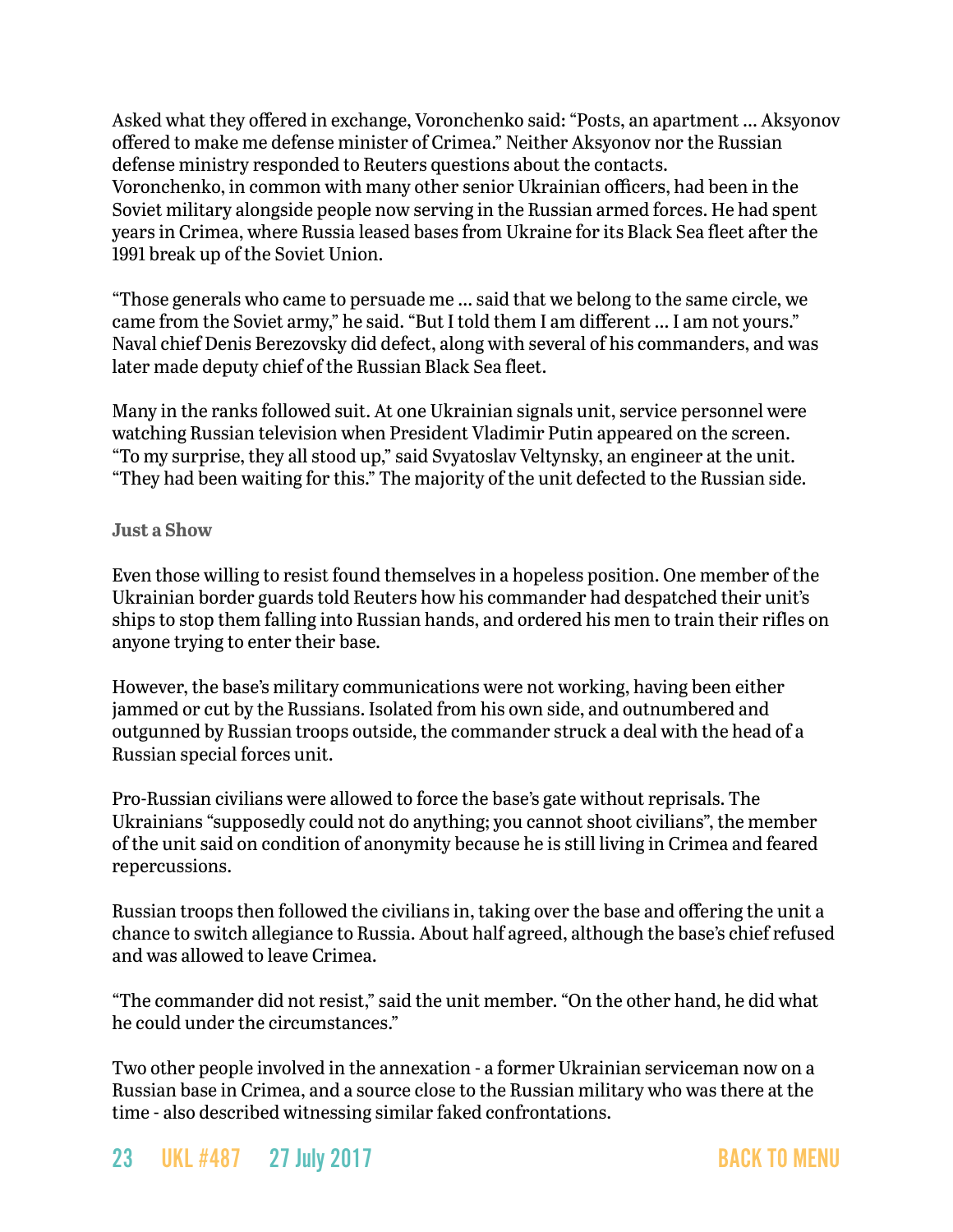"You have to understand that the seizure of Ukrainian military units in Crimea was just a show," said the source close to the Russian military.

#### **Lessons Learned**

NATO's Baltic members differ significantly from Ukraine. Soviet-era commanders, for instance, largely left their armed forces after the countries joined the Western alliance in 2004.

Officials also point out that Russian speakers were among the seven members of Latvia's forces to die during international deployments to Afghanistan and Iraq.

Nevertheless, lessons have been learned from Crimea. "We learned, of course, that there was not only the issue of loyalty, but also false orders were submitted and there was a blockage of communication during the Crimea operation," said Janis Garisons, State Secretary in the Latvian defense ministry.

Latvia has changed the law so that unit commanders are obliged to resist by default. But Garisons said the simplest step was taken long before the annexation, with the introduction in 2008 of vetting by the security services for "everybody who joins the armed forces, from private to general".

## <span id="page-23-0"></span>#7 Comment by James Sherr (Chatham House)

- - - - - - - - - - - - - - - - - - - - - - - - - - - - - - - - - - - - - - - - - - - - - - - - - - - - - - - - - - - - - - - - - - - - - - - - - - - - - - - - - - Facebook, 25 July 2017

The ethnic Russian factor is over-stated in this article, and the state factor (Russian and Ukrainian) understated. The truth lies here: "There was nothing spontaneous. Everything was organised and each fiddler played his role." Ukraine's armed forces were assiduously penetrated over many years. The point is not that Yeliseyev said he would retire rather than fight Russia, but that his selection panel cleared him despite his answer. Who was sitting there? Almost equal importance was Kyiv's neglect of Crimea after Kuchma left office. Loyal SBU and GUR [Ukrainian Defense Intelligence] officers did not feel supported (and some ended up dead, years before these events). The interpenetration of the Black Sea Fleet and criminal structures, Russian and Ukrainian, was beyond the capacity of Ukrainian law enforcement. Yushchenko scarcely thought about Crimea and did nothing for it. Anatoliy Grytsenko, his Minister of Defense did, but he was not supported either. Yanukovych, who was not 'pro-Russian' nevertheless appeased Moscow on all defence issues in accordance with his 'grand bargain' that Moscow never accepted. The FSB and GRU systematically took down the command-and-control of military forces before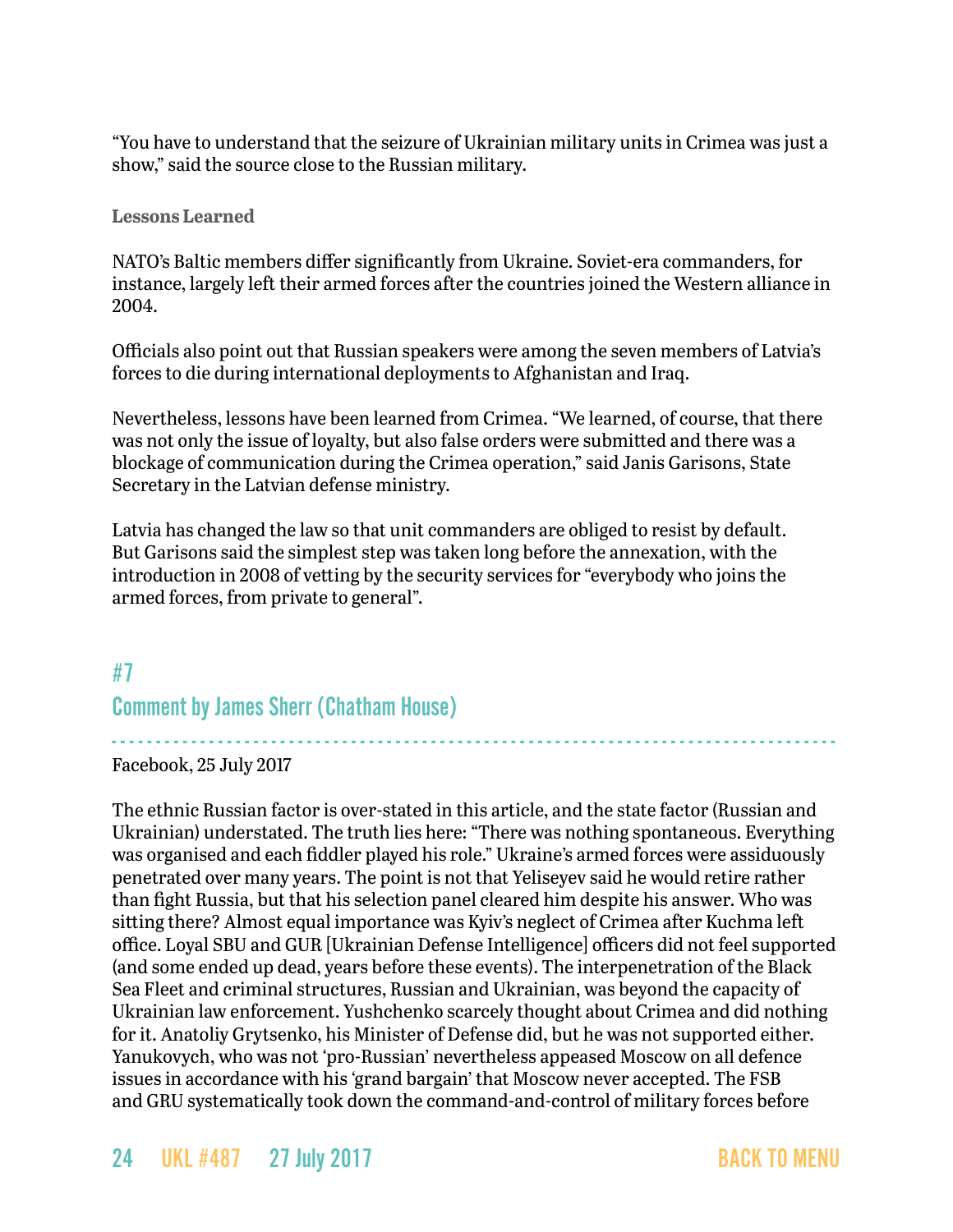Yanukovych's departure. To all intents and purposes, there was no Ukrainian state when these events started.

<span id="page-24-0"></span>#8 Will Ukraine Join NATO? A Course for Disappointment

- - - - - - - - - - - - - - - - - - - - - - - - - - - - - - - - - - - - - - - - - - - - - - - - - - - - - - - - - - - - - - - - - - - - - - - - - - - - - - - - - -

by Steven Pifer Brookings, 25 July 2017 <http://brook.gs/2tKEGGD>

Steven Pifer, a former U.S. ambassador to Ukraine, is a senior fellow at the Brookings Institution and author of "The Eagle and the Trident: U.S.-Ukraine Relations in Turbulent Times."

Following the visit to Kyiv by NATO Secretary General Jens Stoltenberg earlier this month, President Petro Poroshenko said Ukraine would seek to meet the alliance's membership criteria by 2020. On July 17, he stated that Ukraine would pursue a membership action plan.

After more than three years of war with Russia, the desire to join NATO is entirely understandable. Polls show public support for a membership course. However, Mr. Poroshenko is setting himself and Ukraine up for disappointment.

To be clear, Ukraine as a sovereign state has a right to choose its orientation and to join alliances. All member states of the Organization for Security and Cooperation in Europeincluding Russia-accepted that in the 1975 Helsinki Final Act.

But NATO also has a say in who joins the alliance. It is difficult to see NATO saying yes to Ukraine in the foreseeable future.

NATO has dealt oddly with Ukraine's membership aspirations in the past. President Bush personally tried to persuade his counterparts to grant Ukraine a membership action plan at the 2008 NATO summit in Bucharest. He failed to win consensus, but the summit communique language stated that Ukraine (and Georgia) would be members of NATO. The alliance had never said anything like that before regarding prospective candidates. The language seemed to be a consolation prize for the American president rather than something with operational relevance for the NATO-Ukraine relationship.

Ukraine today is involved in an undeclared, low intensity conflict with Russia in the Donbas. That is not a conflict of Kyiv's choosing, but one forced upon it by Moscow. The Kremlin has organized, led, funded, armed and otherwise supported-in some cases with regular units of the Russian army-violent separatism in Donetsk and Luhansk of a kind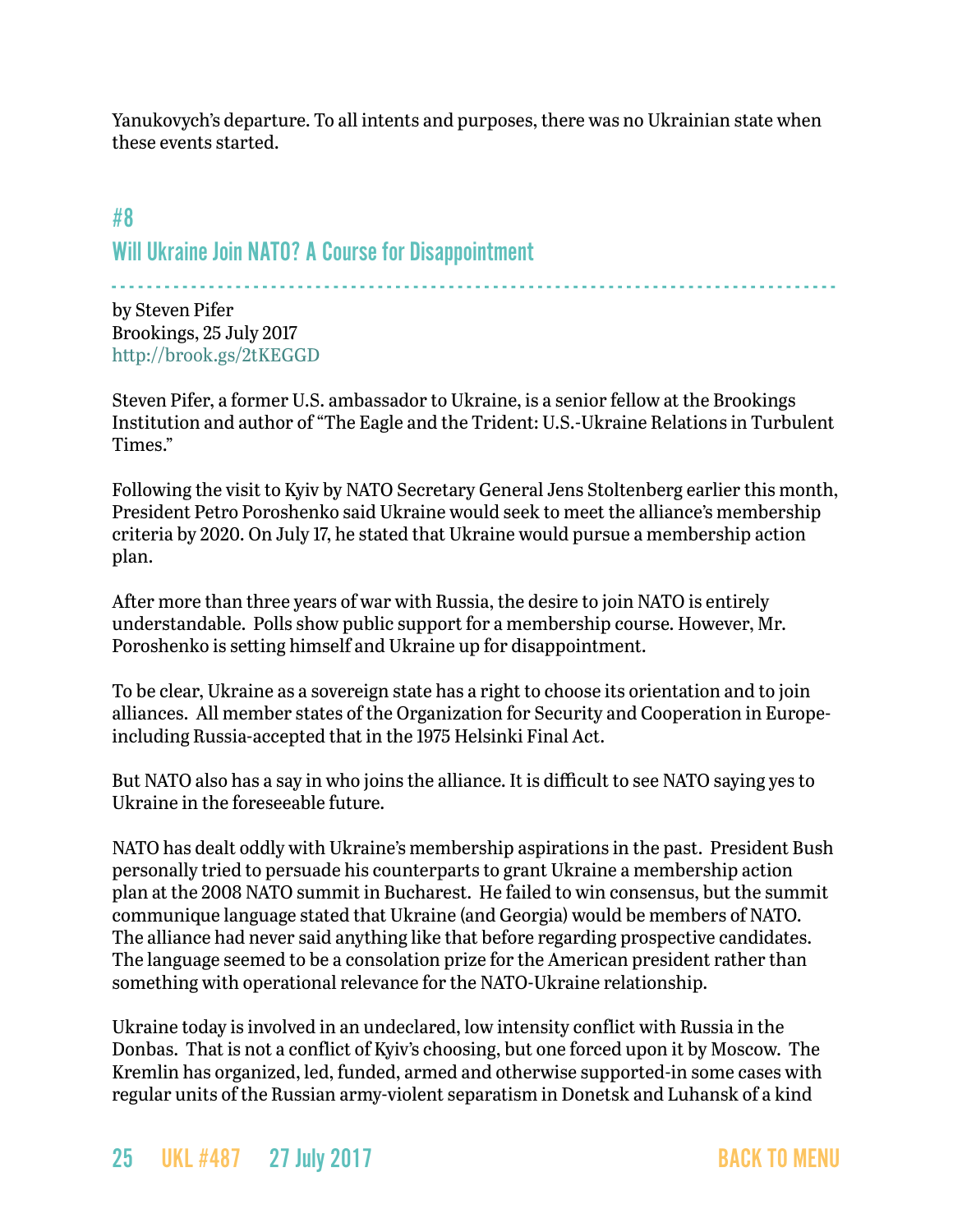that Russia itself would never tolerate (witness two wars in 25 years in Chechnya).

Even if the Donbas conflict were settled, there would remain the issue of Crimea and its illegal seizure, occupation and annexation by Russia.

Until the simmering conflict in the Donbas and frozen conflict in Crimea are resolved, Ukraine has little prospect of membership. Bringing Ukraine in with the ongoing disputes would mean that NATO would face an Article 5 contingency against Russia on day one of Kyiv's membership. As European Parliament Vice President Lambsdorff said, "the West is not ready to defend Ukraine"-and that is particularly true against a nuclear-armed Russia.

NATO foreshadowed its unreadiness to take in states with territorial or border disputes in 1995 in its study on the how and why of enlargement. That study called on potential aspirants for membership to resolve those disputes before joining-precisely because the alliance did not want to import Article 5 cases into NATO ranks.

There is no reason to think this attitude will change. So what should Ukraine do?

First, the Ukrainian government needs to manage expectations, not fan them. Setting membership as a goal with a fixed near-term date sets a target that will not be met. That failure will negatively affect public attitudes toward the government and toward NATO.

Second, Kyiv should continue to deepen its cooperation with NATO and incorporate the reforms that it would undertake in a membership action plan in its annual action plans with the alliance. Moscow reacts viscerally to the idea of a membership action plan for Ukraine, but it has not reacted in a similar way in the past to action plans that include virtually everything that is in a membership action plan except for the title.

Third, the Ukrainian government should energetically pursue the agreed plan. The reforms would strengthen the military and bolster democratic institutions (NATO is an alliance of shared values as well as interests). Such reforms make sense for Kyiv irrespective of whether or when it might hope to join the alliance.

Having agreed on a plan, Ukraine needs to implement. Unfortunately, its track record over the past 20 years of taking steps it has committed to with the alliance is weak, one reason why Kyiv's corridor reputation in the halls of NATO headquarters is not what it should be. While there is nothing wrong with ambition, completely fulfilling a less ambitious plan rather than again falling short will win Ukraine more points with NATO.

Fourth, instead of pressing NATO for an early membership signal, the Ukrainian government should urge that the alliance maintain its open door policy. Kyiv cannot get in now. It wants to ensure, however, that "not now" does not become "never."

This approach would keep Ukraine moving on a Westward trajectory. It would help the country become a more modern and resilient European state, better capable of resisting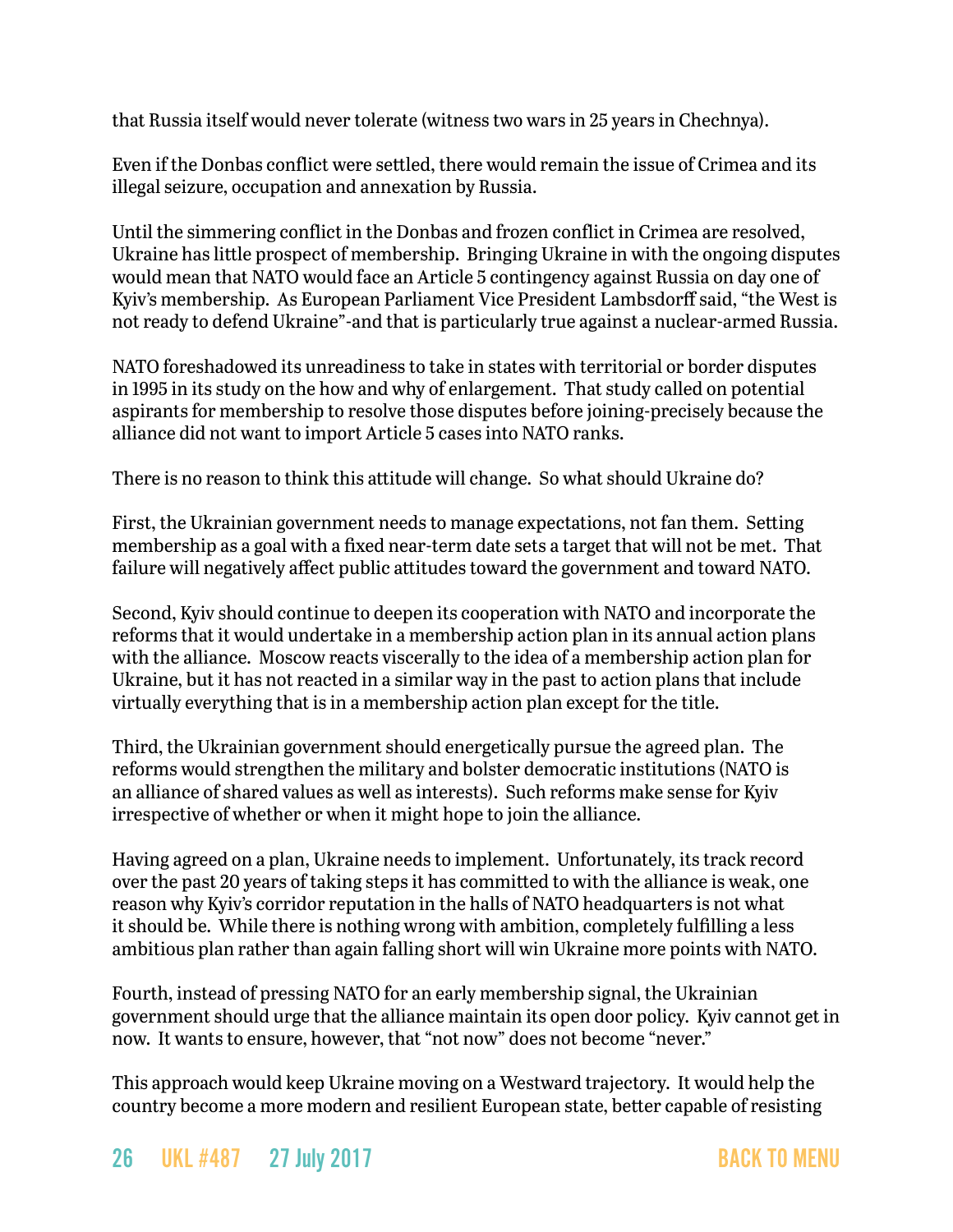Russian pressure. It would avoid unrealistic public expectations. And it would position Ukraine to make a convincing membership bid when the opportunity arises.

## <span id="page-26-0"></span>#9 The Russian-Ukrainian Conflict Could Be Escalating

- - - - - - - - - - - - - - - - - - - - - - - - - - - - - - - - - - - - - - - - - - - - - - - - - - - - - - - - - - - - - - - - - - - - - - - - - - - - - - - - - - Pavel Felgenhauer Eurasia Daily Monitor, 20 July 2017 <http://bit.ly/2uCwpmM>

This week (July 18), Alexander Zakharchenko, the Russia-backed leader of the selfproclaimed and Moscow-supported "Donetsk People's Republic" (DPR), declared that a new state—"Malorossia" or "Little Russia"—must be created to replace the present Ukrainian "failed state." According to Zakharchenko, the regime in Kyiv has failed, and the only way to stop the conflict in Donbas and to maintain Ukrainian territorial unity is to reinvigorate the failed state as a federalized Malorossia that will have two official languages—Russian and "Malorossian" (Ukrainian). This new country would then become part of a joint union state with Russia and Belarus "while continuing to be independent and sovereign." All attempts to join the North Atlantic Treaty Organization (NATO) or the European Union would be repudiated by the new Malorossia government. The capital of the new state would be Donetsk instead of Kyiv. Selected delegates from different regions of Ukraine will be gathered to form a constitutional assembly to inaugurate Malorossia.

The Malorossia declaration by Zakharchenko was condemned in Kyiv and in the West for undermining the Minsk Two (signed in February 2015) roadmap to peace in Donbas. France and Germany called on Russia to condemn the Malorossia project as "unacceptable" and to concentrate on implementing the Minsk Two protocols. The initial reaction in Moscow was mixed. The Russian representative in the Minsk "Contact Group"—Boris Grizlov, an old-time Kremlin insider from St. Petersburg—told reporters the Malorossia initiative "does not comply with the Minsk process and could be treated as a discussion point as part of information warfare and a reaction to provocative statements coming from Kyiv." Some Russian parliamentarians supported Zakharchenko, while others expressed doubts, insisting the Malorossia idea is "impractical and badly thought through." Within the Russian-controlled part of Donbas, different pro-Russia separatist leaders also expressed misgivings about Malorossia.

An opinion seems to have formed in the Russian media that Zakharchenko is a crazy separatist, who does not really know what he is talking about and has embarrassed the Russian authorities by publicly undermining the Minsk Two protocols, which Russia officially supports. Ukrainian observers insisted the Malorossia plan was a "provocation" invented in the Kremlin—it was a way for Zakharchenko and the Russia-backed rebels in Donbas to remind the West about their existence and possibly instigate some Western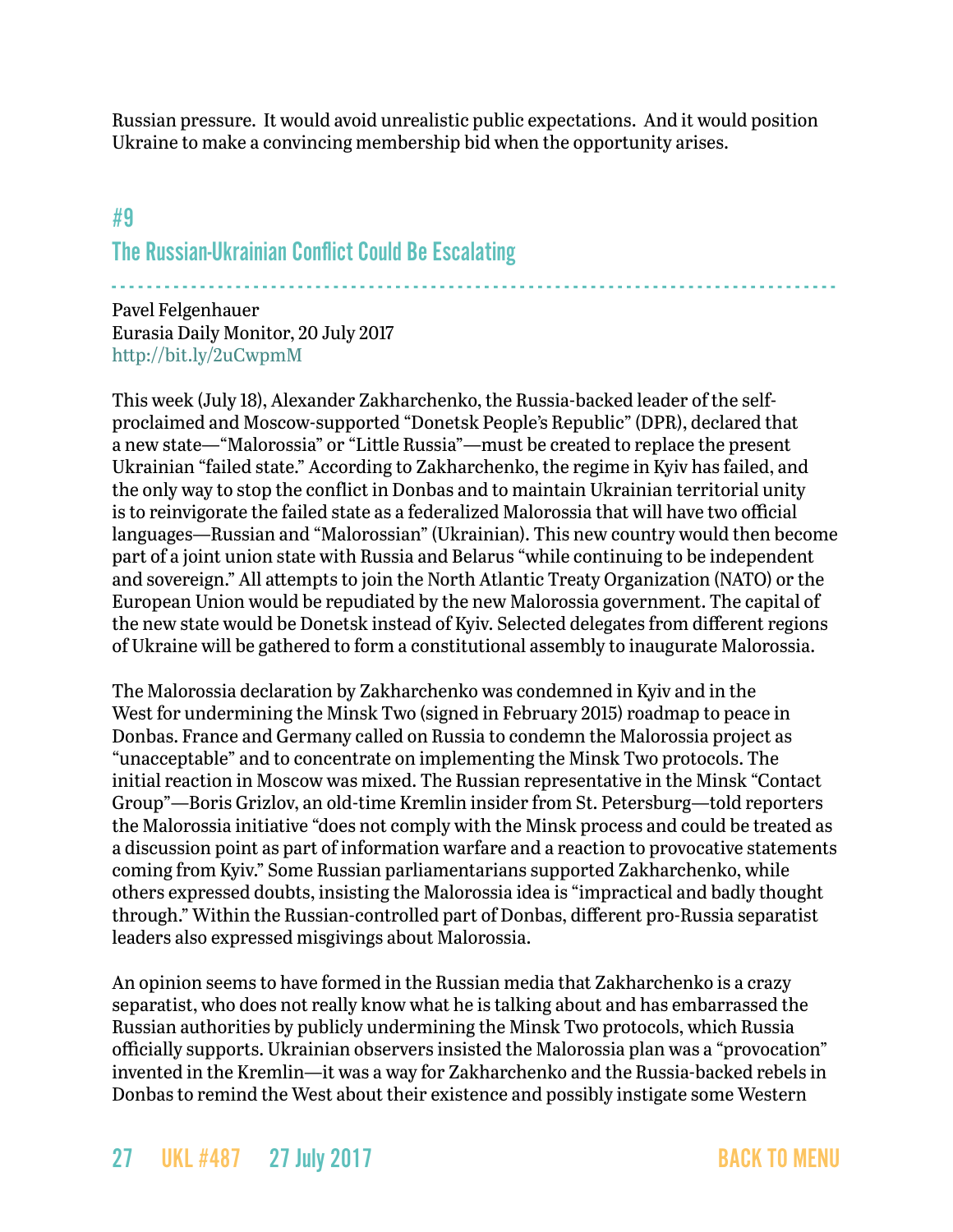pressure on the Ukrainian authorities to make concessions. Ukrainian experts seem to believe the provocative statement by Zakharchenko about a fictitious Malorossia cannot be a prelude to a serious escalation in the Donbas fighting, "since this would destroy the Russian diplomatic game of portraying Kyiv as the bad guy that is failing to implement Minsk Two".

The situation has turned out to be more complicated, however. President Vladimir Putin's aide Vladislav Surkov is the Kremlin's point man on everything concerning Ukraine. He is a true decision maker (together with Putin), unlike Grizlov or any Russian parliamentarians. On July 19, he was reported to have actually supported Zakharchenko at a meeting with experts in the Kremlin. Surkov reportedly said, "All this hype about the fantasy Malorossia state is good—it emphasizes that Donbas is fighting not to separate from Ukraine but for its territorial integrity, for all of Ukraine and not for a part. There is a civil war in Ukraine between forces that see its future differently: Kyiv wants a pro-European utopia, Donbas replies with the idea of Malorossia".

Surkov's spin of the Malorossia idea seems to be more than just a way to cover up the embarrassment of a faulty move by Zakharchenko. It is in line with the Kremlin's longstanding strategic goal to take back all of Ukraine under Russian domination as part of the so-called "Russkiy Mir" ("Russian World"). In essence, Zakharchenko followed up with what the Kremlin has been seeking to obtain all along. Speaking to reporters in Hamburg this month, after meeting President Donald Trump during the G20 summit, Putin once again insisted: "I am absolutely sure the interests of Ukraine and Russia, of the Ukrainian and Russian people fully match, but the interests of Ukrainian leaders and some political forces in Ukraine are different." Putin accused the Ukrainian leadership of deliberately trying to separate the Ukrainian and Russian people and states, which need and want to be together to jointly develop and build a future. Putin accused Ukraine's leaders of "trading in Russophobia" to please the West, which appears intent not to allow Russia and Ukraine to move any closer, at any cost. "I believe this situation will end eventually, and we are interested in it ending as soon as possible," continued Putin.

The fighting in Donbas has been increasing after the Putin-Trump summit. According to the Organization for Security and Cooperation in Europe's (OSCE) special observer mission in Donbas, there has been a 20 percent increase in ceasefire violations in the week after the G20 summit. According to official Ukrainian military sources, on July 19 alone, nine Ukrainian soldiers were killed and five more wounded in renewed clashes along the eastern frontline. These losses seem to indicate a dramatic increase in violence.

Meanwhile, the cost of keeping part of Donbas as a Russia-controlled enclave is growing for Moscow, as the fighting continues to simmer while its social and economic infrastructure degrades. But the Kremlin does not need a "frozen conflict" in Donbas with an ever-growing price tag, when the real goal is to take and "integrate" the entirety (or most) of Ukraine. According to Putin, the true enemy is the regime in Kyiv and its Western backers. And it seems increasingly unlikely that these enemies can be defeated by Russia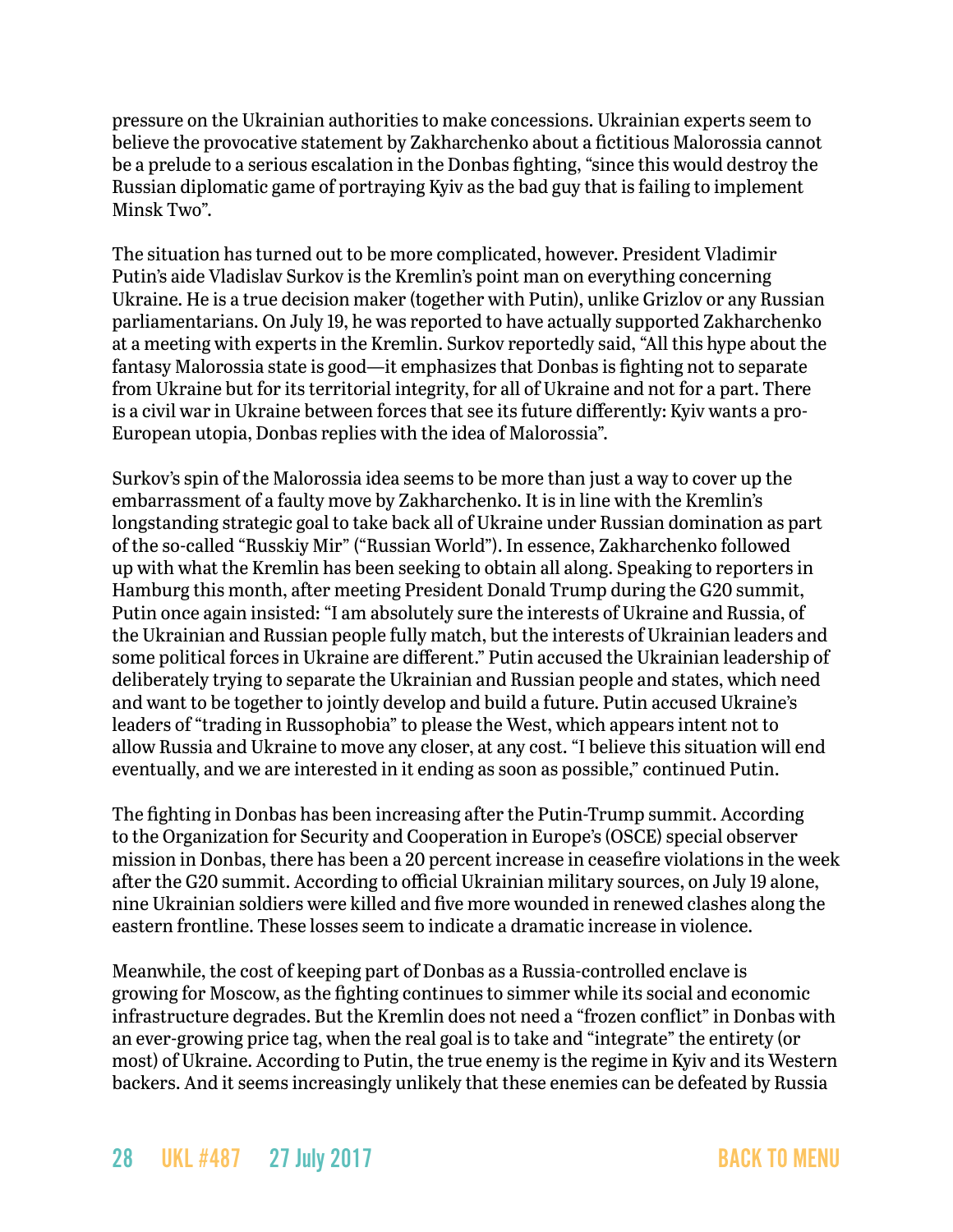simply maintaining the status quo in eastern Ukraine, instead of going all in to end "this situation as soon as possible," to quote Putin.

# <span id="page-28-0"></span>#10 Ukraine Needs to Address Its Paramilitary Problem Volunteer battalions represent a legitimacy dilemma for the Ukrainian government

- - - - - - - - - - - - - - - - - - - - - - - - - - - - - - - - - - - - - - - - - - - - - - - - - - - - - - - - - - - - - - - - - - - - - - - - - - - - - - - - - by Michael Sheldon The National Interest, 19 July 2017 <http://bit.ly/2w1g2hz>

*Michael J. Sheldon is a recent graduate of Malmö University with a BA in Peace and Conflict Studies. Through his academic pursuits and private initiatives, Michael has conducted analysis on the conflict in eastern Ukraine since 2014, specializing in rebel forces.*

Since the conclusion of Maidan, politically motivated private security actors operating in parallel with the Ukrainian government have played an integral part in the country's security landscape. While some have been cooperating with Ukrainian authorities, others experience great friction with the Ukrainian Armed Forces (UAF) and Ministry of Interior Affairs (MIA), undermining the formal security structures of the Ukrainian government. It seems that political and military power have become inseparable at the unit level, with many battalion commanders also being career politicians or parliamentary members.

The term "volunteer battalion" is common vernacular in the context of post-Maidan Ukraine. While the term may seem straightforward to anyone with a basic familiarity of the conflict in eastern Ukraine, it encompasses a wide range of units active and inactive in the Anti-Terrorist Operation (ATO) zone today. Effectively, these units can be viewed along an axis of patronage, with those relying on the government as the primary patron representing the formal units, and those that rely on civil society representing the independent units.

Frictions with the government and lasting connections to political entities-a result of a haphazard, and in some instances nonexistent, reorganization effort-raise questions about the allegiances of these units. If unchecked, some of these units will erode the legitimacy of the Ukrainian security institutions.

A persistent issue facing Kyiv originates in its own complacency, and to some degree the ambivalence of the Ukrainian people towards security institutions. Since the beginning of the conflict in the Donbas, far-right nationalist militias operating completely independently from the government have been a recurring theme, and while many have demobilized, integrated into the formal security structure or entirely disbanded, some still persist. The two largest groups that represent this phenomenon are the Pravy Sektor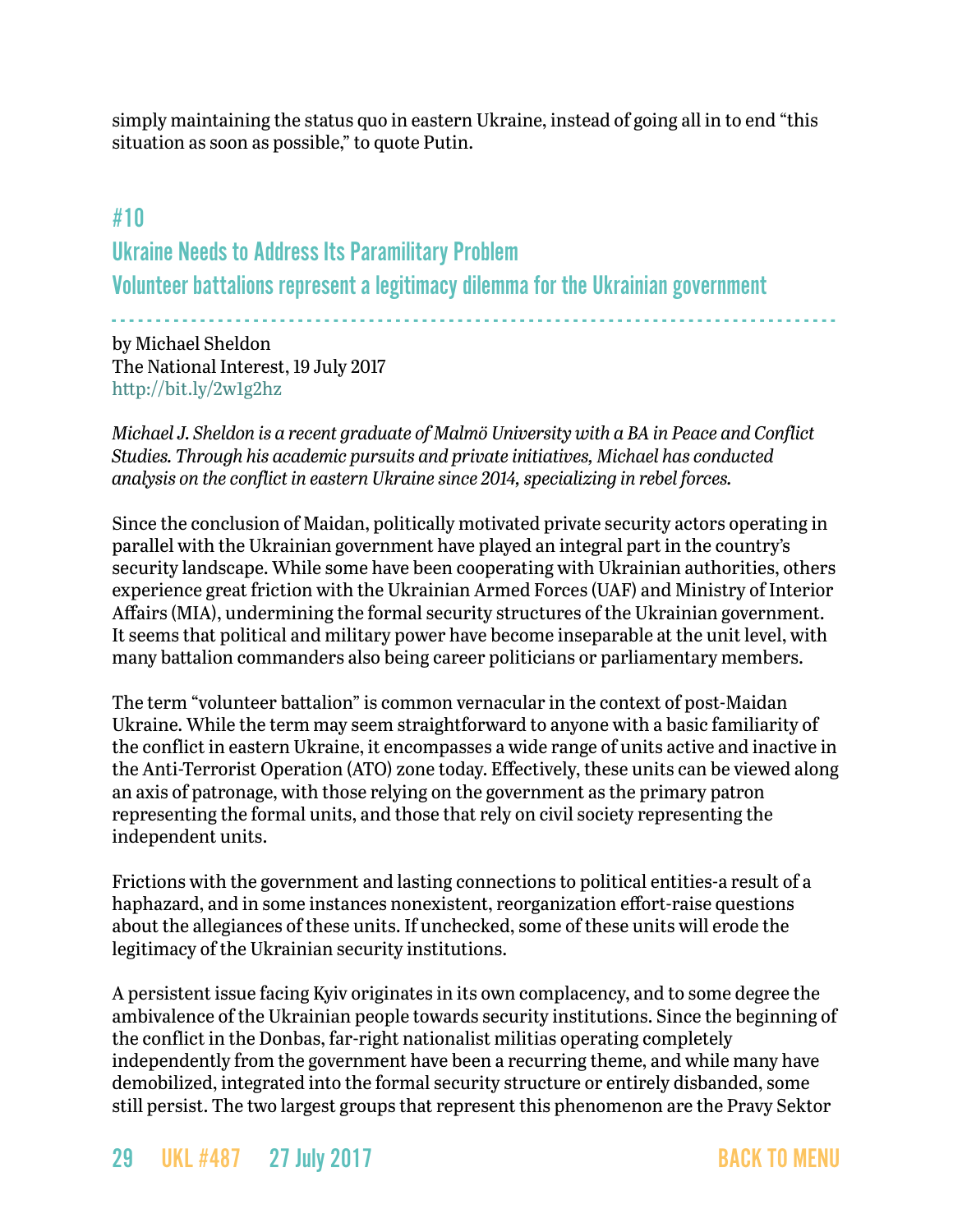Ukrainian Volunteer Corps (DUK) and the Ukrainian Volunteer Army (UDA) militias. While both share a common history, they have come to diverge in how they interact with the government.

In late March 2015, well after illegal groups were issued a general stand-down-and-disarm order, Pravy Sektor was ordered to leave the coastal frontline city of Mariupol and the ATO area. Pravy Sektor, which believed themselves to have an agreement with the Ministry of Defense regarding their presence in the ATO zone, considered the order treacherous. Months later, Pravy Sektor ended up in a shootout with Ukrainian authorities after an extensive standoff. After the standoff between DUK and police in late 2015, People's Deputy and former leader of Pravy Sektor Dmitro Yarosh resigned from Pravy Sektor. He took the fifth and eighth DUK battalions with him to form the Ukrainian Volunteer Army (UDA) under his own new political party. Shortly after, DUK disbanded virtually its entire structure in order to carry out an extensive reform. It aimed to organize itself on a small amount of active combat units, with a large reserve force built around the sotni structure.

Units of the Ukrainian Volunteer Army under Dmitro Yarosh and his political party Diya (Action) enjoy an improved relationship with the Ukrainian government compared to DUK. The UDA's two combat battalions and single medical battalion are funded through citizen initiatives, supplying them with everything a light infantry battalion could need. These initiatives are funded by private donations of material support or financial deposits. The UDA has an exceptionally good relationship with official Ukrainian units compared to other independent volunteer units, and will in some cases even invite UAF units onto their bases to conduct joint drills.

Equally interesting is the case of the Organization of Ukrainian Nationalists (OUN) and their volunteer battalions. After a prolonged standoff with the UAF's 93rd Separate Mechanized Brigade in the frontline town of Pisky in 2015, the OUN agreed to relinquish its command of part of its battalion and let it integrate with the formal Ukrainian security structure under the Ministry of Defense. This specific brigade has come to be the destination for a number of other formerly independent volunteer units, such as the Carpathian Sich, a unit with deep connections to the political party Svoboda (freedom). Still, the unit maintains its relationship with the OUN, which is one of the oldest Ukrainian nationalist organizations, and has been ripe with controversy throughout the past century.

Still, the nature of the relationship between the OUN and the Ukrainian government appears to be one of convenience rather than one of allegiance. While the OUN volunteer battalion does take orders from the UAF, it remains a self-sustaining organization, and soldiers from other parts of the Ukrainian ground forces can't transfer to that unit. Like Pravy Sektor's DUK and Yarosh's UDA, the OUN's volunteer units run on private donations, conduct their own training and maintain their own rehabilitation centers. In addition to this, the OUN keeps reserve sotni similar to those of DUK, which are not necessarily affiliated with the Ministry of Defense in any way.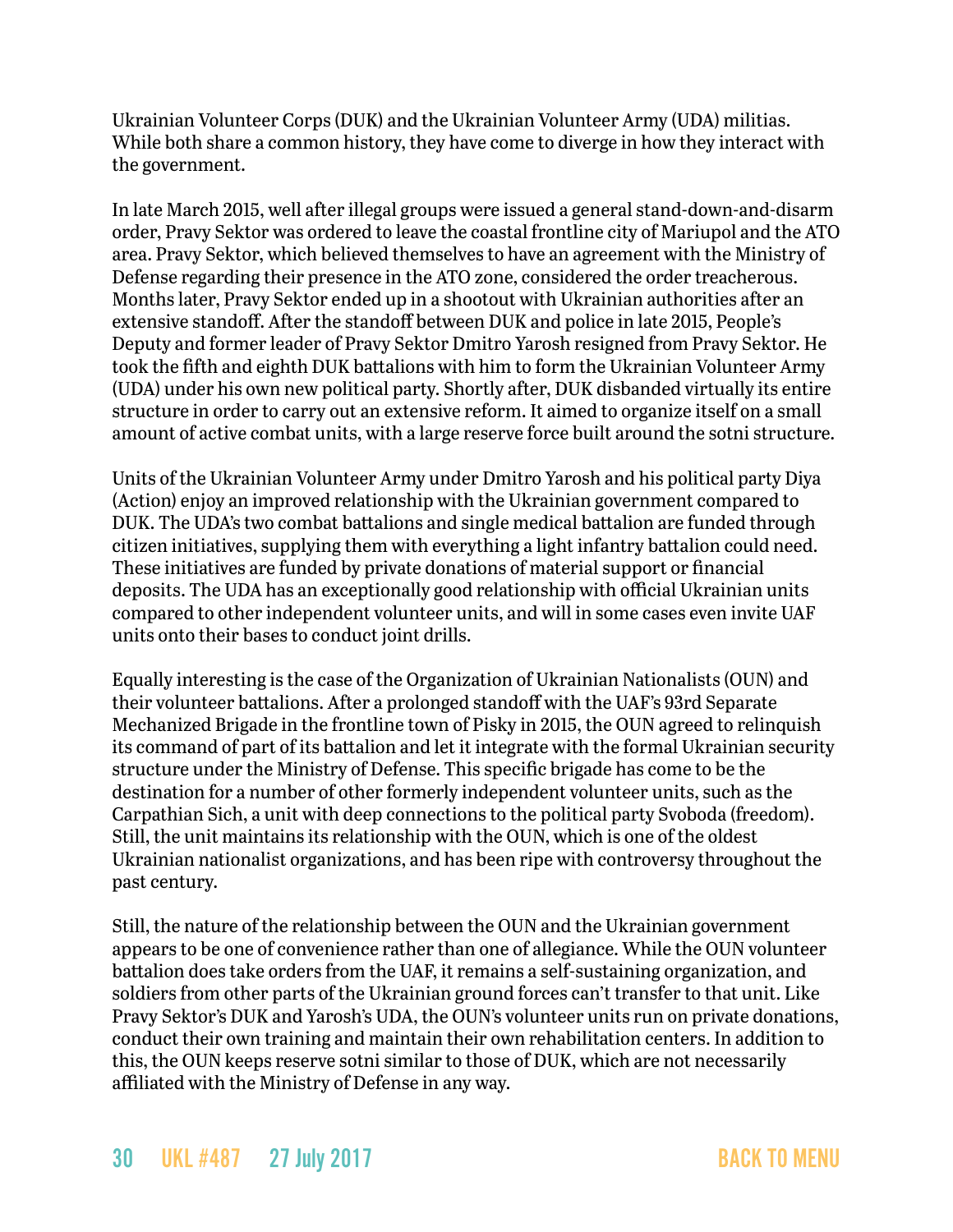The OUN as an organization remains at odds with the Ukrainian government, and as recently as May 9, national guard troops stormed OUN headquarters in Kyiv. Inside the headquarters were members of OUNs "Storm Corps," which had unofficially completed a rotation to Donbas in the summer of 2016. The OUN volunteer battalion is now scheduled to begin its first official deployment this summer for a duration of approximately three months. Questions remain about the status of the unofficial armed elements of the organization, and if it will find itself in contest with the government once more.

Formal units of the Ministry of Internal Affairs in the ATO zone used to make up the majority of active units in the area but are now a minority, and have largely been replaced by units under the Ministry of Defense. The National Guard of Ukraine (NGU), a type of gendarmerie on steroids under the MIA, contains some of the revered and politically active units to have sprung out of the conflict thus far. The National Guard's 18th Operative Purpose Regiment in particular represents this category of units with far-right motivations, as it contains both Azov and Donbas battalion. These units have, through their growing popularity, been able to seize initiative and expand their functions to beyond what would be considered normal for a national guard unit. They've been able to accomplish this due to a general distrust in government institutions. As of 2016, volunteers were the second most trusted institution in Ukraine, second only to the church.

Azov, perhaps the most well-known unit in the conflict, has grown immensely since its inception. This growth has happened not only in its function as a paramilitary unit, but also in its function as a platform for civil, political and "uncivil" society. Azov as a "brand" consists of three main bodies-one governmental (Azov Battalion), and two nongovernmental. The nongovernmental institutions hold a great significance in Ukrainian society, and have gained notoriety in the past year. On October 12th 2016, Azov's own press corps announced the coming establishment of the "National Corps" political party on October 14, which would be formed on the basis of the alread -established Azov Civil Corps. Azov's Civil Corps, along with the National Corps, is intrinsically connected with Azov, which in turn had sprung out of civil society movements itself.

Azov's Civil Corps has been active since at least 2015 as a recognized entity, and its members identify themselves as activists. However, the Civil Corps has gained notoriety for its operations against certain private establishments. In spite of its bad press, the Civil Corps does have positive functions commonly associated with civil society, such as selfdefense classes, issuing storm warnings, visiting animal shelters and so on. The Azov Civil Corps is known to hold blockades of private and public entities. One such blockade occurred in front of Kyivmiskbud's office. There, the Civil Corps physically prevented employees from entering the building if Azov had deemed the organization to be in violation of some sort of code, be it moral or legal. However, the height of these operations was reached in March 2017 when the Azov Civil Corps, with help from other groups, walled off the Russian Sberbank Headquarters in Kyiv in an attempt to prevent the bank from being accessible. This climactic event came after a long line of attacks and blockades on Sberbank assets by the Azov Civil Corps. These attacks on Sberbank in particular were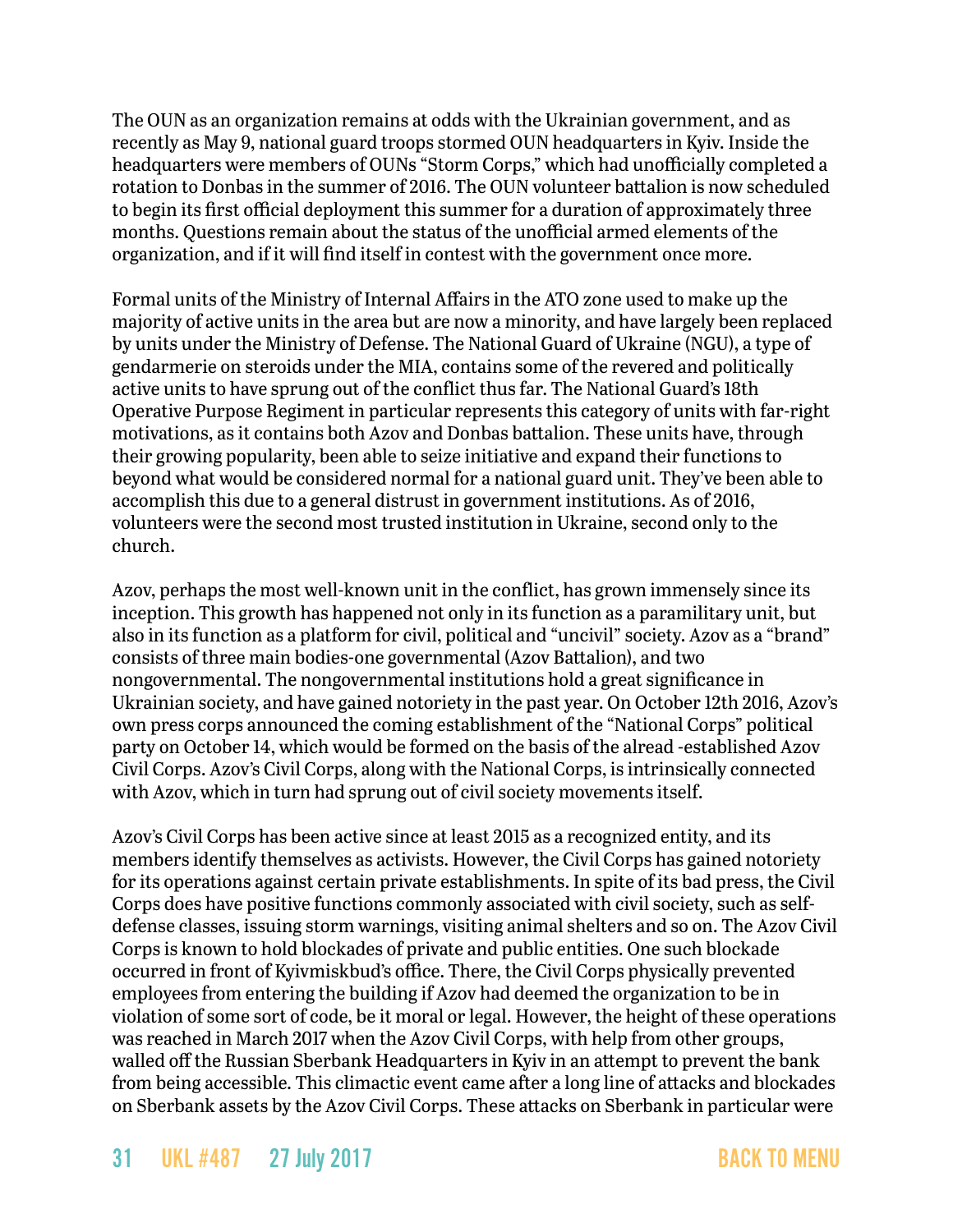based on claims that the bank was secretly fueling Russian separatism in the east. This is a common motivation for activism by organizations related to military institutions in Ukraine.

The Separate Special Purpose Battalion "Donbas," under the command of battalion commander and People's Deputy of Verkhovna Rada Semen Semenchenko, is currently a source of controversy due to its connection to an ongoing blockade of separatist held areas. Semenchenko is no stranger to confrontation with the Ukrainian government. He has been known to speak his mind since his criticisms of the Ukrainian military leadership in light of the Ilovaisk massacre. This blockade was launched in late January 2017 by Semenchenko himself, using demobilized Donbas battalion fighters and activists to enact the blockade. Igor Kolomoyskyi, the Ukrainian oligarch behind the funding of initial stages of the ATO, is suspected to be the financier of the operation. The blockade was met with heavy resistance from the Ukrainian security establishment, which denounced it as a destabilizing factor in the already precarious relationship between Ukraine and rebel entities. Kyiv went as far as to condemn it as a "populist action." Eventually, Ukrainian police tried to break up the protest by force, but were unsuccessful. After the rebels nationalized Ukrainian industry on their territory, authorities accepted and adopted the blockade as official policy.

In June this year, Donbas battalion veterans-under the command of Semenchenko together with veterans from OUN and Aidar battalion-went to reinforce a group of farmers in the village of Berezhynka over an apparent land dispute. The farmers claimed that they were up against members of the political party 'People's Front,' Minister of Internal Affairs Avakov and others in the dispute. Shortly after the arrival of Donbas reinforcements, the national guard and other special units of the MIA showed up and detained everyone involved.

This would not have been the first time that the national guard has been called in to dismantle such displays. In fact, such frictions between the Ministry of Internal Affairs and volunteer groups have slowly been intensifying. This has confirmed the reservations of many who joined the NGU upon its re-establishment in 2014-a gendarmerie could be used against their interests, just as the Berkut had been used before.

Regardless of opinion on volunteer battalions in Ukraine, they represent a legitimacy dilemma for the Ukrainian government. Volunteers are currently more trusted by the Ukrainian people than the agencies which are supposed to govern them. Such groups are also in competition with the government for the monopoly of legitimate violence to some degree are. All signs are showing that Avakov and the Ukrainian security establishment intends to deal with this issue. However, this might be too little too late in a society that has grown disillusioned with the promises and expectations of Maidan.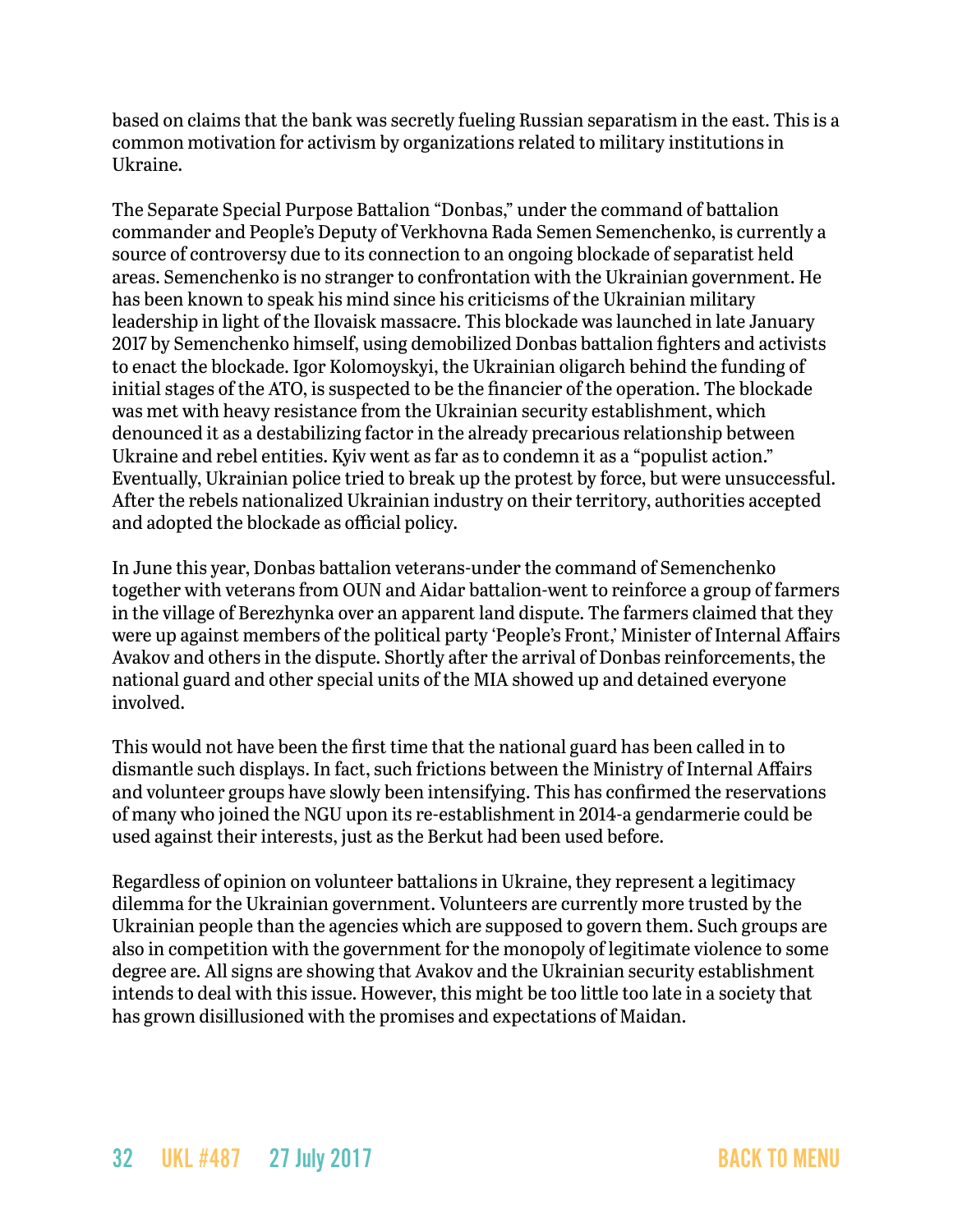## <span id="page-32-0"></span>#11 Briton Jailed on Terrorism Charges for Fighting with Russia-Backed Militants in Ukraine

- - - - - - - - - - - - - - - - - - - - - - - - - - - - - - - - - - - - - - - - - - - - - - - - - - - - - - - - - - - - - - - - - - - - - - - - - - - - - - - - - by Halya Coynash Human Rights in Ukraine, 15 July 2017 <http://bit.ly/2vojZN5>

41-year-old Benjamin Stimson has been jailed for five years and four months under the UK Terrorism Act for taking part in the fighting in Donbas on the side of the Russian and Russian-backed militants. This is the first terrorism conviction of a UK national for his part in the Donbas fighting, however Britain has previously brought charges under the same law against people for fighting on the side of the so-called 'Islamic State'.

Stimson, who is from Oldham in Greater Manchester, pleaded guilty on July 14 to assisting others to commit acts of terrorism under Section 5 of the Terrorism Act 2006 (Preparation of terrorist acts). Stimson had originally claimed that he had not been a militant and only drove ambulances in Donbas. It was reported earlier in July, however, that he had admitted to the lesser of the two terrorism charges, of assisting others in committing acts of terrorism. The charge stated that he had had "the intention of committing acts of terrorism assisted by others by becoming a member of the militia opposing the Ukrainian government and serving as a soldier within the militia." The second charge – of planning to commit acts of terrorism – was dropped.

The BBC quotes Chief Superintendent Russ Jackson, who heads the regional counterterrorism unit, as calling the images of Stimson holding a rifle and in military gear as "deeply concerning".

"He has been jailed for the role he played in a violent conflict and I hope his conviction will send a message to all those who are even considering joining conflicts." The Chief Superintendent's hopes are shared.

Stimson's motives are in dispute, with the left-wing activists supporting him on Facebook having swallowed all the Russian narrative about a 'fascist coup' in Ukraine and treating Stimson as a martyr. In fact, his own words in the BBC interview which probably led to his arrest, suggest that ideological considerations were not the only motivating factor.

Stimson left the UK in August 2015 and travelled to Moscow, before being illegally taken from there into Eastern Ukraine where he joined a front-line militant unit.

He chose to give an interview to the BBC in October that year and was seen and heard in the resulting BBC article 'Ukraine conflict: The Brits fighting with pro-Russian rebels'. This reported that "Eastern Ukraine is not his first conflict. He claimed he was involved in Bosnia, and says he thought about joining the Kurdish Peshmerga in northern Iraq."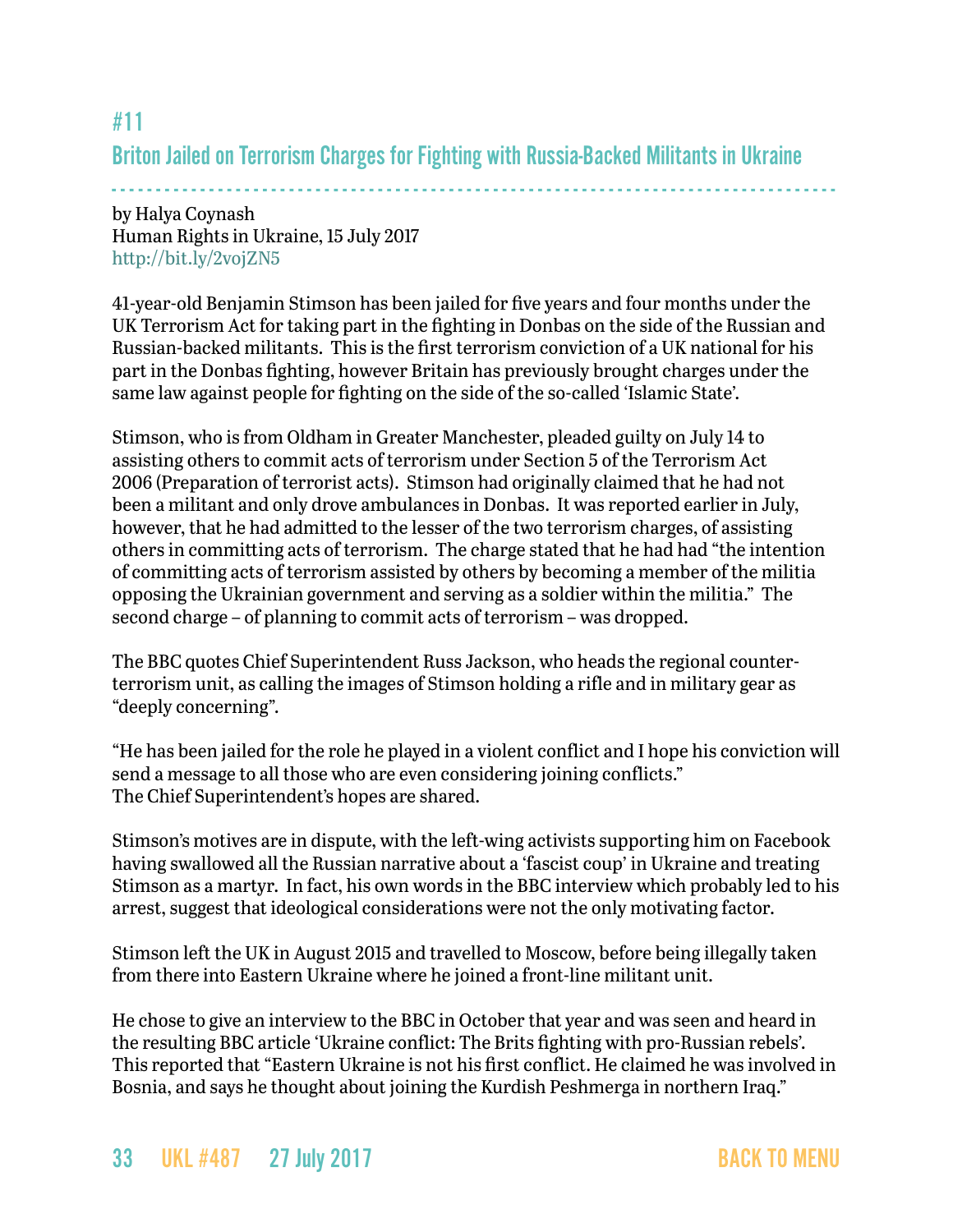The report says that lack of work at home, and ideology prompted him live "with a group of rebel soldiers, just north of the city of Debaltseve in rebel-held territory". "I see this as more western imperial aggression towards Russia, to people who aren't playing the western game", he said.

He did not want the BBC to show his face, or use his name, but denied that he was "meddling" in the conflict and said that he was no terrorist.

The BBC points out that the UK government has warned that "people who travel abroad to participate in conflicts may be committing criminal or terrorism offences and could face prosecution when they return to the UK".

"Wearing a balaclava over his face during our interview, the British man said he would be prepared to kill someone if his life was threatened. And he said that if he died in eastern Ukraine, it would have been worth it because he is "doing something he is proud of".

Stimson was arrested when he returned to the UK. He later claimed in a long interview to the notorious British propagandist for Russia, Graham Phillips, that the BBC had manipulated him, and deceived him by getting him to pick up a rifle.

He was silent about the fact that there are similar images of him in camouflage gear and holding weapons on his social network page. He claimed also in that interview to Phillips that he had been 'helping' people in Kurdistan and "doing humanitarian work" in Bosnia.

He denied both to the BBC and to Phillips that there were any Russians in Donbas, or that Russia was organizing things, while parroting Russian propaganda about 'Ukrainian fascists'. It was evident in the Phillips interview that he only dimly understands what is Ukraine, what Russia. He says, for example, that he'd wanted to live there, then that he came back to get money "to live in Russia".

Igor Sutyagin, writing for the Royal United Services Institute [RUSI] back in March 2015, estimated that there were around 10 thousand Russian military engaged in eastern Ukraine, as well as considerable military technology. The technology included the Buk missile used to down the Malaysian airliner MH17 over militant-controlled Donbas on July 17, 2014, killing 298 people.

The BBC reports that under British law, an act of terrorism "means resorting to violence, or its threat, to influence a government or people for an ideological cause. Stimson's decision to support a militia attacking a legitimate government therefore fell foul of the law".

Nor is it only the UK who are bringing prosecutions.

In June this year, the Czech authorities reported that a Czech citizen was on trial, also on terrorism charges, over involvement in Donbas. A Latvian citizen, Artem Skripnik is also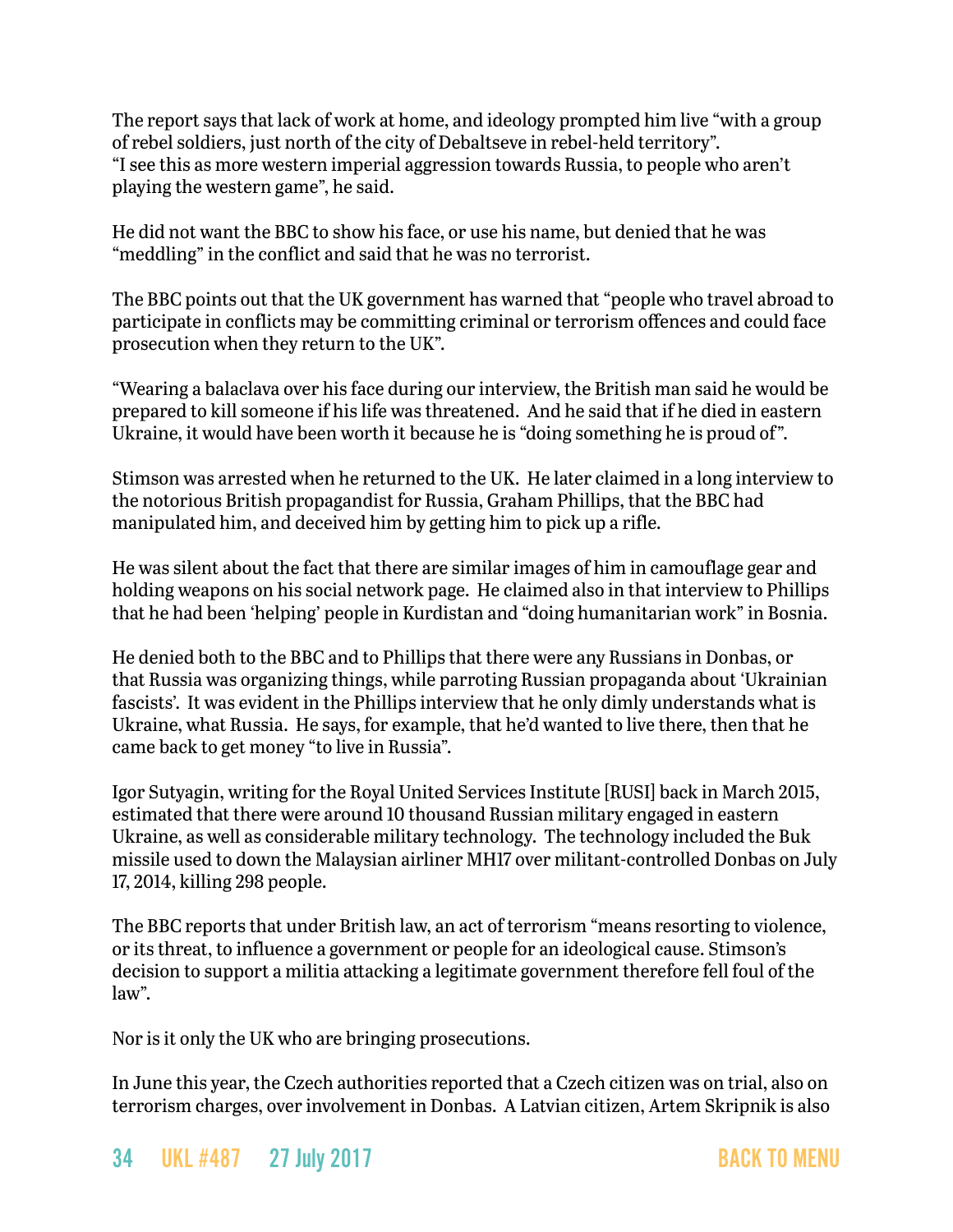on trial, though on war crimes, rather than terrorism. He also claims to have been on a humanitarian mission in Donbas.

Russia, whose leaders claim it is not involved in the conflict in Donbas, and that the vast numbers of Russians fighting are all 'volunteers', has only convicted one Russian (in absentia) for fighting against the militants. Others are treated as heroes, like the Russian mercenary Arseny Pavlov, whose death in a militant-guarded apartment block removed somebody Ukraine would have wanted on trial at the Hague for war crimes.

## #12

## Ukraine: Separatists 'Disappeared' Blogge

- - - - - - - - - - - - - - - - - - - - - - - - - - - - - - - - - - - - - - - - - - - - - - - - - - - - - - - - - - - - - - - - - - - - - - - - - - - - - - - - - - Human Rights Watch, 14 July 2017 <http://bit.ly/2vof5zt>

Berlin – Authorities in the self-proclaimed Donetsk People's Republic (DNR) in eastern Ukraine have been unlawfully holding a blogger known for his pro-Ukraine views in unacknowledged detention for over six weeks, Human Rights Watch said today. DNR security officials forcibly disappeared Stanyslav Aseev on June 2, 2017, and in recent days Human Rights Watch received credible information from reliable sources that Aseev has been in custody of DNR security services throughout his enforced disappearance.

An underground reporter in an area controlled by Russia-backed separatists and a regular contributor to RFE/RL, Aseev wrote about daily life in the region, from shooting and shelling to cultural events. His blog kept under the name of Stanyslav Vasin was a unique window into life on the other side of the "line of contact," an area that can be difficult for many Ukrainians to access due to travel restrictions and security concerns.

"It seemed clear early on that Stanyslav Aseev was targeted because he wrote things the DNR didn't like," said Hugh Williamson, Europe and Central Asia director at Human Rights Watch. "He is the victim of an enforced disappearance–a very serious crime under international law that cannot be justified under any circumstances, in times of peace or war."

On June 20, at a conference of the Office of the Organization for Security and Cooperation in Europe's representative on freedom of the media in Vienna, Russia's Union of Journalists and Ukraine's Union of Journalists issued a joint statementexpressing concern about Aseev's enforced disappearance, asserting that it was possibly connected with his journalism work, and urging "the international community to do its utmost to establish… [Aseev's] fate [and whereabouts] and secure his release."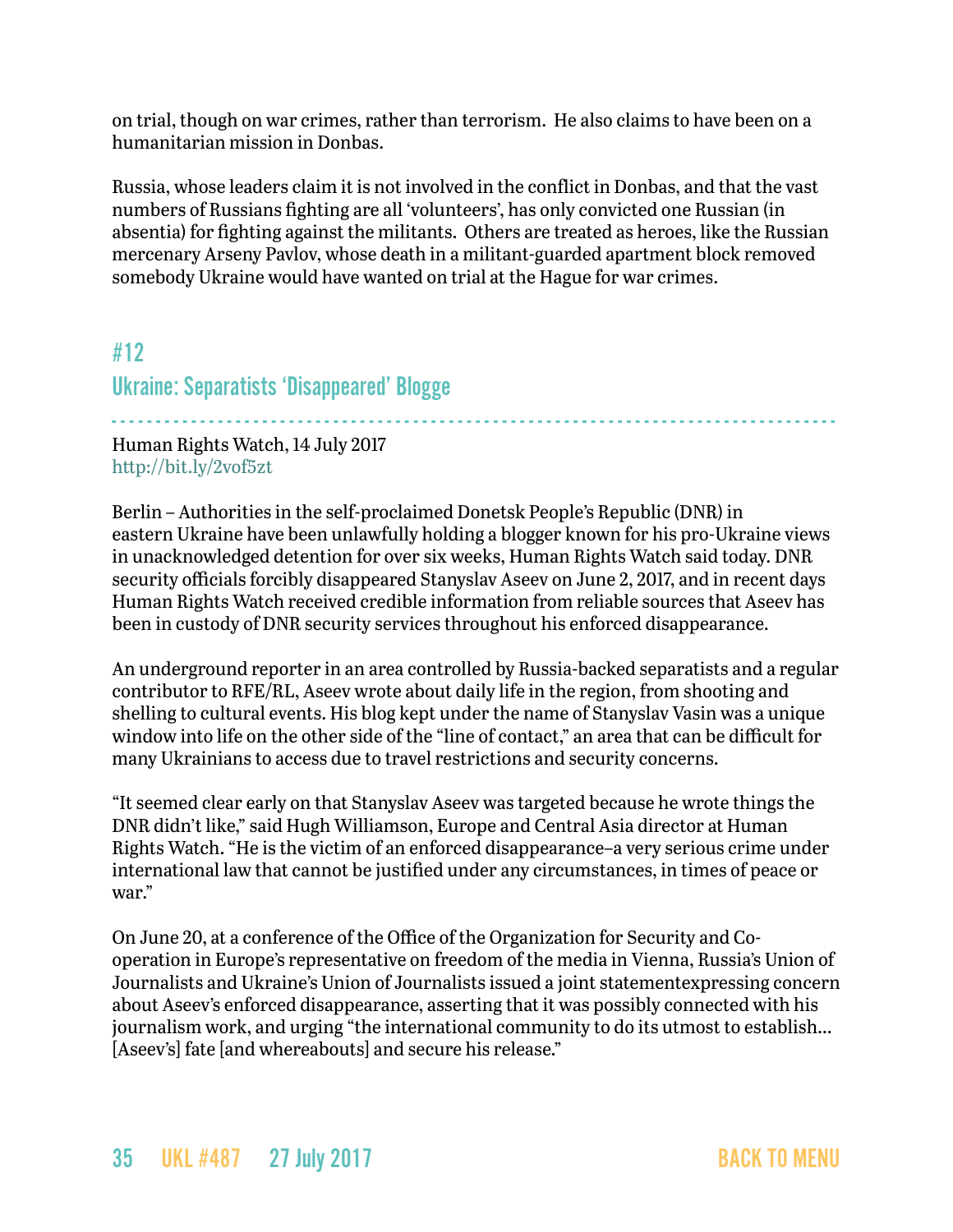On June 2, Aseev, who had been traveling for a number of days, called his mother and said he was on a bus entering the city of Donetsk. He promised to visit her the next morning. On June 3, his mother called him many times, but his cell phone had been switched off. Aseev's mother went to his apartment in Donetsk, but the door was locked. She waited until late at night to no avail and convinced the landlord to open the door for her the next morning. The place looked ransacked. She filed a missing person report with police. She also went to State Security Ministry asking if they had detained her son, but they refused to speak to her. Her subsequent inquiries to police yielded no tangible result.

During the next five weeks numerous international and intergovernmental organizations asked DNR authorities for information regarding Aseev, and the authorities repeatedly denied having any information about him, including at a July 5 meeting in Minsk of the trilateral contact group for peace negotiations on Ukraine. On July 11, Human Rights Watch received confirmation from confidential sources that Aseev was being held at the ministry.

Human Rights Watch has documented numerous cases in which DNR's security ministry forcibly disappeared civilians, holding them in custody for weeks without any contact with the outside world and subjecting them to ill-treatment. A special DNR cabinet decree enables the ministry to hold people for up to 30 days, and sometimes longer, without charging them or even acknowledging their detention.

Such a decree blatantly violates international legal protections against arbitrary detention, applicable both during conflict and peacetime. Numerous interlocutors in the DNR told Human Rights Watch that the State Security Ministry is the most powerful and feared agency in the self-proclaimed republic, as it operates without checks and balances, arbitrarily detaining and disappearing people and inflicting other abuses with full impunity.

A 2016 joint report by Amnesty International and Human Rights Watch detailed nine cases in which Russia-backed separatists detained civilians incommunicado for weeks or months without charge, and, in most cases, subjected them to ill-treatment. Two of the people whose cases are documented in the report, Igor Kozlovsky, a university professor from Donetsk, and Volodymyr Fomichyov, a pro-Ukrainian blogger originally from Makiivka, a town close to Donetsk, have been in the custody of DNR authorities since January 2016.

On August 16, 2016, a court in Donetsk found Fomichyov guilty of weapons possession and handed down a two-year prison sentence, which he is now serving in the DNR. Kozlovsky was also found guilty of weapon possession and sentenced to 32 months in prison in May 2017. The circumstances of their arrest, their conditions of detention and the indications of clearly fabricated evidence documented leave their convictions void of any credibility.

DNR authorities should immediately end Aseev's enforced disappearance by acknowledging his detention and releasing him, Human Rights Watch said. They should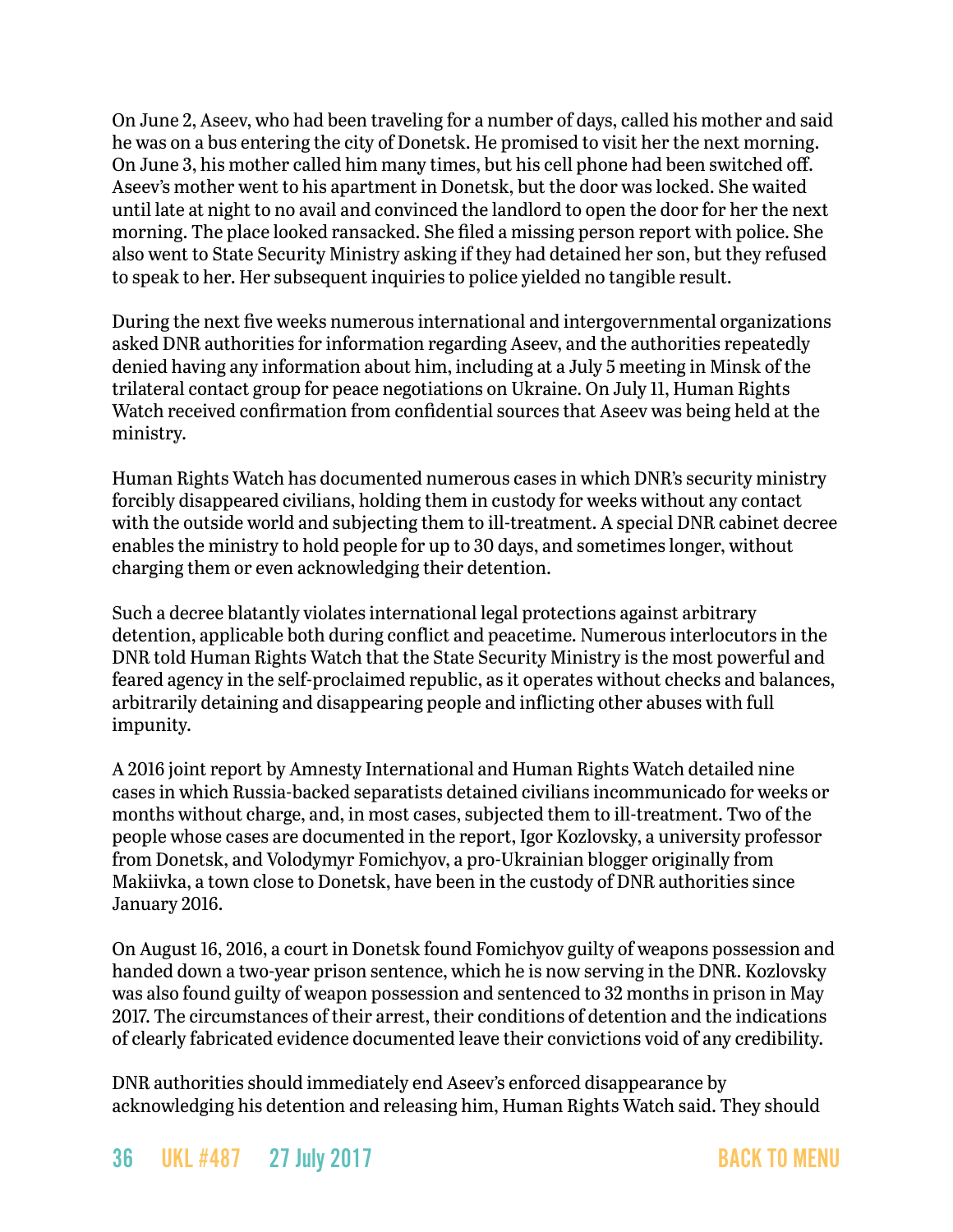also investigate and prosecute those responsible for this serious crime, as required by international law.

"DNR authorities haven't yet officially confirmed Aseev's detention, but we are in no doubt that he is being held incommunicado by security officials in Donetsk," Williamson said.

## #13

## Who is Viktor Ageyev?

- - - - - - - - - - - - - - - - - - - - - - - - - - - - - - - - - - - - - - - - - - - - - - - - - - - - - - - - - - - - - - - - - - - - - - - - - - - - - - - - - - Another Russian serviceman in Ukraine, a genuine volunteer, or something else? Atlantic Council Digital Forensic Research Lab, 13 July 2017 <http://bit.ly/2tUxo1g>

On June 24, a diversionary group was apprehended by the 93rd Separate Mechanized Brigade of the Armed Forces of Ukraine during a raid in Luhansk Oblast. Four men were captured, and another was killed during the incident. One of the men captured was Viktor Ageyev, a 22-year-old Russian citizen who was reportedly an active serviceman of the Russian Armed Forces.

The photographs above were published by the Ukrainian journalist Yulia Kiriyenko on her personal Facebook page. Kiriyenko also included the following description in her June 26 post:

Viktor arrived from Russia to fight us. He arrived to work for the murder of our boys in the East. For this, Viktor was given a machine gun for that. Viktor wasn't very good at shooting it. And when the time came—he choked. Which played into the hands of our boys. Now Viktor is with us. And not just him. He is just one from a diversionary group which our boys from the 93rd Brigade recently seized near Zholobok (Luhansk Oblast). They aren't cadets [trainees], as some would have you believe. Although… it's a pretty common practice to give up your own.

It should be noted that Luhansk separatist officials referred to the captured men as cadets from Kharkiv, thus distancing themselves from their capture. So, who is Viktor Ageyev, and what can we say about this raid that led to his capture?

## **The raid**

Ageyev and three of his comrades were seized near the village of Zholobok, located 75 kilometers from Ukraine's border with Russia and on the front line between government controlled territory and the Russian/separatist-controlled territory.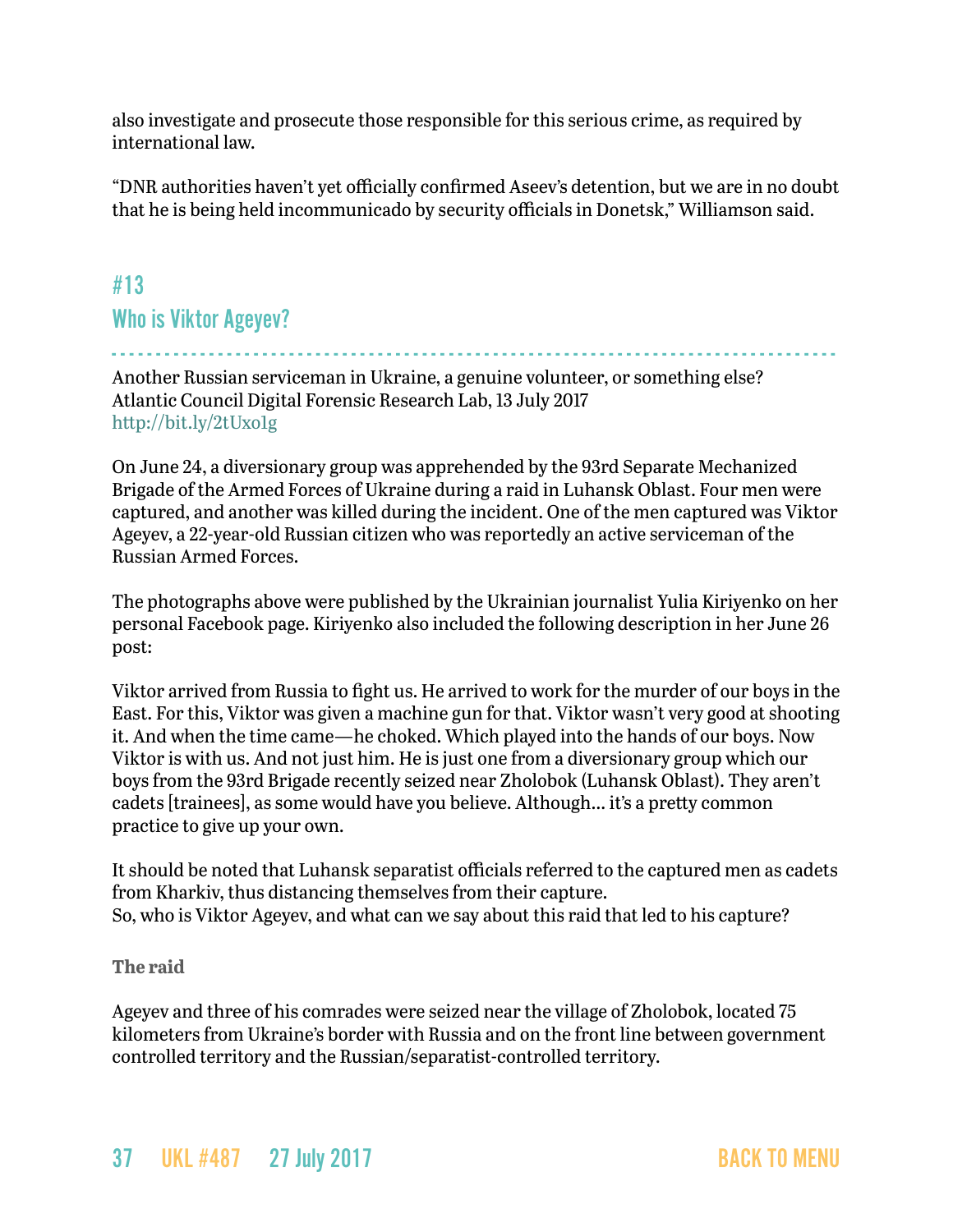Information about the raid was first announced on June 25 via the Facebook page of the press center for Ukraine's Anti-Terrorist Operation (ATO).

The information in this release was similar to that shared by Kiriyenko the following day: both sources mention that four men were captured, one was killed, and two of the casualties were Russian citizens. The information in the release also included a list of seized weapons.

The second Russian, who was killed during the raid, was Aleksandr Shcherba. This man was reportedly the leader of the group.

While the ATO Press Center's release and the June 26 report by Kiriyenko do not contradict one another, there are additional reports from Ukrainian journalists that describe different circumstances related to the incident. (The best summary of these can be found on the Ukrainian news site GordonUA). Yury Butusov, who is perhaps the most plugged-in journalist when it comes to the Ukrainian military, reported on his Facebook page that Ukrainian soldiers attacked the Russian/separatist diversion group with knives in the late morning of June 24.

The destruction of the Russian diversion group was carried out with an special degree of boldness and cold-bloodedness. They used knives to slaughter not some kind of inexperienced mercenaries, but Russian Spetsnaz forces. And the attack, judging by the messages on Russian forums, was carried out at 10am—with the expectation that a weary night guard will relax the enemy, and they would not expect an attack. Officials from a Ukrainian military unit denied that knives were used, in a Facebook post.

Butusov also reported on his site, censor.net, that, according to sources on a separatist web forum, Ukrainian soldiers cut out the eyes of at least two Russian/separatist fighters. This information has not been confirmed, and has been repeated by Luhansk separatist officials. A handful of extremely graphic photographs have appeared online. They supposedly show two Russian/separatist fighters who died during the raid, but these materials have not yet been verified.

There are multiple accounts, and alleged corroborating photographs, that Ukrainian forces killed two killed Russian/separatist fighters, rather than one, as previously reported. According to Andriy Tsaplienko, a journalist with the Ukrainian news outlet TSN, the Russian commander Aleksandr Shcherba was the target of the raid, and that a second man was killed alongside Shcherba.

### **Viktor Ageyev**

After his initial capture, statements from both the Ukrainian and Russian governments, and an interview with Ageyev himself and his mother, there is a lot of information to process and contextualize about the supposed Russian serviceman.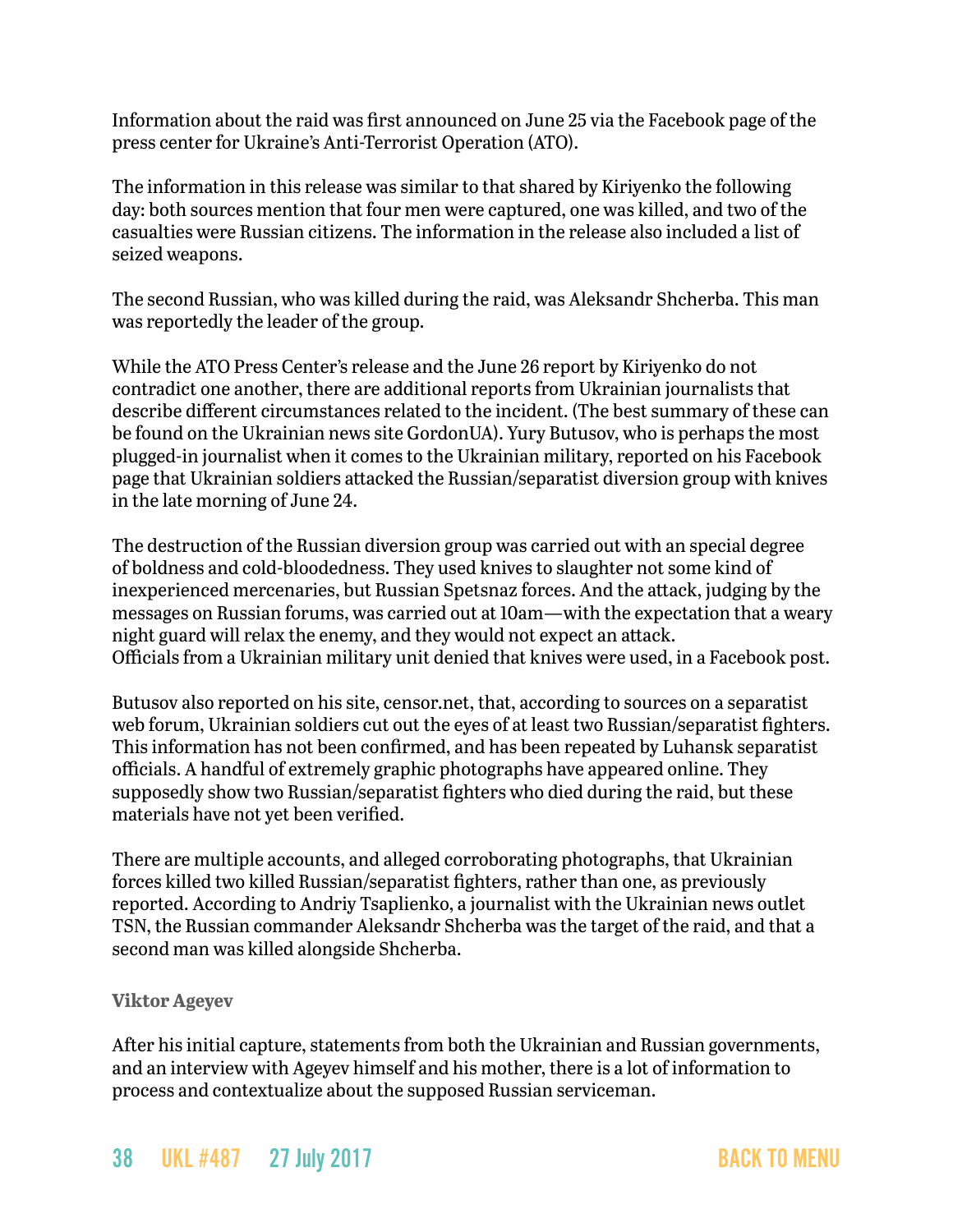What is clear is that Viktor Ageyev is a 22-year old Russian citizen who was fighting with Luhansk separatists when he was captured. The Russian Ministry of Defense claimed on June 28 that Ageyev "had never served in Russia's armed forces under contract and was discharged from draft duty last year." This information coincides somewhat with the military identification card that was shared on Facebook on June 26, showing that he was studying gas welding in a college and carried out his year of conscription service at Military Unit 65246 at Novocherkassk in Russia's Rostov Oblast.

The crux of the story is what Ageyev did after his year of conscription service, which ended in 2016. If Russia's Ministry of Defense is to be believed, Ageyev had no further relationship with the Russian Armed Forces after the end of his conscription service and went off to join the Luhansk separatists with no assistance from Russian officials. However, both Viktor Ageyev and his mother have said that he signed on as a contract soldier in 2017, which would have made him an active Russian serviceman at the time of his capture in Ukraine. The BBC Russian Service reports that the minimum term for a Russian contract soldier is two or three years. However, in 2016, a law was passed that allowed short-term military contracts, with terms up to one year. These shorter contracts allow the Russian Ministry of Defense to "quickly mobilize forces for particular tasks, which is important in the rapidly-changing world."

Ageyev last contacted his mother on May 30, 2017—about three weeks before his capture. His mother told the BBC Russian Service that he signed his contract on March 18, 2017 and was moved to a new military unit in Baltaysk in Rostov Oblast, which corresponds with the 22nd Independent Guards Brigade of Russia's foreign military intelligence agency (GRU). Ageyev himself confirmed on his VKontakte page on April 1, 2017 that he signed a contract—presumably referring to being a contract soldier for the Russian Armed Forces.

For more information on Ageyev's page on Vkontakte and his use of the pseudonym "Vitaly Popov," see InformNapalm's June 28 investigation, where they found archived information showing that Ageyev had changed his display name on the social network. Novaya Gazeta's Pavel Kanygin met with Ageyev's mother, Svetlana Ageyeva, in Barnaul and conducted an interview about her son and his situation.

In the interview, Ageyeva describes how she expected paperwork to be sent to her regarding her son's status as a contract soldier, but it never came, convincing her that something was strange about her son's contract service. She also spoke of how her son sent her photographs of his promotion to corporal, himself dressed in a military uniform on base, holding a military banner, and so on. He left by himself on a train from Barnaul to Rostov Oblast on March 17, which led to some doubts in the mind of his mother—why is he going by himself, and not through the military office, and why is he meeting up with someone in Rostov after being given "coordinates"?

Ukrainian journalists from the television news program TSN interviewedAgeyev himself on July 9 (Russian translation here). In the interview, Ageyev describes the "contract" that he signed, which raises as many questions as it provides answers.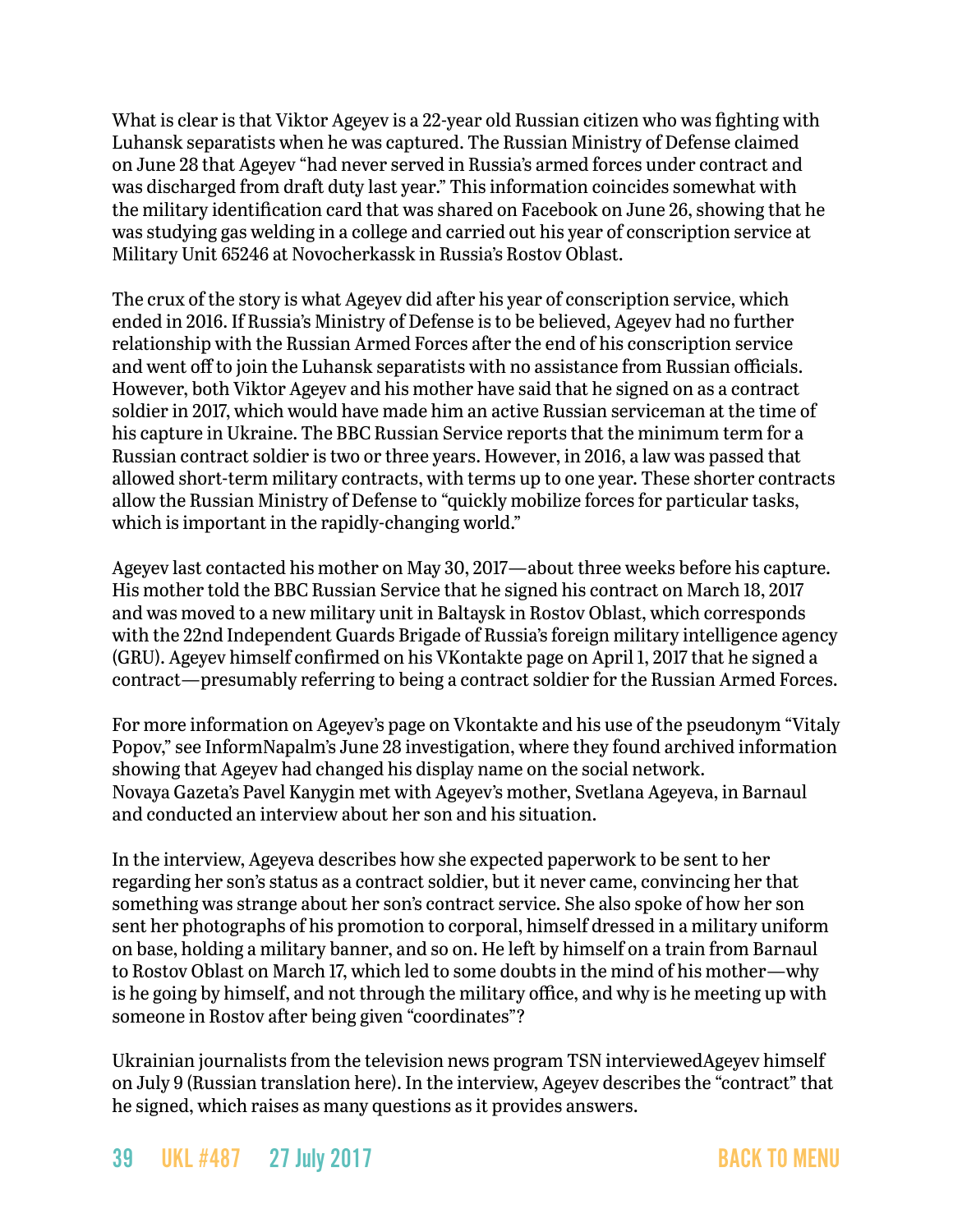*Interviewer:* And what did they tell you?

*Ageyev:* That I would sign a contract here, in the LNR, and would continue to serve here. *Interviewer:* And with that you would be counted as part of the Russian army? Or something else?

*Ageyev:* I don't know, I didn't ask for specifics.

*Interviewer:* Your mom says that after you completed your conscript service, you tried to find yourself, but as a result of that you went to Bataysk in the 22nd Brigade. Was it so? *Ageyev:* Well, I wanted to. It didn't work out there.

*Interviewer:* So where did it work out?

*Ageyev:* At the same unit where I served.

*Interviewer:* This is also at the Rostov Oblast?

*Ageyev:* Yes.

*Interviewer:* And what unit is that?

*Ageyev:* Air Force. When I went to my conscript service, I did not fulfill any special tasks. There were some duties, internal service. The contract soldiers did their own program there, and we were just there to maintain the barracks. (…) Before I went to Luhansk, I didn't spend a long time in Rostov. I went here right away.

*Interviewer:* And when did you leave on the contract?

*Ageyev:* Already here, in Luhansk. Well, I returned to my unit, and from there I went to Luhansk.

*Interviewer:* And how long did you spend at your unit before Luhansk? *Ageyev:* About four days.

*Interviewer:* So, you went to your unit, served there for four days, signed some sort of contract, and then immediately went off to Luhansk? Something isn't right here. Why so fast?

*Ageyev:* There was probably some dispatch. I didn't delve into this question. They sent me off. They'll pay me money. Service is service.

Ageyev also specified that his copy of the contract he signed was in separatist-controlled Alchevsk, and that it was a typical one-year contract with no mention of Ukraine. He was to be paid 15,000 rubles on the 15th of every month.

## **Degree of deniability**

While there may seem to be a cut-and-dry distinction between "mercenary" and "active Russian serviceman," the difference is not so clear in the case of Russia and the Donbas. Despite Ageyev's own claim and his messages to his mother, it is still not entirely certain that he was an actual Russian serviceman in 2017. As Kanygin's interview with Ageyeva and his own interview with TSN makes clear, there are some strange inconsistencies in his contract signing and departure to Rostov Oblast, raising doubts that he was a "true" contract soldier.

However, this is not to say that Russia and its Ministry of Defense are not connected to the manner, as there are unanswered questions about how Ageyev and Shcherba were recruited to Luhansk Oblast to fight amongst the forces of the self-declared Luhansk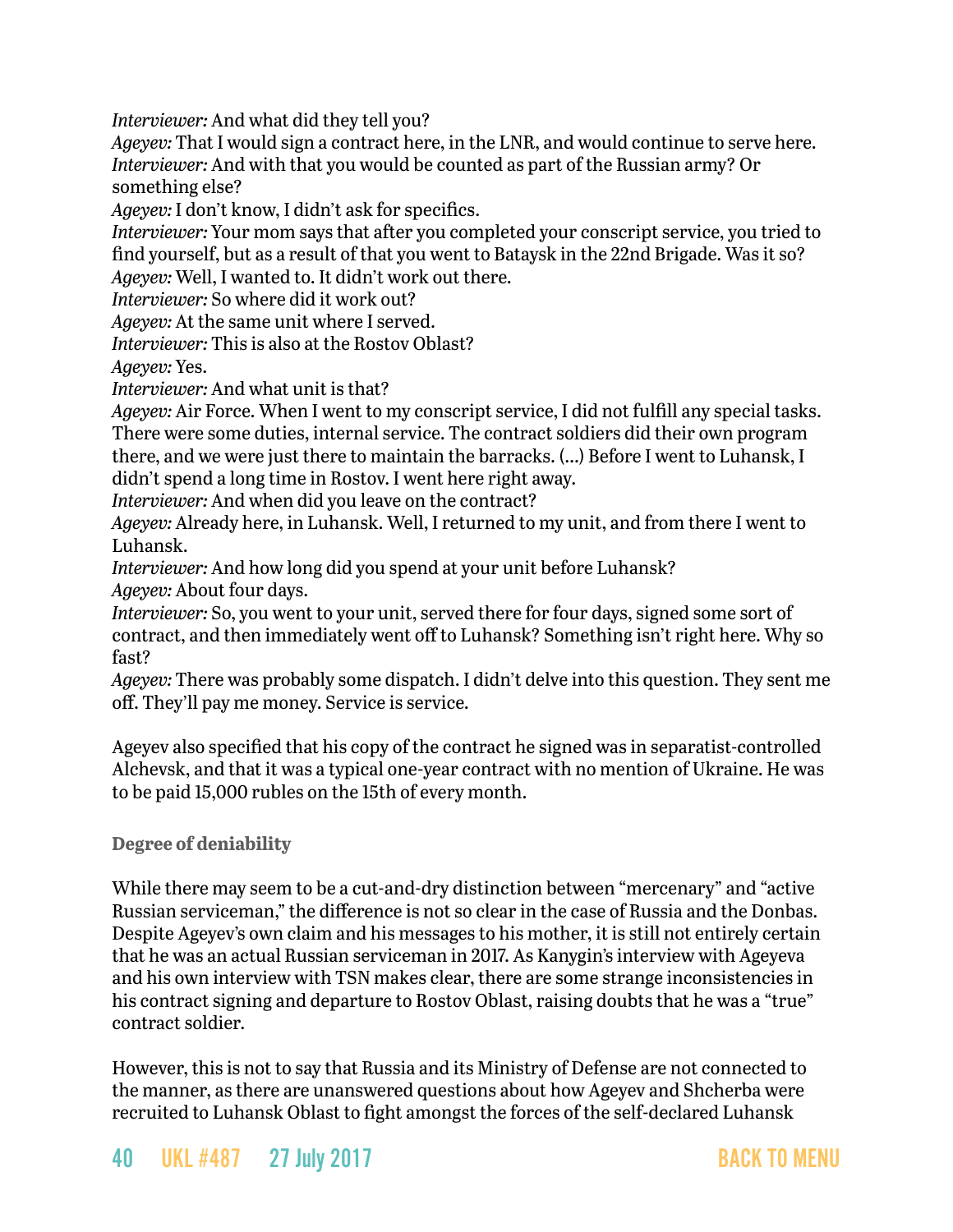People's Republic. Additionally, Ageyev was adamant and specific about spending four days at a Russian military unit before leaving to the Luhansk. Though he is sure that he signed a contract and was a "true" contract soldier, it is entirely possible that the contract he signed was not a typical or valid one.

A number of investigations have documented how the Russian Armed Forces have facilitated the recruitment of Russian "mercenaries" to fight in the Donbas, often through the local military commissariats in Rostov Oblast. Novaya Gazeta, in particular, has produced excellent investigations into this phenomenon, including the June 2014 article "Farms for the Wild Geese" by Viktoriya Makarenko and the September 2014 "Army and Volunteers" by Elena Kostyuchenko. In these cases, veterans and soldiers are funneled through a part of the Russian military apparatus to the so-called separatist forces, with a degree of deniability and lack of paper trail tying Russia to these fighters.

Someone is not telling the truth, whether it is the truth-challenged Russian Ministry of Defense, or Viktor Ageyev, who admitted to not asking many questions about the supposed contract he signed before being shuffled off to Luhansk. It may be some time before we know what Ageyev's real status was with the Russian Armed Forces and, unfortunately, there is no available open source evidence that allows us to conclusively answer this question as of now. Additionally, the allegations that Ukrainian soldiers tortured the Russian/separatist forces near Zholobok should be investigated. Even though separatist officials have been notoriously unreliable in their claims regarding potential war crimes, there are multiple sources—including anonymous sources from the Ukrainian Armed Forces speaking with Ukrainian journalists—who indicated that the treatment of the killed and captured Russian/separatist forces was especially brutal and excessively cruel.

# <span id="page-40-0"></span>#14 E.U. Uneasy About Impact of New U.S. Sanctions on Russia

- - - - - - - - - - - - - - - - - - - - - - - - - - - - - - - - - - - - - - - - - - - - - - - - - - - - - - - - - - - - - - - - - - - - - - - - - - - - - - - - - by Steven Erlanger and Neil MacFarquhar New York Times, 25 July 2017 <http://nyti.ms/2vFXCDv>

LONDON — European Union officials are worried about a move to toughen United States sanctions against Russia, saying they may undermine Europe's energy independence.

But as usual, the 28-nation bloc is divided, with central European countries more willing to limit the bloc's dependence on Russian oil and gas.

The new round of sanctions has been driven by the United States Congress, which is intent on punishing Russia for its suspected meddling in last year's presidential election.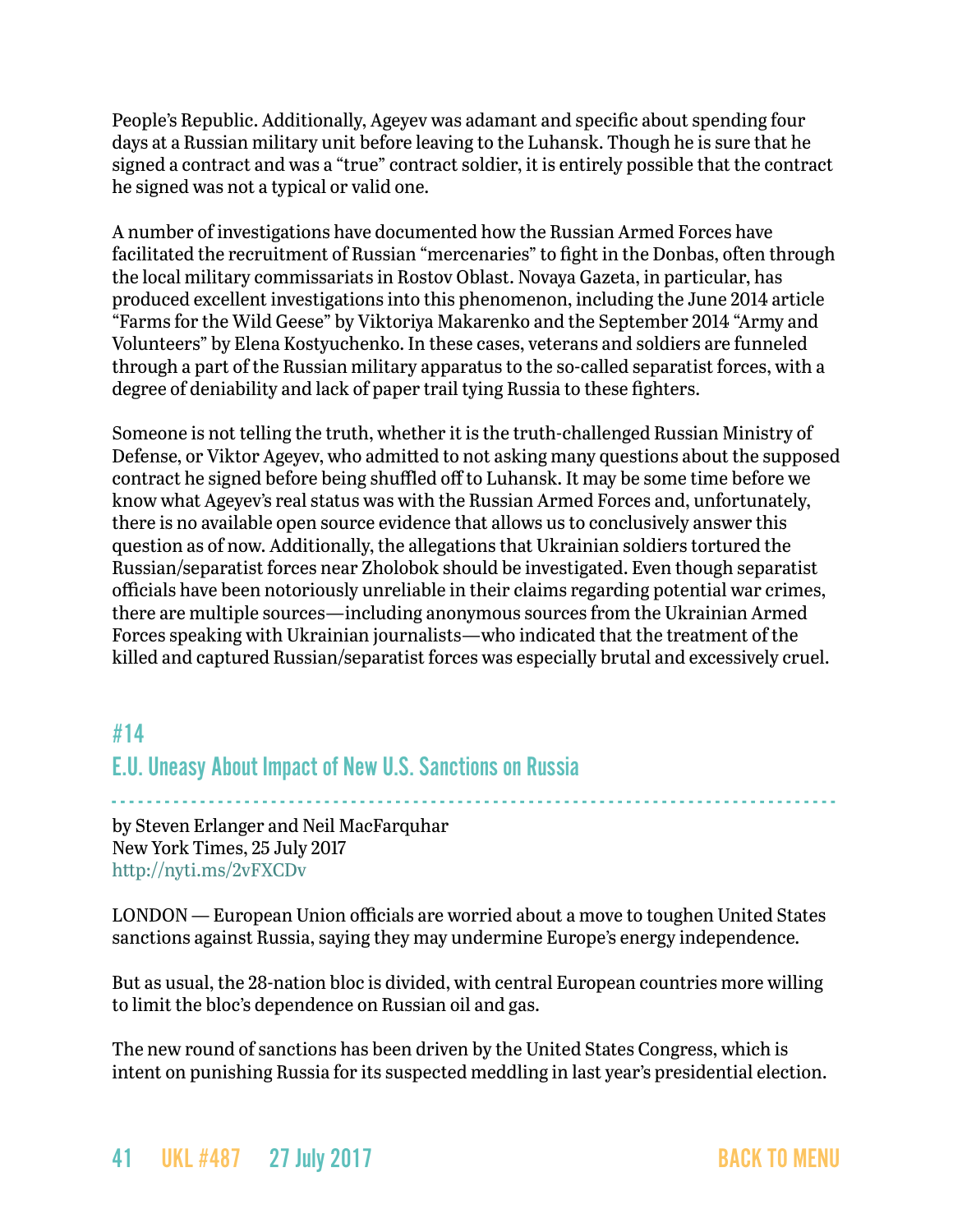Bipartisan support in Congress for the new sanctions is so strong that the White House has suggested that President Trump will sign the bill that emerges.

But the new sanctions have important implications for Europe because they target any company that contributes to the development, maintenance or modernization of Russia's energy export pipelines.

That would almost surely affect a controversial pipeline project between Russia and Germany known as Nord Stream 2, which is owned by Gazprombut includes financial stakes from European companies. The project aims to carry Russian natural gas under the Baltic Sea, bypassing countries like Ukraine, Poland and the Baltic States.

The new pipeline, in rough parallel to the existing Nord Stream 1, is being built to carry another 55 billion cubic meters of natural gas per year, underscoring Europe's continuing need for Russian energy.

"We are following the draft bill on Russia sanctions with some concern, notably because of its possible impact on the E.U.'s energy independence," a European Commission spokesman, Margaritis Schinas, said on Monday.

Jean-Claude Juncker, the president of the European Commission, the bloc's bureaucratic arm, has called for an urgent review of how the European Union should respond.

Brussels should be prepared to act "within days" if the sanctions are adopted "without E.U. concerns being taken into account," argued a position paper drafted by the European Commission dated July 19. The paper said the sanctions could affect the maintenance or upgrading of existing pipelines from Russia into Ukraine and elsewhere around the Caspian Sea.

It also raised concerns that unity could be broken between the United States and the European Union on how to deal with Russia over its annexation of Crimea and its sponsorship of warfare in eastern Ukraine.

The European Union — which does much more business with neighboring Russia than the United States does — imposed a series of sanctions on Russia, including on specific energy companies, beginning in 2014 over its actions in Ukraine.

The new sanctions would add punishments against Russian energy, financial, rail, shipping and metals and mining sectors.

The European Commission is seeking assurances from Washington that, if passed, the new measures would not be applied in a way that affects European Union interests or energy companies. It has suggested that European law could be used to prevent the application of "extraterritorial" measures by the United States, and it hinted at trade retaliation.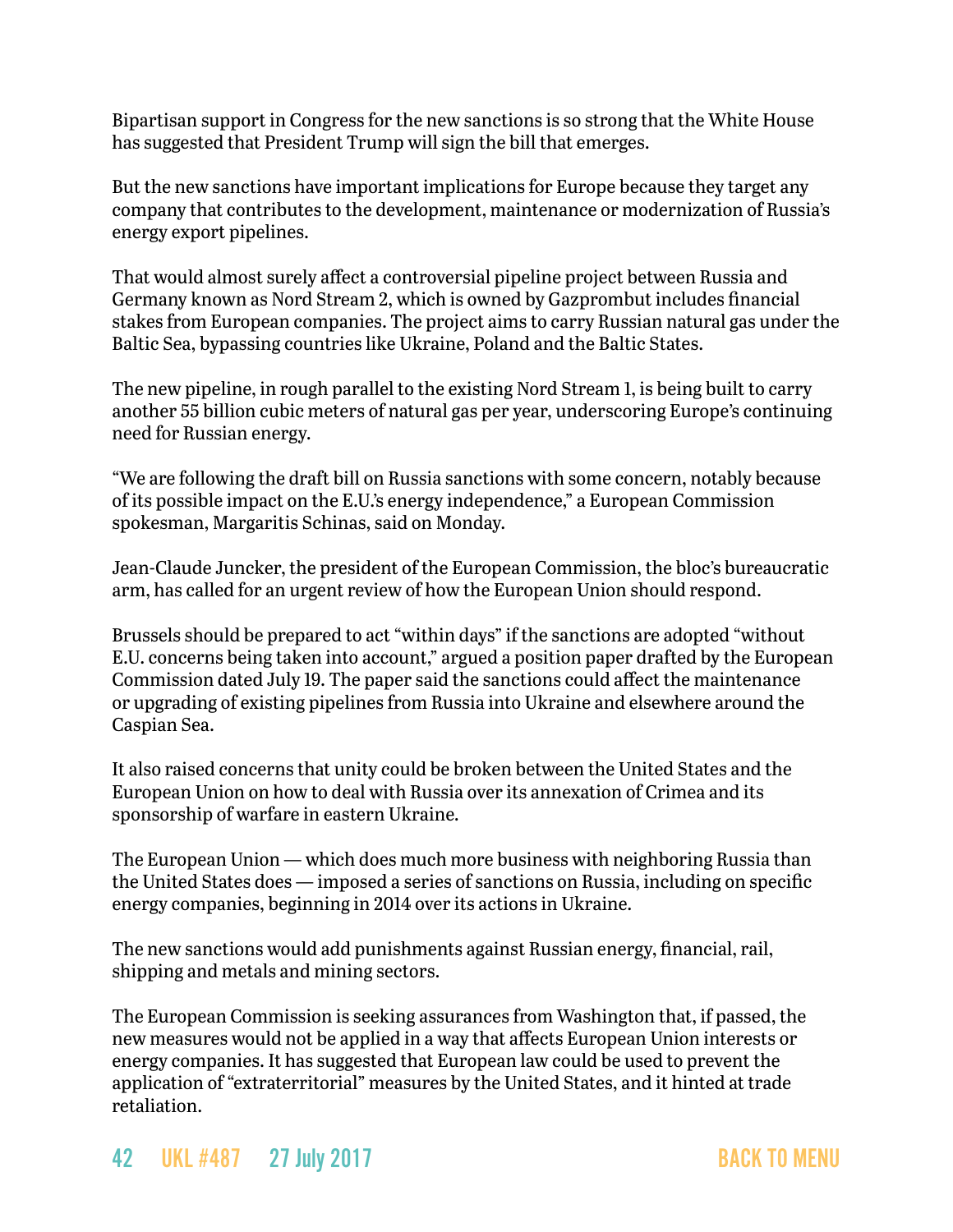The tensions over the potential new sanctions on Russia come on top of other recent disputes on trade issues with the Trump administration.

Mr. Juncker earlier threatened rapid retaliation in response to Mr. Trump's contemplated new punitive tariffs on steel imports, which would affect more than a dozen countries, including some in Europe. "We are prepared to take up arms if need be," he said this month at the G-20 summit meeting in Hamburg.

Retaliatory targets for the bloc could include American whiskey imports. "I don't want to tell you in detail what we're doing," Mr. Juncker said then. "But what I would like to tell you is that within a few days — we won't need two months for that — we could react with countermeasures."

Russia has been greeting the prospect of a new round of American sanctions with a certain coolness, waiting to see what the White House will do and expecting reciprocal action by President Vladimir V. Putin. Russian analysts have focused more on the sparring between Congress and Mr. Trump over Russia policy than on any fallout at home.

Depending on the final version of the bill, the most immediate impact is expected in the oil and gas sector, including deals involving Russian-state run companies outside its borders, and on investments from abroad.

"The sanctions bill leaves no space for compromises and cements America's hostile policy toward Moscow for decades ahead," Ivan Timofeev, program director of the Valdai discussion club, a Kremlin effort to court Russian experts abroad, wrote on the group's website.

Russia often accuses the United States of using sanctions to further its own interests, and this time is no exception. Alexey Pushkov, a legislator and frequent commentator on international relations, wrote on Twitter: "The exceptional nation wants to block Russian gas supplies to Europe and to sell expensive shale gas from the U.S. to its European servants. That's the entire 'morality' of Congress."

Russians appeared to be giving little credence to the idea that American anger over Russian cyberattacks during the election might be playing a role.

Mr. Trump has opposed further sanctions on Russia. The push has come from a Congress that wants to tie the president's hands on Russia and prevent him from lifting earlier sanctions imposed by President Barack Obama over Ukraine.

That earlier round of sanctions was carefully calibrated between the United States and its European allies to keep everyone on board and preserve a united response to Russia's land grab in Ukraine. Energy, which divides even European partners, was a crucial part of that calculus.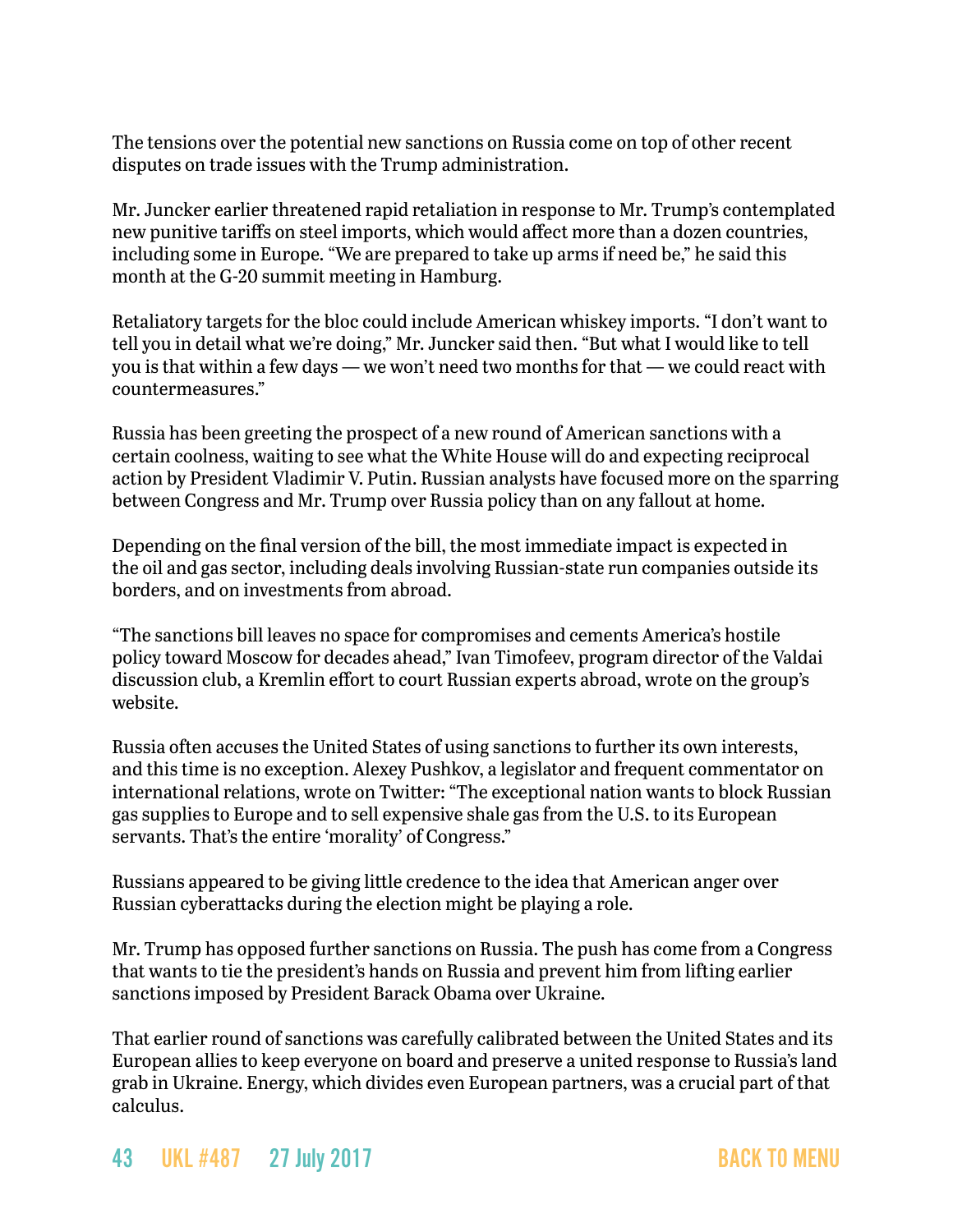Nord Stream 2 is important for Germany. But it has been fiercely criticized by central and eastern Europeans. Donald Tusk, the president of the European Council and a former Polish prime minister, is a vocal critic of the pipeline, urging strict regulation of a project he has said would strengthen Moscow.

In a June letter to the European Commission, Mr. Tusk expressed his "negative view" of the project.

It will allow Russia "to close down the transit route through Ukraine, leaving our partners at Russia's mercy, while its aggression has not ended," he wrote.

"It also contradicts the objective we have set for the energy union," making Europe "more dependent on Russian supplies," and "will strengthen Gazprom's position as the E.U.'s dominant gas supplier. In short, it will not serve the best European interest."

# #15 EU Adds Russians, Entities To Crimea Sanctions Over Siemens Case

- - - - - - - - - - - - - - - - - - - - - - - - - - - - - - - - - - - - - - - - - - - - - - - - - - - - - - - - - - - - - - - - - - - - - - - - - - - - - - - - - by Rikard Jozwiak RFE/RL, 26 July 2017 <http://bit.ly/2v39eTm>

BRUSSELS -- European Union ambassadors have agreed to impose sanctions on four additional Russian individuals and three Russian entities after the revelation earlier this month that four gas turbines from the German company Siemens had been "illegally diverted" from Russia to the annexed Ukrainian peninsula of Crimea, sources told RFE/RL on July 26.

The European Union ambassadors backed a push by Germany for the additions to the EU's existing sanctions list, according to two officials who are familiar with the matter but were not authorized to speak publicly about the decision.

The identities of the Russian individuals and entities have not been released, but a person familiar with the matter told RFE/RL that they are likely to include Russian firms and corporate leaders responsible for transferring the Siemens turbines from Russia to Russia-occupied Crimea.

Crimea has been subjected to EU sanctions on energy technology since Russian military forces seized control of the Ukrainian region in March 2014 and the Kremlin staged a referendum that has been deemed as illegitimate by most countries in the world.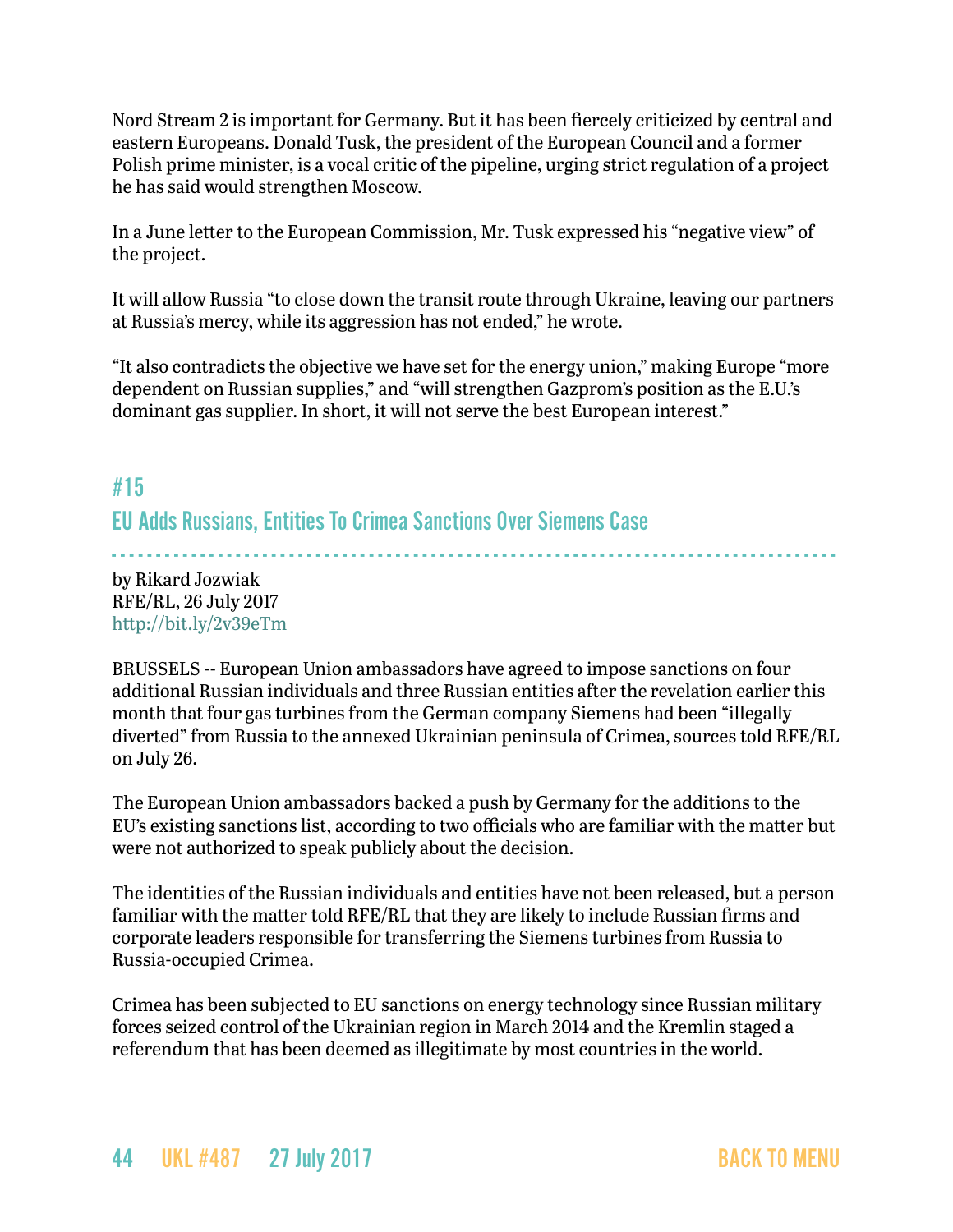The EU has 150 people and 37 entities on a current sanctions list that has been in place since 2014. The list was renewed in March 2017 for six months and is expected to be extended again in September.

Siemens has said the turbines were "illegally" diverted "against our will" to Crimea and that it was cutting some of its ties to Russia following reports of the illegal shipments. It said the turbines originally had been sold for use at the Taman power plant in southern Russia.

Siemens on July 21 said it would halt deliveries of power-generation equipment under its existing contracts with Russia's state-controlled entities "for the time being" in response to the revelations.

## <span id="page-44-0"></span>#16

Poroshenko Convinces EU No Anti-Corruption Court Needed

- - - - - - - - - - - - - - - - - - - - - - - - - - - - - - - - - - - - - - - - - - - - - - - - - - - - - - - - - - - - - - - - - - - - - - - - - - - - - - - - - by Veronima Melkozerova and Olena Gonchareva Kyiv Post, 14 July 2017 <http://bit.ly/2eSuGnV>

After the West had been pushing foot-dragging Ukrainian officials for months to create an anti-corruption court, a top European Union official caved in on the demand during the EU-Ukraine Summit in Kyiv on July 13.

European Commission President Jean-Claude Juncker, who led the EU side with European Council President Donald Tusk, said that President Petro Poroshenko persuaded him that that an independent anti-corruption court isn't needed. Instead, Juncker accepted Poroshenko's recommendation for a less-than-independent "anti-corruption panel" within the Supreme Court.

In May, Ukraine's Prosecutor General Yuriy Lutsenko said that there was no need to create "another court" — meaning the anti-corruption court. Instead, a panel within the Supreme Court — widely distrusted and politically subservient — will be enough. "We previously insisted on the establishment of a new special anti-corruption court in Ukraine, but President Petro Poroshenko persuaded us that … it would be better to create the special anti-corruption panel of judges, who would convict high-profile corrupt officials in Ukraine," Juncker said.

Civic activists have long called for the creation of an anti-corruption court, staffed with independent and competent judges, and recruited with the help of foreigners, to try graft cases. This is seen as a solution to the problem of Ukraine's notoriously corrupt and politicized judiciary.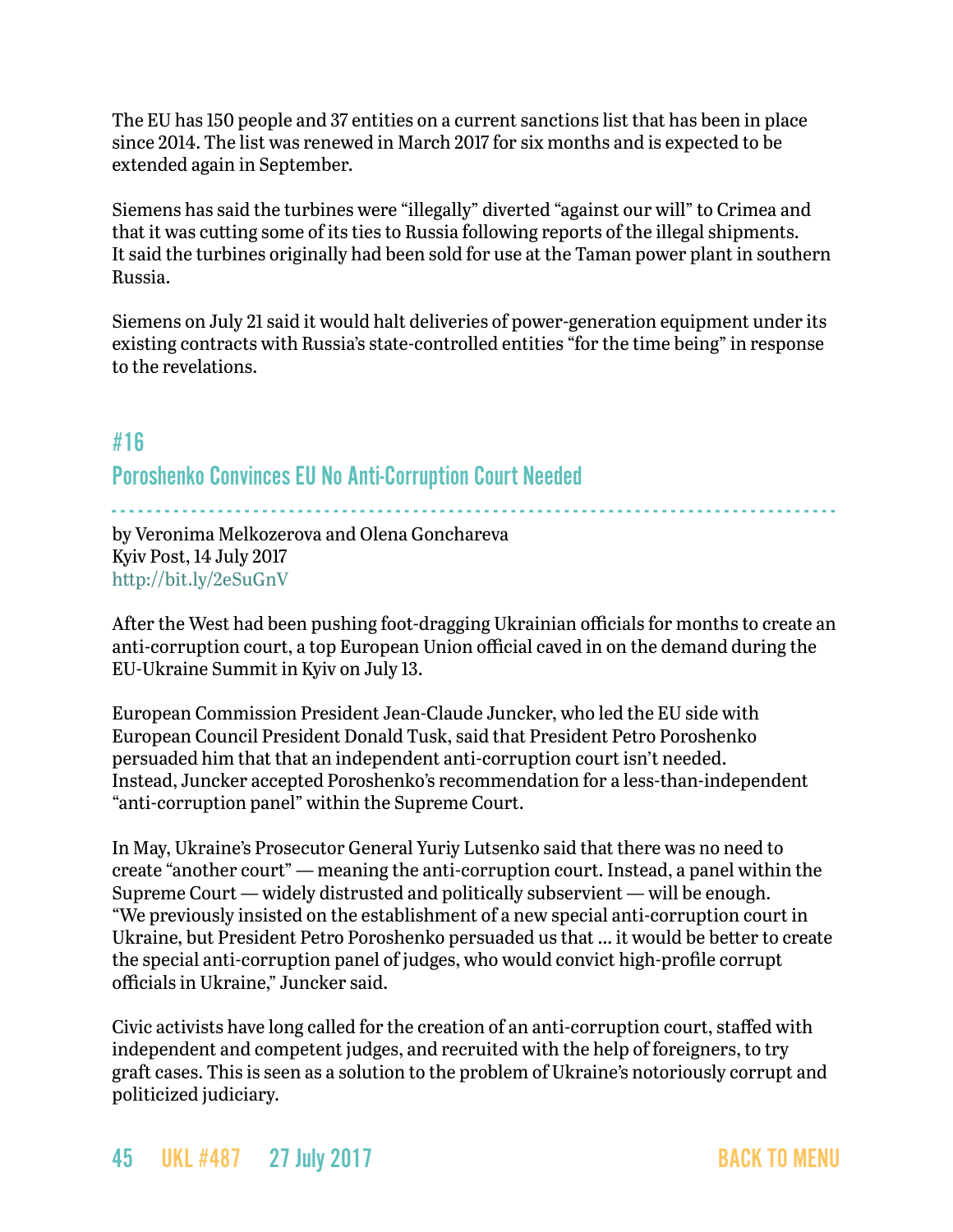Activists are not happy with the EU capitulation.

The Anti-Corruption Action Center and the Reanimation Package of Reforms says the anti-corruption panel will be as ineffective as Ukraine's current courts, as it will not be independent.

Reformist lawmaker Sergii Leshchenko said the issue is not Juncker's — or the EU's — to decide.

"I guess Juncker is not (familiar enough) with the topic, that's why he said this," Leshchenko told the Kyiv Post. "The anti-corruption chamber reminds me of the three years of so-called attempts to make cosmetic reforms to the General Prosecutor's Office. This is our fight. And we know better what we need — a new anti-corruption court. And we will continue to push for it."

#### **Missed deadline**

Setting up the anti-corruption court was one of the main conditions set by the International Monetary Fund and European Union to grant Ukraine further loans. In its latest memorandum, the IMF, which has already disbursed \$13.6 billion out of a \$17.5 billion bailout for Ukraine, set a strict June 14 deadline for the anti-corruption court bill to be approved by Ukraine's parliament.

Ukrainian reformist lawmakers submitted a bill on an anti-corruption court to the Ukrainian parliament in February. However, Poroshenko and Verkhovna Rada speaker Andriy Parubiy ignored the bill and the deadline was missed.

Ukrainian watchdogs urged the West to continue to push the Ukrainian government to create an anti-corruption court, as the regular courts have been blocking high- profile corruption cases investigated by the National Anti-Corruption Bureau of Ukraine — an independent agency. The bureau, which was created in under a previous IMF agreement in 2015, has attracted praise from the West and Ukraine's anti-corruption watchdogs. "There is no political will to set up an anti-corruption court among Ukrainian officials, especially now, when they've already started preparing for the election campaign in 2019," Leshchenko said on July 11. "Nobody wants to be convicted of corruption or have his cronies accused of bribery while fighting for power."

U. S. State Secretary Rex Tillerson during his visit in Kyiv on July 9 also pushed Ukrainian authorities to speed up the establishment of an institution to finally bring concrete results in the fight against high-profile corruption.

Tillerson publicly warned Poroshenko and other Ukrainian oligarchs that if they do not clear corrupt judges out of the courts and guarantee rule of law, Western investors will stay away.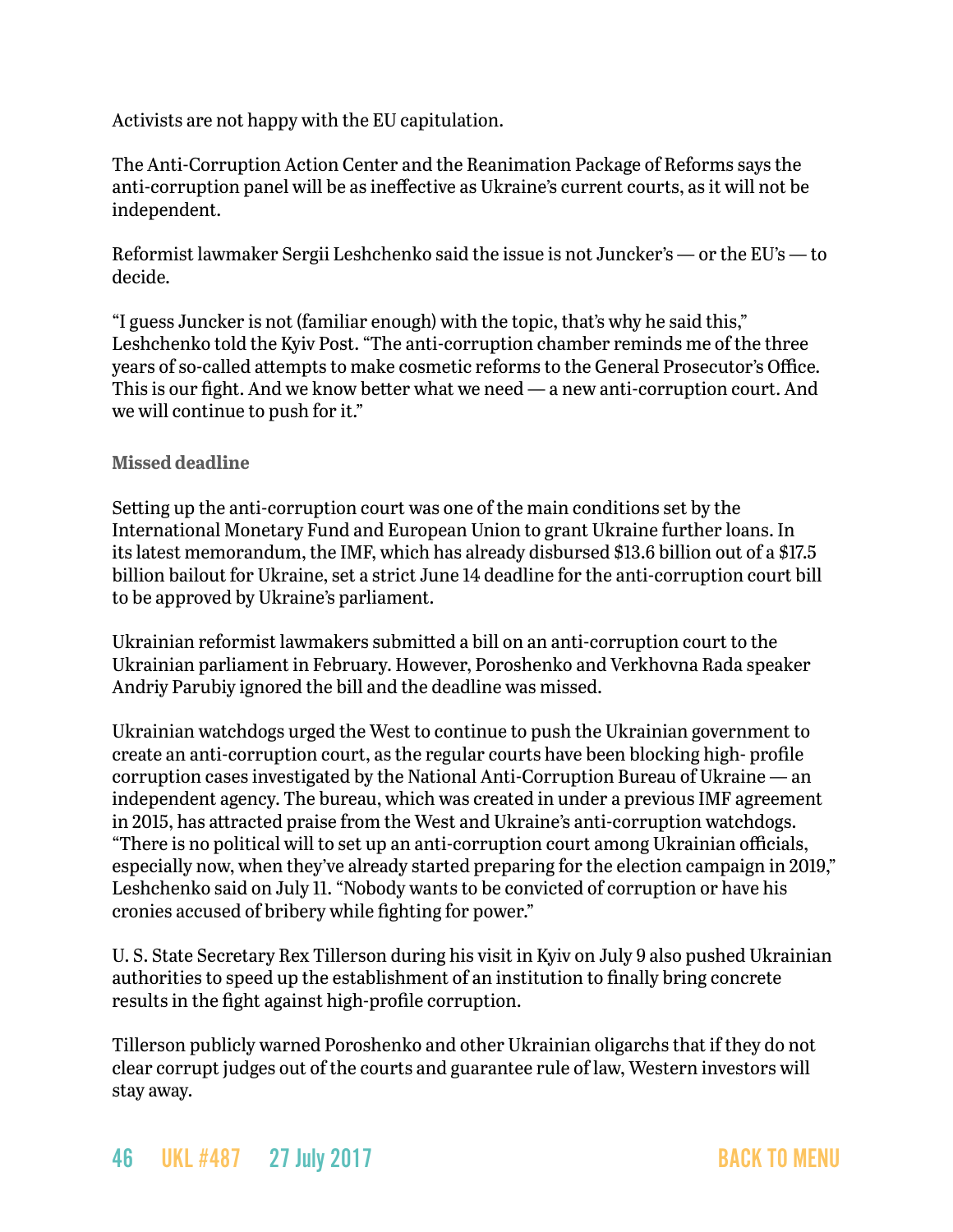Activists say most of the reforms — the creation of the public procurement system, the electronic asset declaration system, and the National Anti-Corruption Bureau of Ukraine, as well as other measures — only came about because of constant pressure from international donors and civil society.

But since the EU granted visa-free travel to Ukrainians on June 11 and approved the political and trade Association Agreement, the fight against corruption has stalled, they say. Even worse, Daria Kaleniuk, the Anti-Corruption Action Center's executive directors, said on July 11 that she has seen determined efforts by the authorities to sabotage, undermine and otherwise reverse previous anti-corruption achievements. Transparency International, the international watchdog, condemned Junker's statement, saying there is no alternative to the anti-corruption court establishment in Ukraine.

"We are confident that Ukrainian government deceived European partners that the special anti-corruption panel of judges is the only quick and acceptable decision of the lack of rule of law problem in Ukraine," reads the statement published on Transparency International website on July 13. "These panels within the regular courts won't be independent but strictly controlled by the high officials. They would be formed from the old, corrupt judges and would become a real weapon in hands of high-profile corrupt officials."

### **Praising progress**

Both of the visiting top EU officials — Juncker and Tusk — on July 13 praised Ukraine's efforts in trade and public procurement reform. However, they also stressed that Ukraine's fight against corruption is faltering.

Juncker said Ukraine has shown "tremendous progress" in its reform agenda over the last three years, but that there's still a lot of homework that the country's elite needs to do. The Ukrainian authorities must fight corruption more decisively, Junker said, as this could be "Ukraine's main trump card" to advance its European aspirations.

"This issue is important for the citizens and you have to work with it," Juncker said. "There's been a dialogue between Ukraine and the EU, and Ukraine's reputation depends heavily on improvements in this area. If you didn't fight graft on the all levels, investors will not come to Ukraine."

Tusk spoke of Ukraine's further development plans, saying that the country could not now be defeated by an "external enemy."

"You are too strong," Tusk said. "You can only be defeated by yourselves. If you can bear the burden of reform, and not give up, then you will achieve your dreams and goals."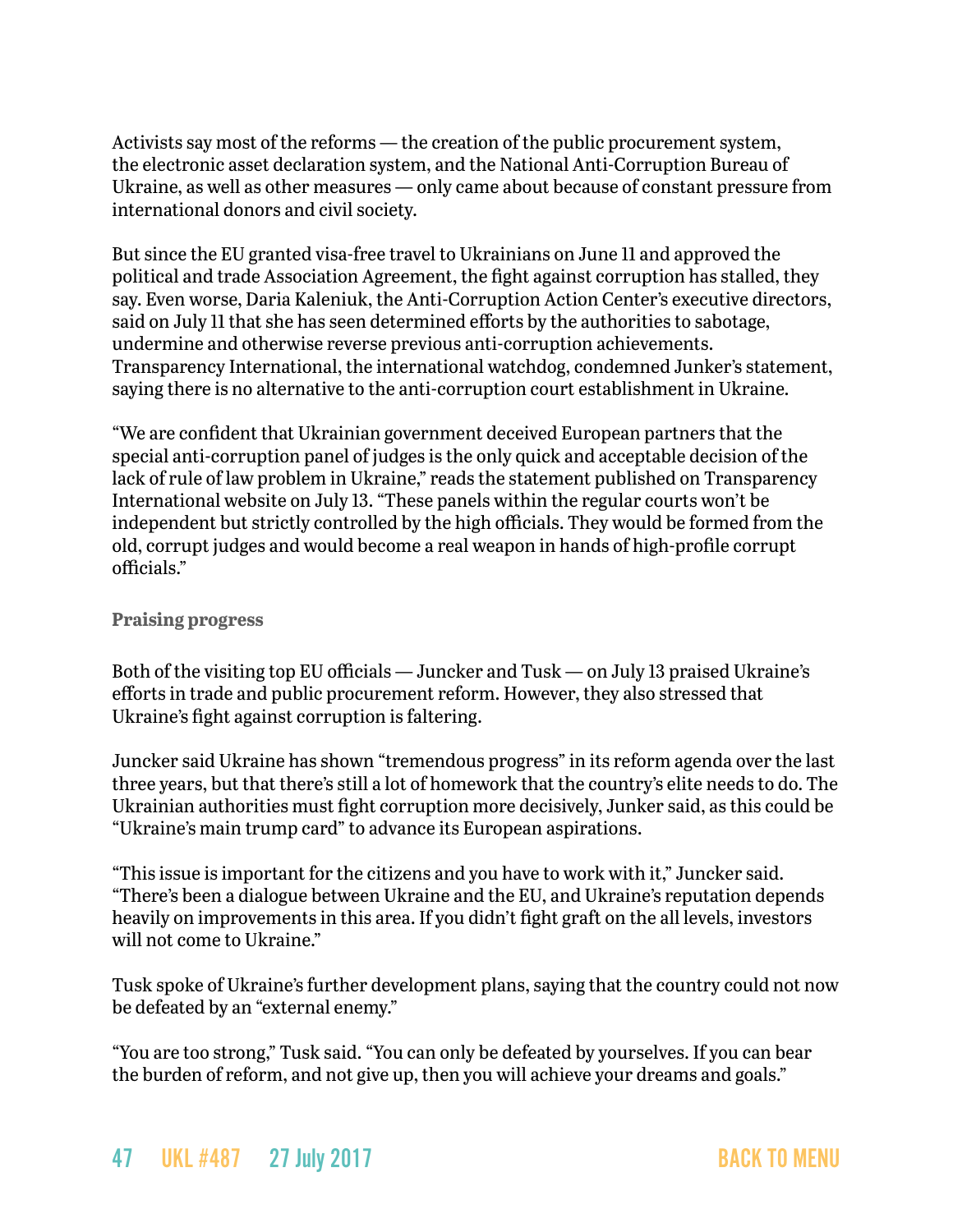Juncker said he was very satisfied with Ukraine's securing visa-free travel with the EU, as more than 100,000 Ukrainians have already traveled to Schengen Area in the first month of the visa-free regime.

But the joint press conference didn't last long. Ukrainian presidential spokesperson Svyatoslav Tseholko allowed only two questions from the press. Junker wanted even less — just one question from the journalists.

"I'm so hungry!" Junker said three times during the press conference. So after speaking to the press for less than 15 minutes, the leaders hurried off to a dinner waiting for them in the House with Chimeras, a historical building next to the Presidential Administration on Kyiv's Bankova Street.

The summit ended with no joint declaration, which is unusual for a meeting of this level. Instead, Juncker and Tusk merely commented that they both "support" Ukraine's European aspirations.

# <span id="page-47-0"></span>#17 Ukraine Bans Auditor PricewaterhouseCoopers

- - - - - - - - - - - - - - - - - - - - - - - - - - - - - - - - - - - - - - - - - - - - - - - - - - - - - - - - - - - - - - - - - - - - - - - - - - - - - - - - - - By Tom Corrigan Wall Street Journal, 21 July 2017 <http://on.wsj.com/2h6nG7P>

Ukraine's central bank has banned PricewaterhouseCoopers from conducting bank audits in the country after finding PrivatBank, the country's top lender, developed a more-than- \$5-billion hole in its books while under the accounting firm's supervision.

The National Bank of Ukraine removed the Big Four accounting firm Thursday from a list of auditors authorized to work in the country following a meeting of the bank's board.

"The audit report issued by PricewaterhouseCoopers Audit LLC failed to highlight the credit risk exposure faced by PrivatBank PJSC, which led to the bank being declared insolvent and nationalized, with substantial recapitalization costs borne by the state," the National Bank said Thursday.

Ukraine's government, which last year banned nine accounting firms for audit policy violations, warned earlier this month that it was considering a similar fate for PwC over the alleged breakdown in its oversight of PrivatBank.

A spokesman for PwC, which audited PrivatBank's finances from the mid-1990s until 2015, said the country's decision to ban the firm isn't justified.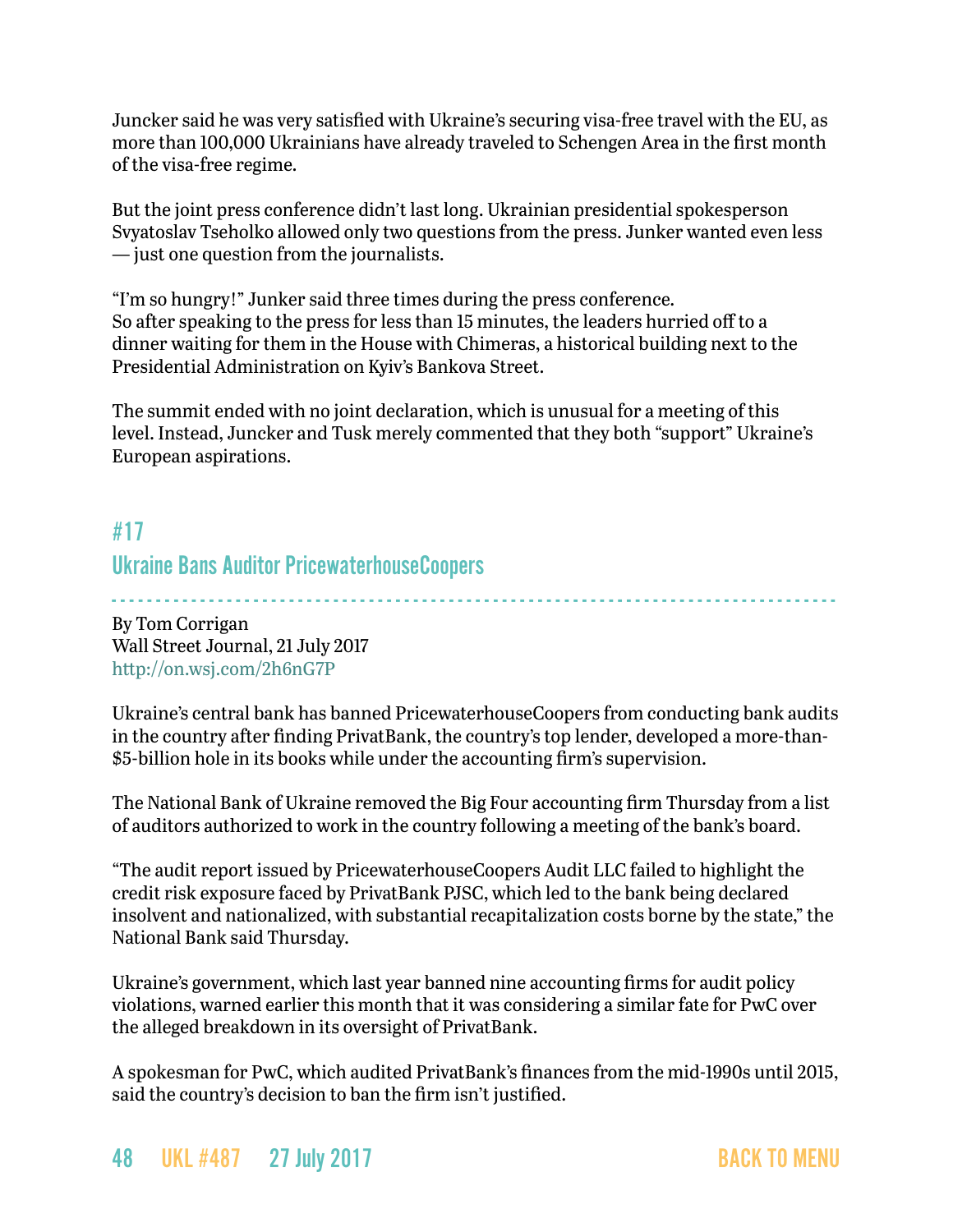"We are very disappointed that the National Bank of Ukraine has made a decision to remove PwC Ukraine from the list of statutory auditors of Ukrainian banks in relation to the audit of PrivatBank," he said. "We will examine all options for reversing this decision."

PrivatBank, which accounts for one-third of all individual deposits in the country, was nationalized in December after it uncovered a hole of more than \$5 billion. The bank remains at the heart of national crisis stoked by the country's continuing conflict with Russian-backed separatists.

Before being nationalized, PrivatBank was controlled by Ihor Kolomoisky, a media mogul who bankrolled armed formations supporting the Ukrainian military in its fight against the Russia-backed separatists. Mr. Kolomoisky owns one of Ukraine's most popular television stations.

With international support, Ukraine's National Bank has attempted to overhaul the country's banking sector, relying on billions of dollars of loans from the International Monetary Fund. The National Bank says it has shut down more than 80 banks in the past two years, including Ukraine's second-largest private lender, Delta Bank.

Government spending to shore up PrivatBank recently reached 5% of Ukraine's gross domestic product, according to the National Bank.

A 2016 analysis by PwC rival Ernst & Young LLP showed nearly all of PrivatBank's corporate loans were made to companies tied to its shareholders. PwC says PrivatBank's health may have changed sometime after it signed off on its 2015 audit, and that it is still committed to working in Ukraine.

The country's decision to oust PwC is the latest in a string of embarrassments spanning several continents for the accounting firm. They include an investigation into PwC's audits of BT Italia by the U.K.'s accounting watchdog as well as legal action over its work for Petróleo Brasileiro SA, a Brazilian company at the center of a large political corruption scandal.

In the U.S., PwC settled a \$5.5 billion lawsuit charging that it failed to uncover a fraud at Taylor, Bean & Whitaker, once one of the U.S.'s biggest privately held mortgage companies. And earlier this year, PwC also settled a \$3 billion lawsuit over claims it gave bad accounting advice to MF Global Holdings Ltd., which the brokerage said contributed to its 2011 collapse. In each case, settlement terms weren't disclosed.

In another misstep—broadcast live on television earlier this year—a PwC partner gave a presenter the wrong envelope at the Academy Awards, leading to the announcement of "La La Land" as the winner of best picture instead of the actual winner, "Moonlight." The mistake was quickly corrected and the firm has apologized.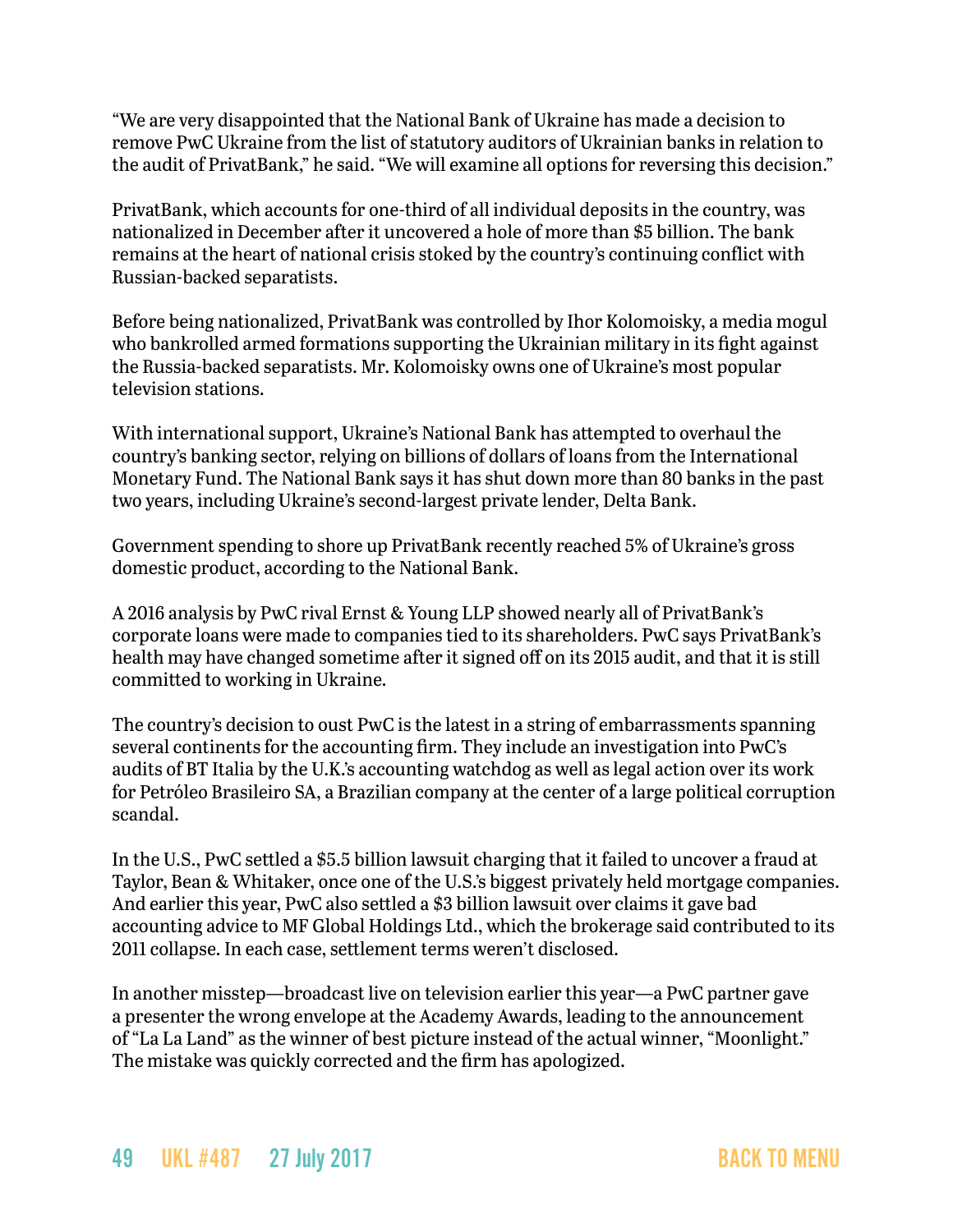# <span id="page-49-0"></span>#18 Wily Operator Saakashvili Undone by Taste of his Own Medicine

- - - - - - - - - - - - - - - - - - - - - - - - - - - - - - - - - - - - - - - - - - - - - - - - - - - - - - - - - - - - - - - - - - - - - - - - - - - - - - - - - by Roman Olearchyk Financial Times, 27 July 2017 <http://on.ft.com/2uH0fF4>

For more than a decade, Mikheil Saakashvili has been a larger-than-life symbol of defiance in Russia's backyard and a story of hard-fought political success in a region notorious for cut-throat rivalries.

The wily former Georgian president appealed to voters and western leaders alike with his fiery oratory skills, staunchly pro-market and pro-US views and anti-Moscow instincts first as a two-term leader of his native country and then as a reinvented politician in his adopted Ukraine.

But the news that the 49-year-old US educated polyglot has been stripped of his Ukrainian citizenship and left stateless may have brought a rollercoaster political career to an abrupt end. Perhaps surprisingly it was not Mr Saakashvili's longstanding enemies in Moscow who sealed his fate, but the leader of a pro-west ally: Ukraine's oligarch president Petro Poroshenko.

"He's an extraordinary, talented political animal," said Thomas Eymond-Laritaz, executive director at APCO, a public relations group, who has advised Mr Saakashvili and other regional officials. But he added: "Misha got a taste of his own medicine."

Wednesday's move by Mr Poroshenko, while Mr Saakashvili was in the US, was the culmination of a bitter falling out between two men who have been known each other since their university days in Kiev in the early 1990s.

When he was granted Ukrainian citizenship in 2015 — one of Mr Poroshenko's most controversial acts as president — it seemed for some like a natural fit. Mr Saakashvili, whose political idol is Ronald Reagan, had famously stood up to Russia during the brief 2008 war between the two countries.

Four years earlier, his political appetite and sharp senses were evident when he emerged from Georgia's Rose Revolution as a figurehead. As president he dominated the country for almost a decade until he was forced into exile in 2013.

"On the one hand, what he did in Georgia on the reform front was quite remarkable. He freed up trade, got rid of a crazy bureaucratic system that we still have to an extent in Ukraine. But...he ran Georgia as if it was his private property, squeezing the democratic process," said Mr Eymond-Laritaz.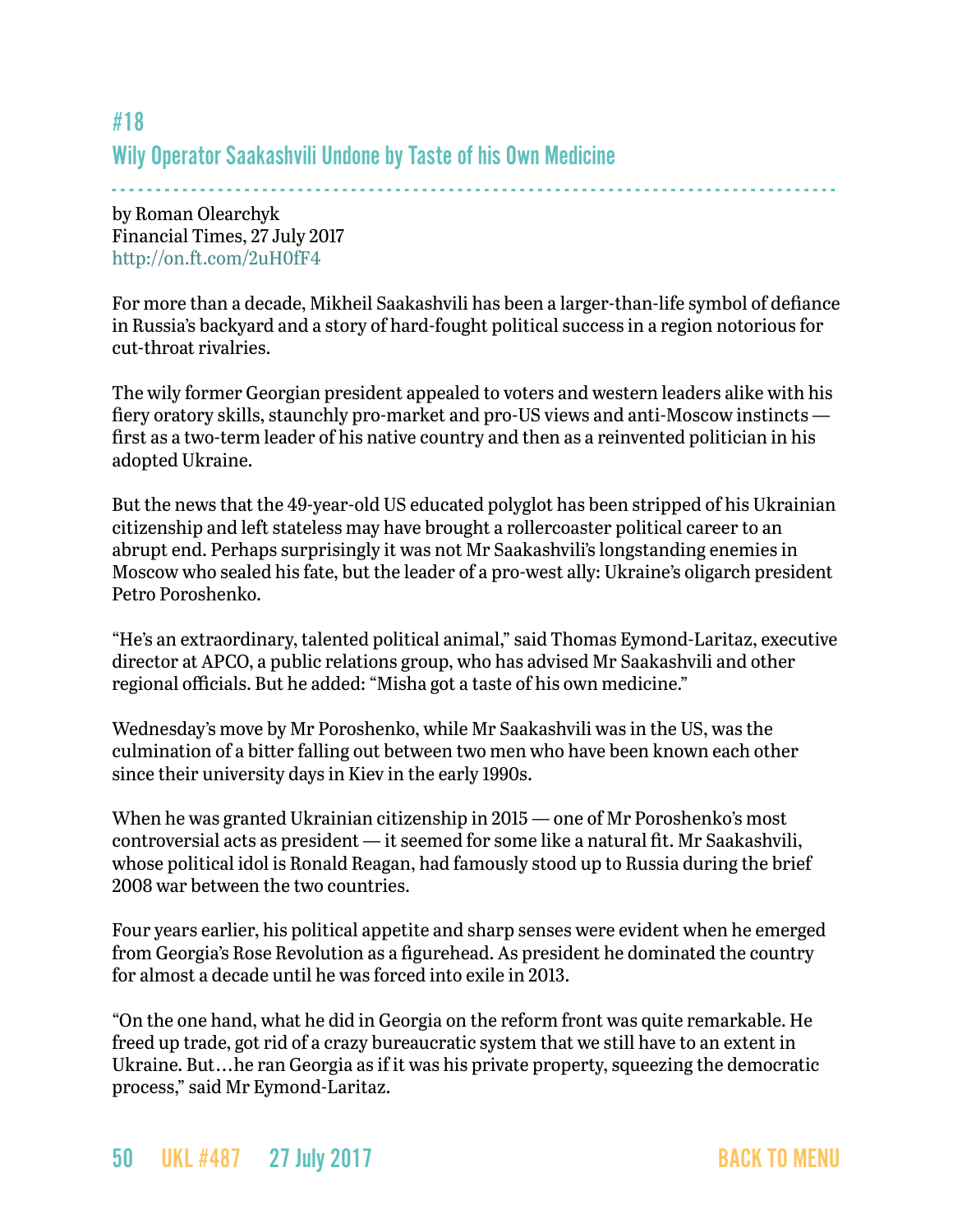In Ukraine he was named governor of the Black Sea port region of Odessa not long after Russia annexed the nearby Crimean peninsula. However he had quit within a year, blaming Mr Poroshenko for stonewalling reforms and financially profiting with other oligarchs while Ukraine's economy suffered. He began forging an opposition movement to challenge Mr Poroshenko.

On Thursday some Ukrainian opposition figures came to Mr Saakashvili's defence, describing his banishment as evidence of Mr Poroshenko's "dictatorship" tendencies.

Mustafa Nayyem, a journalist turned Ukrainian MP, said: "You may not agree with Mikheil, maybe you don't like him, but overall Saakashvili is on our side of the barricade . . . Who knows who will win from this fight between two presidents, but it won't be Ukraine."

In a video statement posted on Facebook overnight on Wednesday, Mr Saakashvili slammed Ukraine's president saying: "Poroshenko decided to deprive me of my citizenship in an underhanded way, while I am out of the country." He added: "I will fight for my legal right to return to Ukraine."

Ukrainian media reported on Thursday that Mr Saakashvili was in New York City with family as he explored his legal options.

Yet he has always been a controversial figure in his adopted country. In one 2015 episode that illustrates how disliked Mr Saakashvili was by some of the Ukrainian establishment, Arsen Avakov, the country's interior minister, hurled a glass of water at him saying: "Get the hell out of my country."

At the same meeting, former prime minister Arseniy Yatseniuk blasted the ex-Georgia leader as "a clown" who was brought to Ukraine to "do a job, not to engage in political trickery".

Mr Saakashvili's tenure as Georgia's president also came to an end after a clash with a powerful oligarch. A series of disputes led Bidzina Ivanishvili, a powerful businessman who made his fortune in Russia, to create an opposition movement that ousted Mr Saakashvili from power through elections, hounded him with investigations, stripped him of his citizenship and forced him to flee before he eventually landed in Ukraine.

In a twist of fate, one of the ways Mr Saakashvili sought to sideline Mr Ivanishvili was by taking away his citizenship.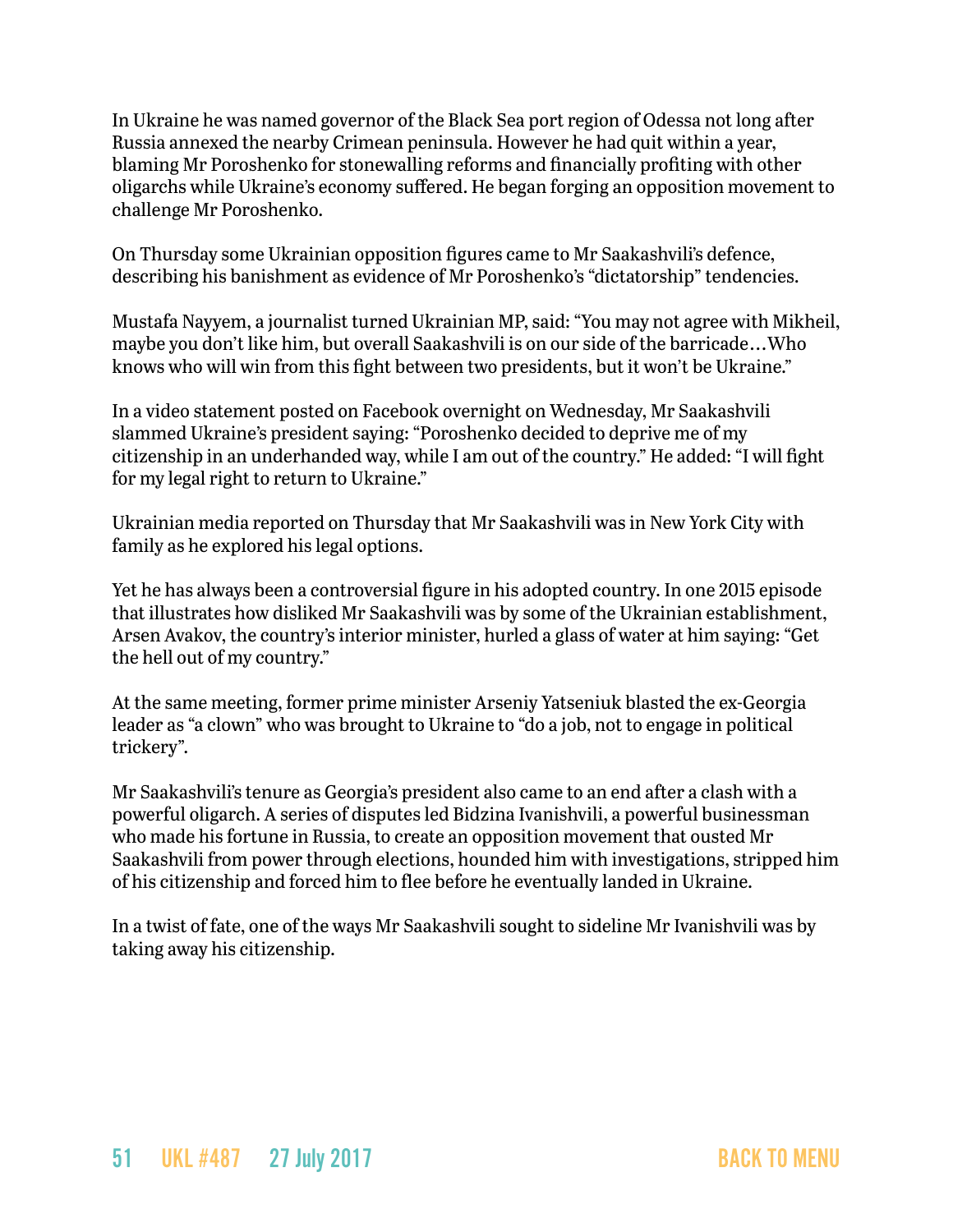## <span id="page-51-0"></span>#19 How the Ukraine War Spilled Into the U.S. Election

- - - - - - - - - - - - - - - - - - - - - - - - - - - - - - - - - - - - - - - - - - - - - - - - - - - - - - - - - - - - - - - - - - - - - - - - - - - - - - - - - by Leonid Bershidsky Bloomberg, 13 September 2017 <https://bloom.bg/2sXNrJ0>

U.S. politics as an extension of the Russian-Ukrainian war theater sounds mildly ridiculous -- but, as partisan U.S. forces push competing stories of the post-Soviet nations' interference in the 2016 election, I can't help wondering if that isn't the new normal.

The Russian interference narrative is by now part of the mainstream. Ukrainian interference is a newer, less developed storyline, being pushed by Republicans as a response to the Russia allegations and, by some indications, backed enthusiastically by Russian interests.

The first story on how Ukraine allegedly helped Hillary Clinton's election campaign was published by Politico in January. It described how Alexandra Chalupa, a political operative of Ukrainian origin who worked for the Democratic National Committee, did opposition research on Donald Trump's campaign manager Paul Manafort -- who did a lot of political consulting work in Kiev -- with the cautious help of the Ukrainian embassy.

This didn't amount to direct cooperation between the Clinton campaign and the Ukrainians. President Petro Poroshenko's government had to be careful in case Trump won, since U.S. support is crucial for the current government's survival. The Clinton campaign, too, wanted to keep a distance between the dirt-digging and the candidate. Still, The New York Times published a story on August 14, 2016 citing information from Ukraine's National Anti-Corruption Bureau that a handwritten ledger kept by ousted President Viktor Yanukovych's Party of Regions showed \$12.7 million in payments "designated for Mr. Manafort." Other arms of the Ukrainian government made no move to deny that Manafort received illegal payments -- until long after the election. Last month, Ukraine's chief anti-corruption prosecutor Nazar Kholodnitskyi said there was no proof Manafort accepted any illicit payments -- probably welcome news to the Trump administration in the midst of the Russia scandal.

Recently, however, the old Politico story has resurfaced thanks to Deputy White House Press Secretary Sarah Sanders: "If you're looking for an example of a campaign coordinating with a foreign country or a foreign source, look no further than the DNC who actually coordinated opposition research with the Ukrainian Embassy." That same day, the conservative publication The Daily Caller ran a "friendly reminder" that a DNC operative worked with Ukrainians to dig up information about Manafort, and Trump apologist Laura Ingraham tweeted the Politico story. On July 11, Fox News' Sean Hannity joined in, retweeting Donald Trump Jr.'s pick-up of the Daily Caller column. On Wednesday, Senator Lindsey Graham asked Christopher Wray, President Trump's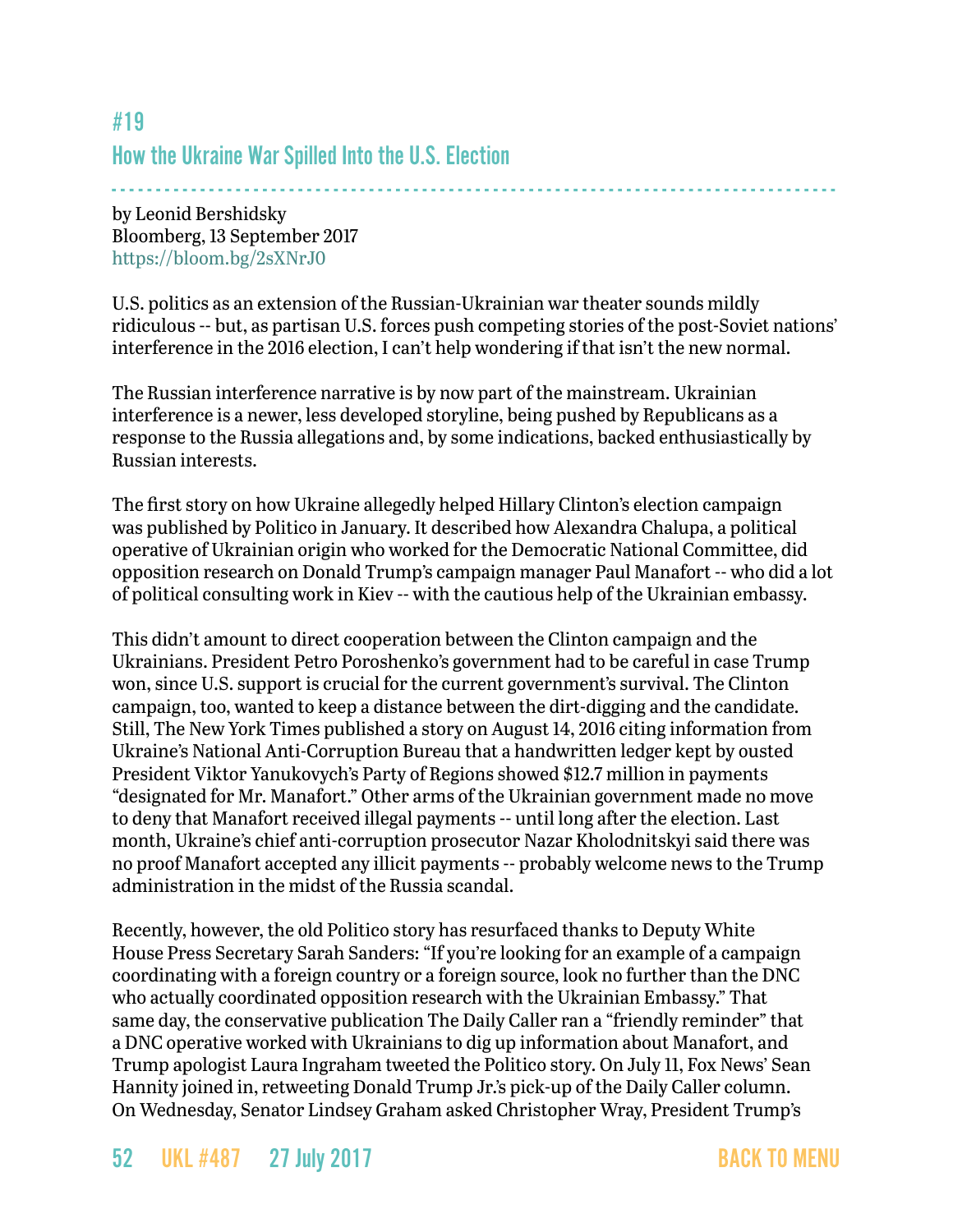nominee for Federal Bureau of Investigation director, about it. Wray's response? He'd be "happy to dig into it."

The talking point got some enthusiastic support from Lee Stranahan, the former Breitbart journalist who now has a show on the Russian government-funded Sputnik Radio. In a series of tweets, he suggested the Ukrainian government was helping the U.S. Democrats in return for their help in 2014. He also tweeted a link to an apparently Russian-recorded and -leaked conversation between Victoria Nuland, then an assistant secretary of state, and Geoffrey Pyatt, then U.S. ambassador to Kiev, on how to shape the Ukrainian government immediately after the 2014 "Revolution of Dignity." At the same time, CyberBerkut, the pro-Kremlin hacker group, whose account had been dormant for months, published a data drop on alleged tied between the charity foundation of Ukrainian billionaire Viktor Pinchuk and the Clintons. This was promptly picked up by WikiLeaks (which, for the sake of fairness, mentioned that CyberBerkut may be a front for the Russian government).

Clearly, people within President Vladimir Putin's propaganda machine would like to give the Clinton-Ukraine story a boost.

The story, however, probably won't cross partisan lines for the simple reason described in a tweet by former Republican National Committee operative Liz Mair: "The big difference between Clinton/Ukraine and Trump/Russia is that Ukraine is not our enemy; Russia pretty obviously is, per common sense." A large part of the Republican establishment regards Russia -- let's face it, not Putin's Kremlin but the country itself -- as a perennial U.S. adversary. This is based on cold war history and habitual intelligence and diplomatic practices as much as on anything Putin has done. It just seems easier for Republicans who share this set notion to side with the Democrats on the Russian story than with populist, pro-Trump Republicans whose views of Russia are more opportunistic.

Ukraine, by contrast, is a U.S. charity case and a counterweight to Russia in the post-Soviet space. So working with it while almost equating the acceptance of Russian help to treason is not a double standard. Within this context, foreign participation in the U.S. political process is not a problem, but the participation of a foreign adversary is. Is that the right line to draw in an increasingly globalized world with internationalized elections?

It's natural that the Russian-Ukrainian conflict is playing out everywhere both sides can reach. The U.S. is an important arena; perhaps Americans should be proud of that rather than worried about it.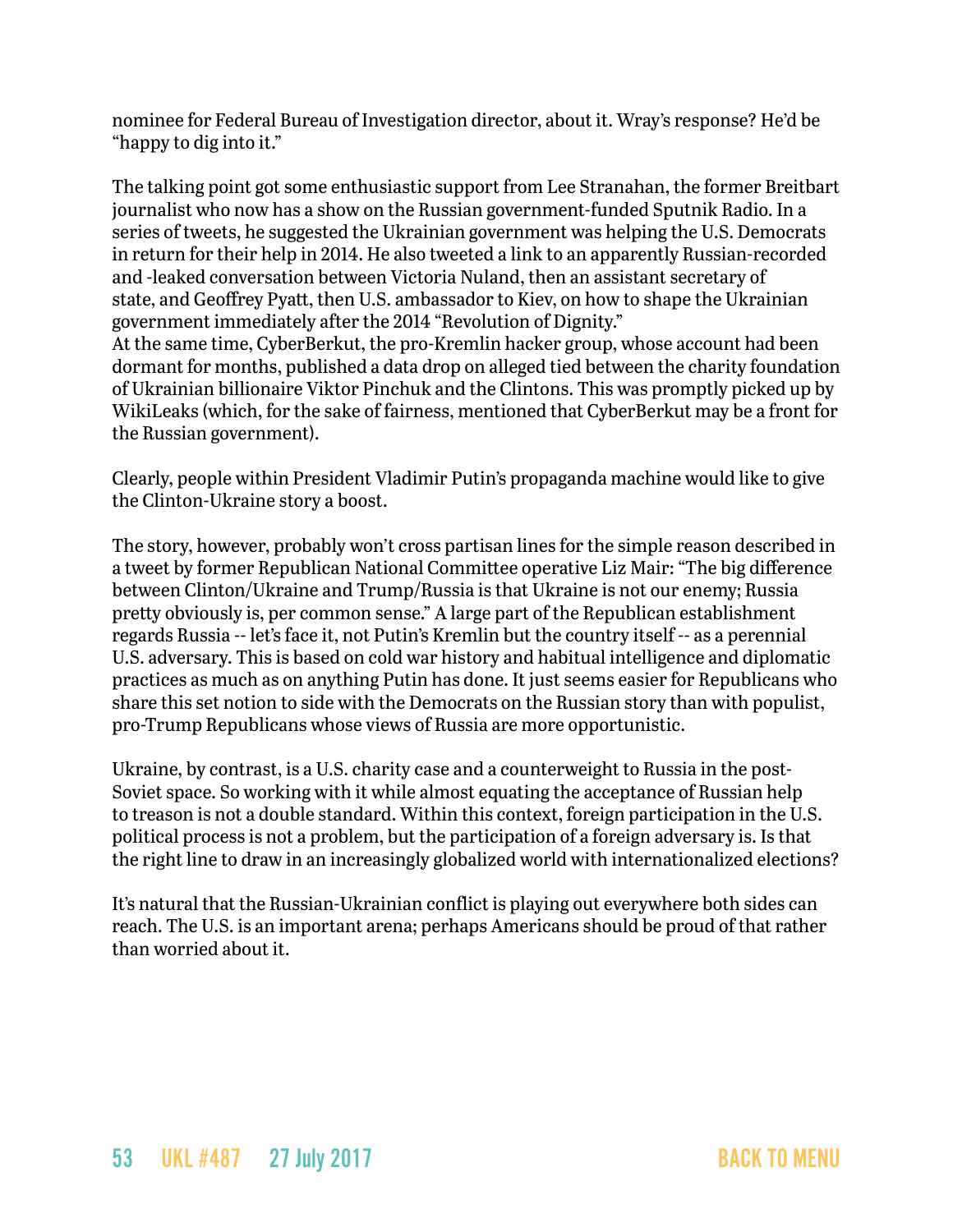## <span id="page-53-0"></span>#20 Huge Manafort Payment Reflects Murky Ukraine Politics

- - - - - - - - - - - - - - - - - - - - - - - - - - - - - - - - - - - - - - - - - - - - - - - - - - - - - - - - - - - - - - - - - - - - - - - - - - - - - - - - - by Andrew E. Kramer New York Times, 15 July 2017 <http://nyti.ms/2voonM1>

KIEV, Ukraine — Paul J. Manafort, President Trump's former campaign chairman, recently filed financial reports with the Justice Department showing that he earned nearly \$17 million for two years of work for a Ukrainian political party with links to the Kremlin.

Curiously, that was more than the party itself reported spending in the same period for its entire operation — the national political organization's expenses, salaries, printing outlays and other incidentals.

The discrepancies show a lot about how Mr. Manafort's clients — former President Viktor F. Yanukovych of Ukraine and his Party of Regions — operated. And in a broader sense, they underscore the dangers that lurk for foreigners who, tempted by potentially rich payoffs, cast their lot with politicians in countries that at best have different laws about money in politics, and at worst are, like Ukraine in those years, irredeemably corrupt.

Mr. Yanukovych was driven from office in the Maidan Revolution of 2014, after having stolen, according to the current Ukrainian government, at least \$1 billion. In the years before his fall, Mr. Manafort took lavish payments to burnish the image of Mr. Yanukovych and the Party of Regions in Washington, even as the party acknowledged only very modest spending.

In 2012, for example, the party reported annual expenses of about \$11.1 million, based on the exchange rate at the time, excluding overhead. For the same year, Mr. Manafort reported income of \$12.1 million from the party, the Justice Department filing shows. In 2013, the Party of Regions reported expenses of \$3.7 million, while Mr. Manafort reported receiving payments of \$4.5 million.

Handwritten ledgers that surfaced last year indicated that the party had actually spent about \$2 billion over the past decade or so, much or most of it illegally. Some outlays like payments to an election official possibly amounted to criminal bribery.

Mr. Manafort has not been charged with breaking any laws regarding the reporting of income derived from his efforts on behalf of the party. The disclosures cap lengthy negotiations between Mr. Manafort and officials at the Justice Department, which monitors the activities of Americans who work on behalf of foreign political parties and governments.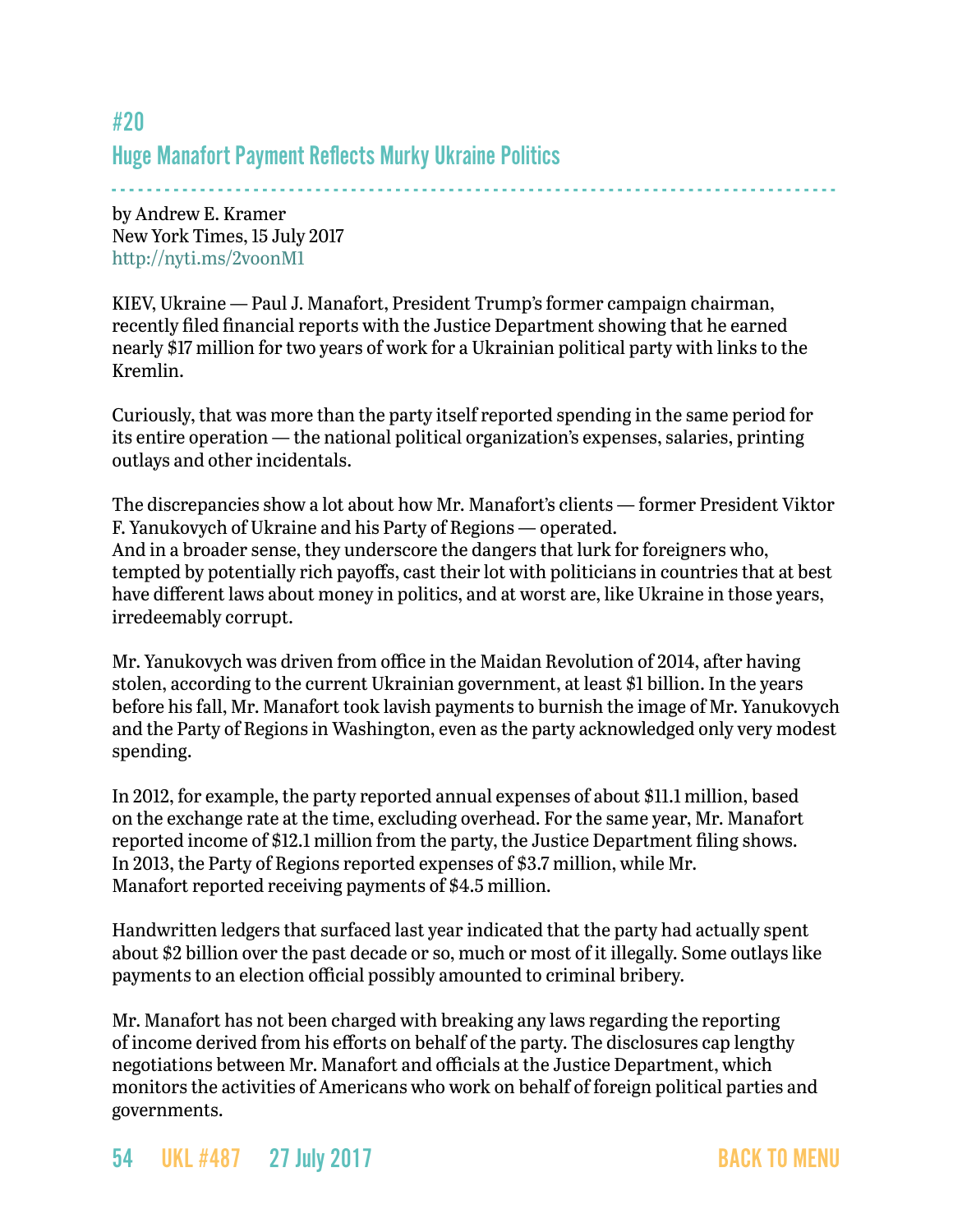In a statement, Mr. Manafort's spokesman, Jason Maloni, suggested that the Party of Regions was accountable for the contradiction between the two disclosures.

"Any questions about the reporting obligations of the Party of Regions should be directed to those within the party responsible for such reporting," he said in a statement. Mr. Manafort's work in Ukraine "was widely known and the firm was paid only for the work it performed. In fact, just last month Ukraine officials indicated that there is no proof of illicit payments."

Though documents discovered after the 2014 revolution show the party's coffers were padded with donations from Ukraine's ultrawealthy steel and natural gas tycoons, it tried to keep up a populist image and declared only a modest, even minuscule, annual budget.

"It means either Manafort is lying, or the Party of Regions was lying," Serhiy Leshchenko, an investigative journalist and a member of Parliament who has been critical of Mr. Manafort's work in Ukraine, said in an interview.

A Ukrainian investigation of this discrepancy is not likely. The Party of Regions is now disbanded, and prosecutors are looking into far more serious crimes than campaign finance filing errors.

Moreover, at the time the party made its declarations, filing a false campaign finance report was considered an administrative offense akin to a parking ticket and punishable by no more than a fine of a few hundred dollars, said Ostap Kuchma, a party finance analyst at the anticorruption group Chesno.

Mr. Manafort's reports to the Justice Department do not cover the entire period he worked in Ukraine. Last summer, The New York Times reportedthat the party's handwritten ledgers showed \$12.7 million in undisclosed payments designated for Mr. Manafort's firm from 2007 to 2012.

Anticorruption officials in Ukraine assert that the payments were part of an illegal offthe-books system. Mr. Manafort, who resigned from his campaign post shortly after the article appeared, has denied receiving any cash, and state prosecutors in Ukraine have not accused him of wrongdoing.

Ukraine's chief anticorruption prosecutor, Nazar Kholodnytsky, reiterated that assessment last month, telling Ukrainian television that ledger entries provided no proof of Mr. Manafort's having receiving illegal payments.

But the investigation into the accounting book, including the entries mentioning Mr. Manafort, is still open, and recently shifted from one branch of the prosecutor's office to another, Serhiy Gorbatyuk, the prosecutor in charge of the case, said in an interview.